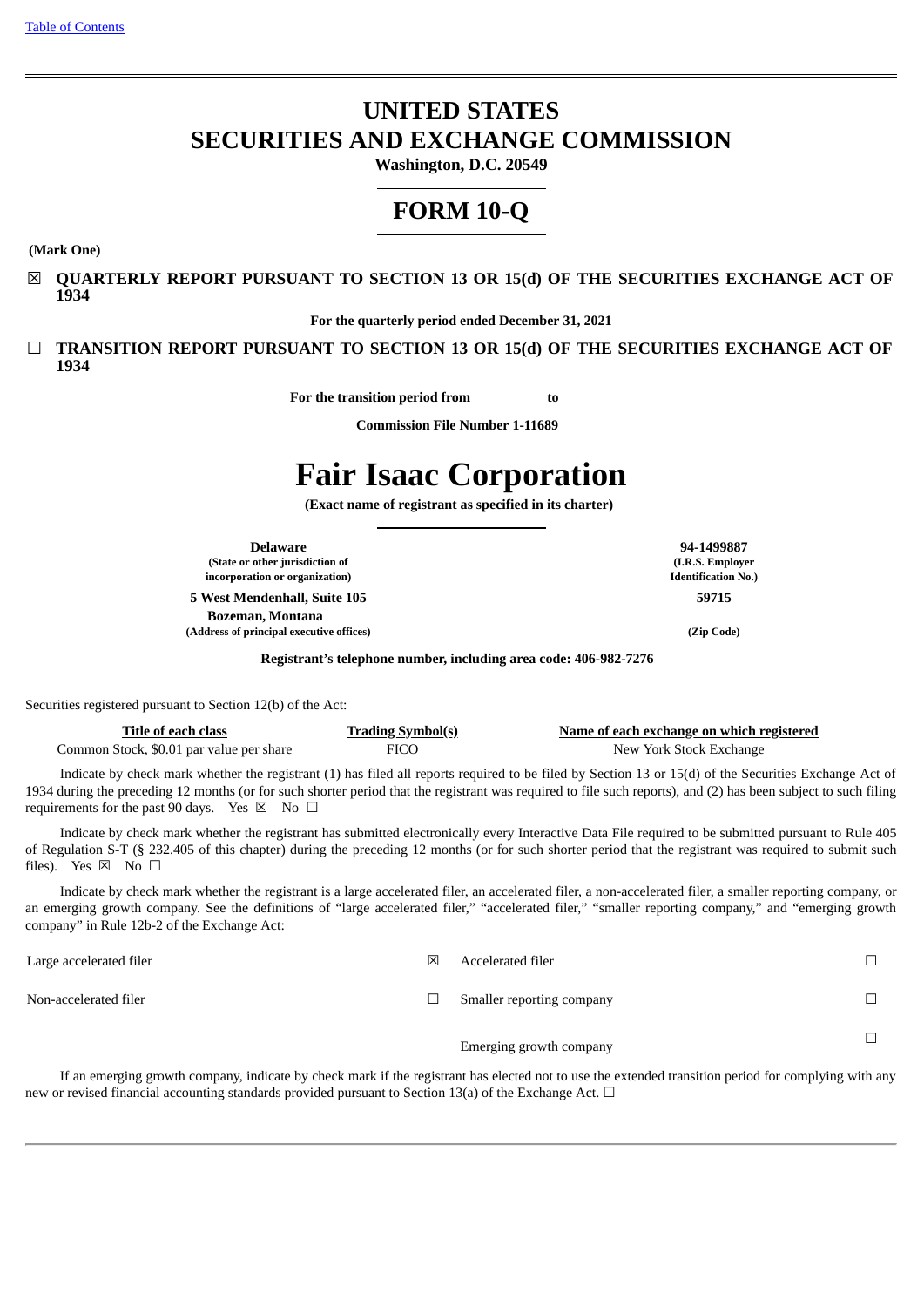Indicate by check mark whether the registrant is a shell company (as defined in Rule 12b-2 of the Exchange Act).

 $\square$  Yes  $\square$  No

<span id="page-1-0"></span>The number of shares of common stock outstanding on January 14, 2022 was 26,279,614 (excluding 62,577,169 shares held by us as treasury stock).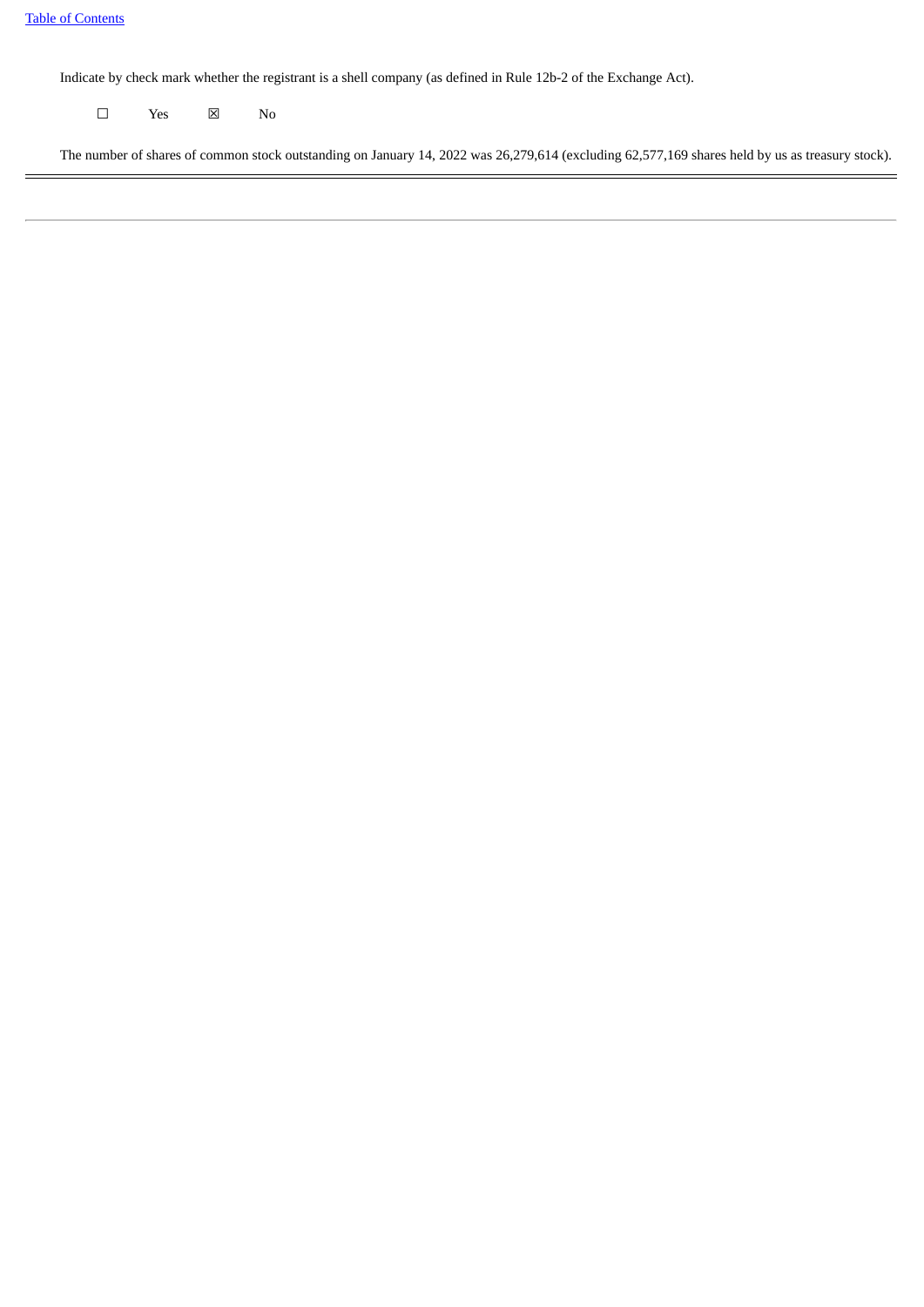## **TABLE OF CONTENTS**

<span id="page-2-0"></span>

|                   | <b>PART I - FINANCIAL INFORMATION</b>                                                 |           |
|-------------------|---------------------------------------------------------------------------------------|-----------|
| Item 1.           | <b>Financial Statements</b>                                                           |           |
| Item 2.           | Management's Discussion and Analysis of Financial Condition and Results of Operations | <u>18</u> |
| Item 3.           | <b>Quantitative and Qualitative Disclosures About Market Risk</b>                     | 32        |
| Item 4.           | <b>Controls and Procedures</b>                                                        | 34        |
|                   | <b>PART II - OTHER INFORMATION</b>                                                    |           |
| Item 1.           | <b>Legal Proceedings</b>                                                              | 35        |
| Item 1A.          | <b>Risk Factors</b>                                                                   | 35        |
| Item 2.           | <b>Unregistered Sales of Equity Securities and Use of Proceeds</b>                    | 49        |
| Item 3.           | <b>Defaults Upon Senior Securities</b>                                                | 49        |
| Item 4.           | <b>Mine Safety Disclosures</b>                                                        | 49        |
| Item 5.           | <b>Other Information</b>                                                              | <u>49</u> |
| Item 6.           | <b>Exhibits</b>                                                                       | 50        |
| <b>Signatures</b> |                                                                                       | 51        |
|                   |                                                                                       |           |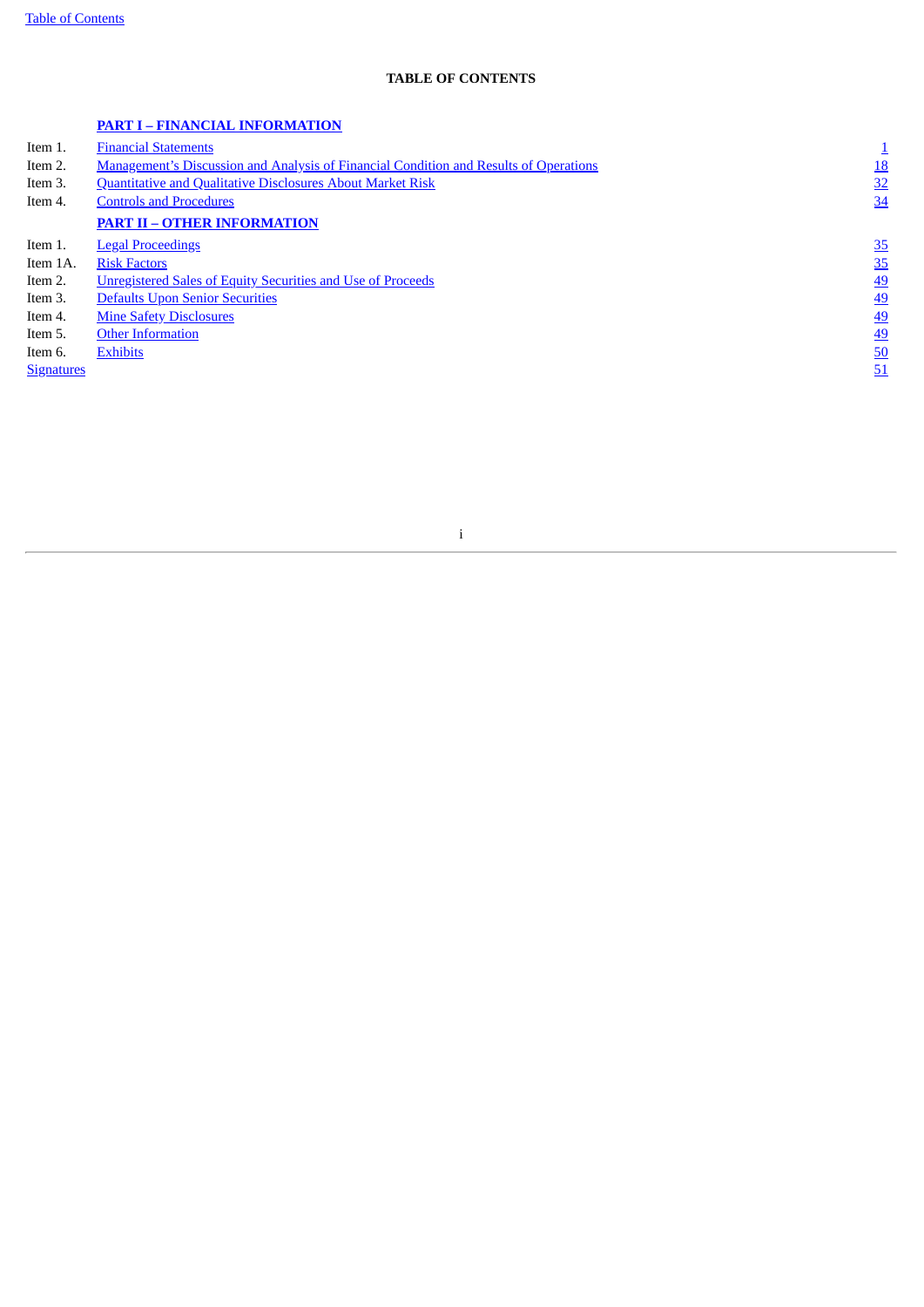## **PART I – FINANCIAL INFORMATION**

## <span id="page-3-1"></span><span id="page-3-0"></span>**Item 1.** *Financial Statements*

## **FAIR ISAAC CORPORATION CONDENSED CONSOLIDATED BALANCE SHEETS (Unaudited)**

|                                                                                                                                                                                        | December 31,<br>2021                  |                           | September 30, 2021 |
|----------------------------------------------------------------------------------------------------------------------------------------------------------------------------------------|---------------------------------------|---------------------------|--------------------|
|                                                                                                                                                                                        | (In thousands, except par value data) |                           |                    |
| <b>Assets</b>                                                                                                                                                                          |                                       |                           |                    |
| Current assets:                                                                                                                                                                        |                                       |                           |                    |
| Cash and cash equivalents                                                                                                                                                              | \$<br>162,157                         | \$                        | 195,354            |
| Accounts receivable, net                                                                                                                                                               | 260,161                               |                           | 312,107            |
| Prepaid expenses and other current assets                                                                                                                                              | 39,678                                |                           | 43,513             |
| Total current assets                                                                                                                                                                   | 461,996                               |                           | 550,974            |
| Marketable securities                                                                                                                                                                  | 33,926                                |                           | 31,884             |
| Other investments                                                                                                                                                                      | 1,316                                 |                           | 1,312              |
| Property and equipment, net                                                                                                                                                            | 24,597                                |                           | 27,913             |
| Operating lease right-of-use assets                                                                                                                                                    | 46,061                                |                           | 47,275             |
| Goodwill                                                                                                                                                                               | 787,259                               |                           | 788,185            |
| Intangible assets, net                                                                                                                                                                 | 3,558                                 |                           | 4,099              |
| Deferred income taxes                                                                                                                                                                  | 16,612                                |                           | 20,549             |
| Other assets                                                                                                                                                                           | 87,985                                |                           | 95,585             |
| <b>Total assets</b>                                                                                                                                                                    | \$<br>1,463,310                       | $\sqrt{3}$                | 1,567,776          |
| <b>Liabilities and Stockholders' Deficit</b>                                                                                                                                           |                                       |                           |                    |
| <b>Current liabilities:</b>                                                                                                                                                            |                                       |                           |                    |
| Accounts payable                                                                                                                                                                       | \$<br>20,422                          | -\$                       | 20,749             |
| Accrued compensation and employee benefits                                                                                                                                             | 62,926                                |                           | 103,506            |
| Other accrued liabilities                                                                                                                                                              | 75,068                                |                           | 79,535             |
| Deferred revenue                                                                                                                                                                       | 98,381                                |                           | 105,417            |
| Current maturities on debt                                                                                                                                                             | 65,000                                |                           | 250,000            |
| Total current liabilities                                                                                                                                                              | 321,797                               |                           | 559,207            |
| Long-term debt                                                                                                                                                                         | 1,568,292                             |                           | 1,009,018          |
| <b>Operating lease liabilities</b>                                                                                                                                                     | 50,972                                |                           | 53,670             |
| Other liabilities                                                                                                                                                                      | 60,548                                |                           | 56.823             |
| <b>Total liabilities</b>                                                                                                                                                               | 2,001,609                             |                           | 1.678.718          |
| Commitments and contingencies                                                                                                                                                          |                                       |                           |                    |
| Stockholders' deficit:                                                                                                                                                                 |                                       |                           |                    |
| Preferred stock (\$0.01 par value; 1,000 shares authorized; none issued and outstanding)                                                                                               |                                       |                           |                    |
| Common stock (\$0.01 par value; 200,000 shares authorized, 88,857 shares issued and 26,509 and 27,568<br>shares outstanding at December 31, 2021 and September 30, 2021, respectively) | 265                                   |                           | 276                |
| Additional paid-in-capital                                                                                                                                                             | 1,208,365                             |                           | 1,237,348          |
| Treasury stock, at cost (62,348 and 61,289 shares at December 31, 2021 and September 30, 2021,<br>respectively)                                                                        | (4,339,039)                           |                           | (3,857,855)        |
| Retained earnings                                                                                                                                                                      | 2,670,102                             |                           | 2,585,143          |
| Accumulated other comprehensive loss                                                                                                                                                   | (77, 992)                             |                           | (75, 854)          |
| Total stockholders' deficit                                                                                                                                                            | (538, 299)                            |                           | (110, 942)         |
| Total liabilities and stockholders' deficit                                                                                                                                            | \$<br>1,463,310                       | $\boldsymbol{\mathsf{S}}$ | 1,567,776          |

See accompanying notes.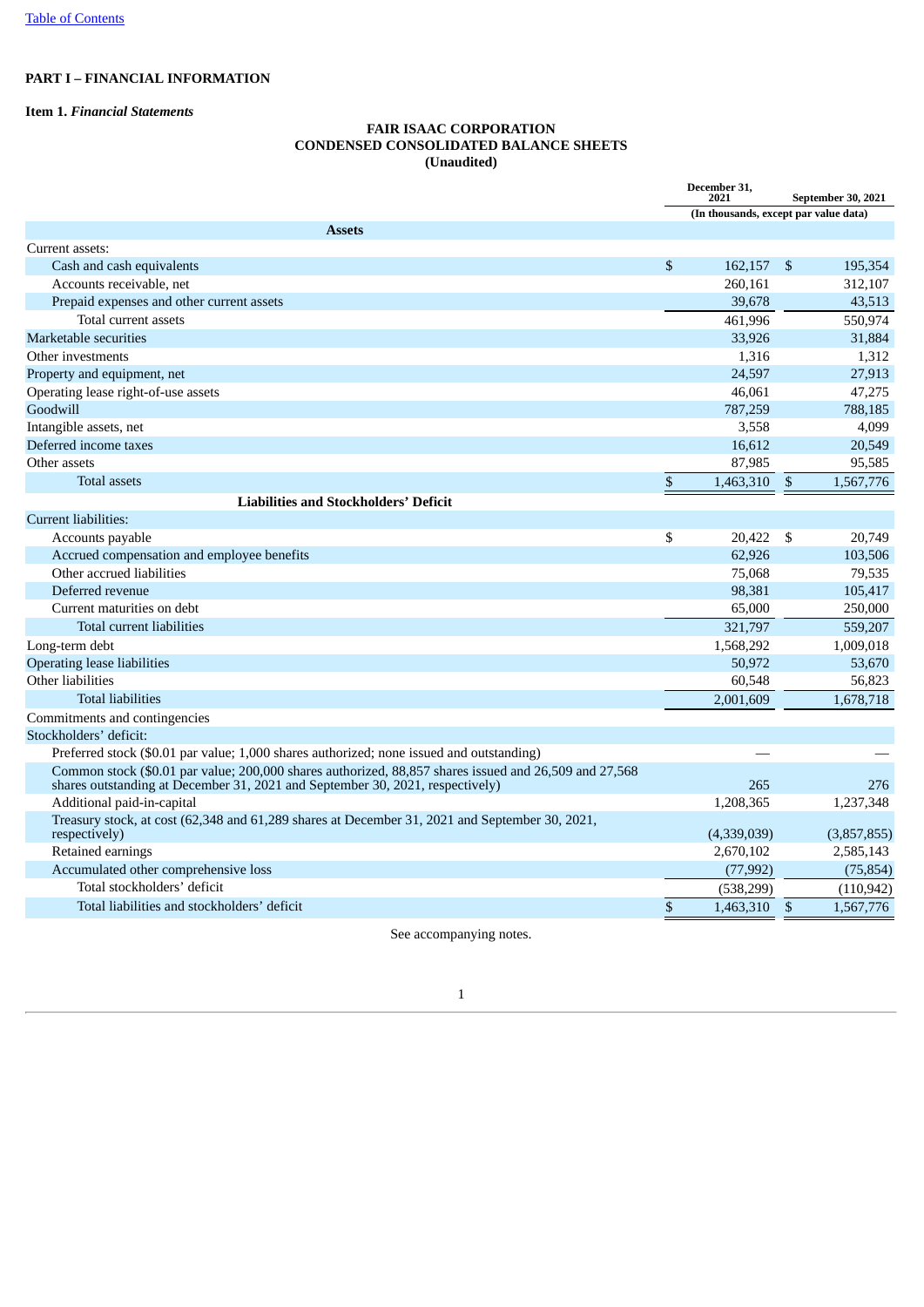## **FAIR ISAAC CORPORATION CONDENSED CONSOLIDATED STATEMENTS OF INCOME AND COMPREHENSIVE INCOME (Unaudited)**

|                                                            | <b>Quarter Ended December 31,</b>     |                |          |  |
|------------------------------------------------------------|---------------------------------------|----------------|----------|--|
|                                                            | 2021<br>2020                          |                |          |  |
|                                                            | (In thousands, except per share data) |                |          |  |
| Revenues:                                                  |                                       |                |          |  |
| On-premises and SaaS software                              | \$<br>126,338                         | \$             | 126,455  |  |
| Professional services                                      | 26,536                                |                | 41,308   |  |
| <b>Scores</b>                                              | 169,487                               |                | 144,651  |  |
| <b>Total revenues</b>                                      | 322,361                               |                | 312,414  |  |
| Operating expenses:                                        |                                       |                |          |  |
| Cost of revenues                                           | 69,203                                |                | 89,528   |  |
| Research and development                                   | 38,980                                |                | 40,651   |  |
| Selling, general and administrative                        | 98,048                                |                | 93,911   |  |
| Amortization of intangible assets                          | 544                                   |                | 937      |  |
| Gains on product line asset sales and business divestiture |                                       |                | (7, 334) |  |
| Total operating expenses                                   | 206,775                               |                | 217,693  |  |
| Operating income                                           | 115,586                               |                | 94,721   |  |
| Interest expense, net                                      | (12, 195)                             |                | (9,641)  |  |
| Other income, net                                          | 1,429                                 |                | 2,880    |  |
| Income before income taxes                                 | 104,820                               |                | 87,960   |  |
| Income tax provision                                       | 19,861                                |                | 1,468    |  |
| Net income                                                 | 84,959                                |                | 86,492   |  |
| Other comprehensive gain (loss):                           |                                       |                |          |  |
| Foreign currency translation adjustments                   | (2, 138)                              |                | 17,048   |  |
| Comprehensive income                                       | \$<br>82,821                          | $\sqrt{3}$     | 103,540  |  |
| Earnings per share:                                        |                                       |                |          |  |
| <b>Basic</b>                                               | \$<br>3.13                            | $\mathfrak{F}$ | 2.97     |  |
| Diluted                                                    | 3.09                                  | \$             | 2.90     |  |
| Shares used in computing earnings per share:               |                                       |                |          |  |
| <b>Basic</b>                                               | 27,167                                |                | 29,127   |  |
| <b>Diluted</b>                                             | 27,524                                |                | 29,789   |  |

See accompanying notes.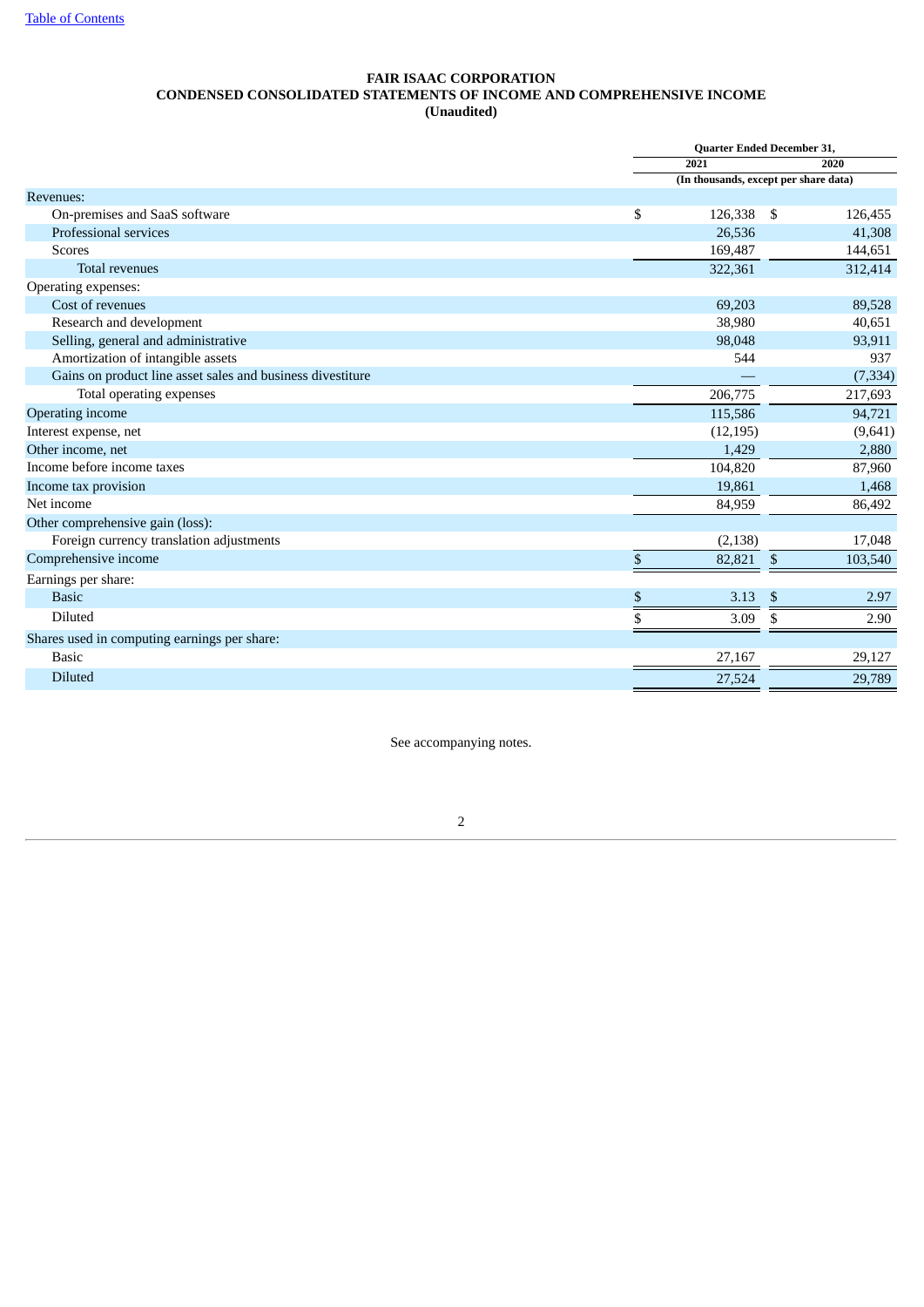## **FAIR ISAAC CORPORATION CONDENSED CONSOLIDATED STATEMENTS OF STOCKHOLDERS' EQUITY (DEFICIT) (Unaudited)**

|                                                          |               | C <b>ommon Stock</b> | <b>Additional</b>      |                       | Retained  | <b>Accumulated Other</b><br>Comprehensive | Total                        |
|----------------------------------------------------------|---------------|----------------------|------------------------|-----------------------|-----------|-------------------------------------------|------------------------------|
| (In thousands)                                           | <b>Shares</b> | <b>Par Value</b>     | <b>Paid-in-Capital</b> | <b>Treasury Stock</b> | Earnings  | Loss                                      | <b>Stockholders' Deficit</b> |
| Balance at September 30, 2021                            | 27,568        | 276                  | 1,237,348              | $(3,857,855)$ \$      | 2,585,143 | $(75, 854)$ \$                            | (110, 942)                   |
| Share-based compensation                                 |               | __                   | 29.878                 |                       |           |                                           | 29,878                       |
| Issuance of treasury stock under employee stock<br>plans | 185           |                      | (58, 861)              | 12.386                |           |                                           | (46, 474)                    |
| Repurchases of common stock                              | (1,244)       | (12)                 |                        | (493,570)             |           |                                           | (493, 582)                   |
| Net income                                               |               |                      |                        |                       | 84,959    |                                           | 84,959                       |
| Foreign currency translation adjustments                 |               |                      |                        |                       |           | (2, 138)                                  | (2, 138)                     |
| Balance at December 31, 2021                             | 26,509        | 265                  | 1,208,365              | $(4,339,039)$ \$      | 2,670,102 | $(77,992)$ \$                             | (538, 299)                   |

|                                                          |               | Common Stock     |                                      |                       |                      | <b>Accumulated Other</b> |                                      |
|----------------------------------------------------------|---------------|------------------|--------------------------------------|-----------------------|----------------------|--------------------------|--------------------------------------|
| (In thousands)                                           | <b>Shares</b> | <b>Par Value</b> | <b>Additional</b><br>Paid-in-Capital | <b>Treasury Stock</b> | Retained<br>Earnings | Comprehensive<br>Loss    | Total<br><b>Stockholders' Equity</b> |
| Balance at September 30, 2020                            | 29,096        | 291              | .218,583                             | $(2,997,856)$ \$      | 2,193,059            | $(82,995)$ \$<br>-S      | 331,082                              |
| Share-based compensation                                 |               |                  | 25.132                               |                       |                      |                          | 25,132                               |
| Issuance of treasury stock under employee stock<br>plans | 241           | ∠                | (97, 822)                            | 12.198                |                      |                          | (85, 622)                            |
| Repurchases of common stock                              | (101)         | (1)              |                                      | (50,010)              |                      |                          | (50, 011)                            |
| Net income                                               |               |                  |                                      | __                    | 86,492               |                          | 86,492                               |
| Foreign currency translation adjustments                 |               |                  |                                      |                       |                      | 17.048                   | 17.048                               |
| Balance at December 31, 2020                             | 29.236        | 292              | 1.145.893                            | (3,035,668)           | 2,279,551<br>- 55    | $(65, 947)$ \$           | 324,121                              |

See accompanying notes.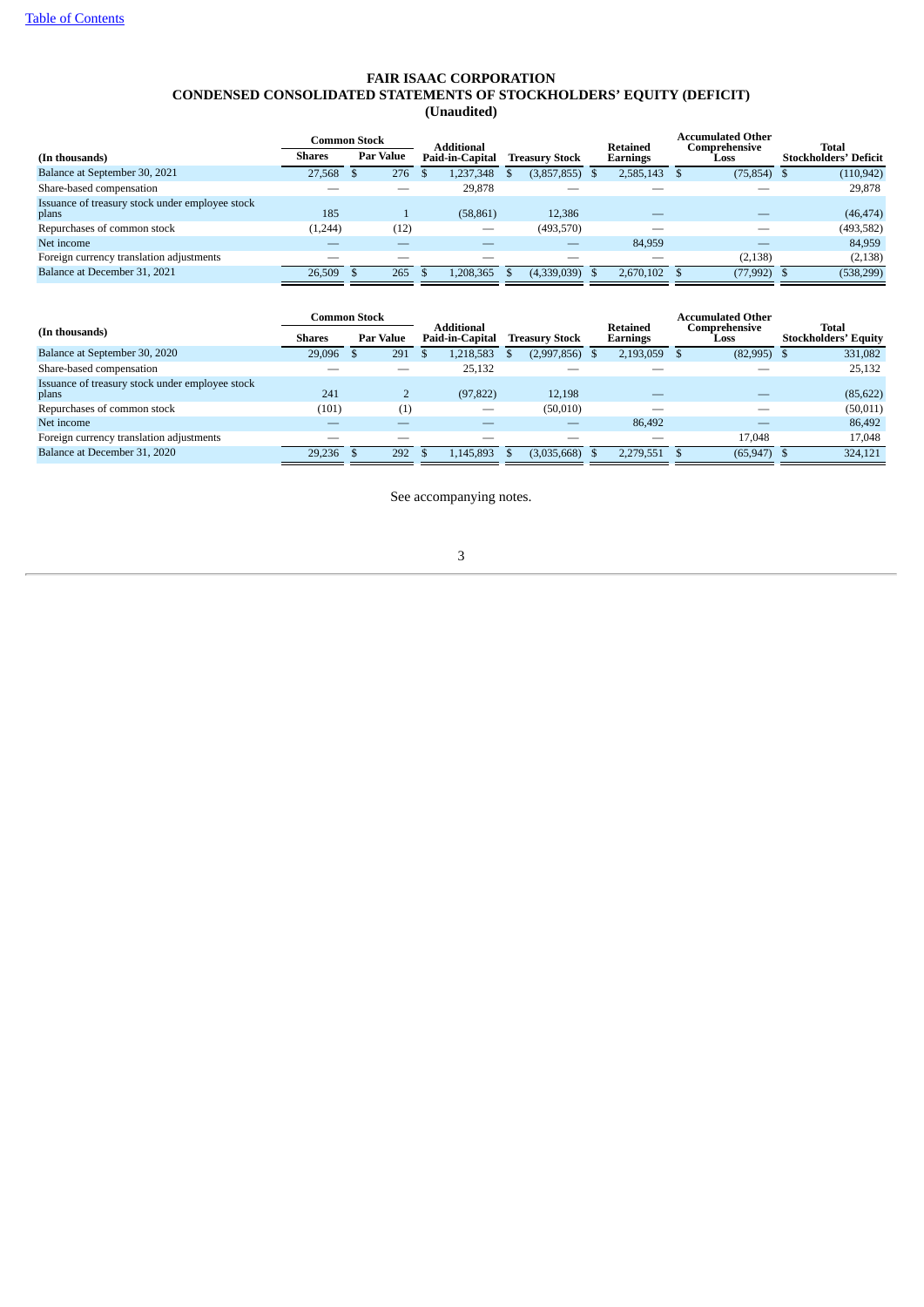## **FAIR ISAAC CORPORATION CONDENSED CONSOLIDATED STATEMENTS OF CASH FLOWS (Unaudited)**

|                                                                                                                                    | Quarter Ended December 31, |                |    |           |
|------------------------------------------------------------------------------------------------------------------------------------|----------------------------|----------------|----|-----------|
|                                                                                                                                    |                            | 2021           |    | 2020      |
|                                                                                                                                    |                            | (In thousands) |    |           |
| <b>Cash flows from operating activities:</b>                                                                                       |                            |                |    |           |
| Net income                                                                                                                         | \$                         | 84,959         | \$ | 86,492    |
| Adjustments to reconcile net income to net cash provided by operating activities:                                                  |                            |                |    |           |
| Depreciation and amortization                                                                                                      |                            | 5,227          |    | 7,026     |
| Share-based compensation                                                                                                           |                            | 29,878         |    | 25,132    |
| Deferred income taxes                                                                                                              |                            | 3,905          |    | (298)     |
| Net (gain) loss on marketable securities                                                                                           |                            | 592            |    | (1,768)   |
| Non-cash operating lease costs                                                                                                     |                            | 4,115          |    | 4,000     |
| Provision for doubtful accounts, net                                                                                               |                            | 325            |    | 219       |
| Net loss on sales and abandonment of property and equipment                                                                        |                            | 51             |    | 62        |
| Gains on product line asset sales and business divestiture                                                                         |                            |                |    | (7, 334)  |
| Changes in operating assets and liabilities:                                                                                       |                            |                |    |           |
| Accounts receivable                                                                                                                |                            | 58,428         |    | 33,130    |
| Prepaid expenses and other assets                                                                                                  |                            | 157            |    | (7,310)   |
| Accounts payable                                                                                                                   |                            | (268)          |    | (1, 479)  |
| Accrued compensation and employee benefits                                                                                         |                            | (40, 335)      |    | (46,704)  |
| Other liabilities                                                                                                                  |                            | (14, 904)      |    | (12, 241) |
| Deferred revenue                                                                                                                   |                            | (7,249)        |    | (980)     |
| Net cash provided by operating activities                                                                                          |                            | 124,881        |    | 77,947    |
| <b>Cash flows from investing activities:</b>                                                                                       |                            |                |    |           |
| Purchases of property and equipment                                                                                                |                            | (895)          |    | (3,045)   |
| Proceeds from sales of marketable securities                                                                                       |                            | 129            |    | 567       |
| Purchases of marketable securities                                                                                                 |                            | (2,763)        |    | (1,741)   |
| Proceeds from product line asset sales and business divestiture                                                                    |                            | 2,257          |    | 8,291     |
| Purchase of equity investment                                                                                                      |                            |                |    | (210)     |
| Net cash provided by (used in) investing activities                                                                                |                            | (1,272)        |    | 3,862     |
| <b>Cash flows from financing activities:</b>                                                                                       |                            |                |    |           |
| Proceeds from revolving line of credit and term loan                                                                               |                            | 620,000        |    | 116,000   |
| Payments on revolving line of credit and term loan                                                                                 |                            | (788,000)      |    | (80,000)  |
| Proceeds from issuance of senior notes                                                                                             |                            | 550,000        |    |           |
| Payments on debt issuance costs                                                                                                    |                            | (8,200)        |    |           |
| Payments on finance leases                                                                                                         |                            |                |    | (176)     |
| Proceeds from issuance of treasury stock under employee stock plans                                                                |                            | 550            |    | 57        |
| Taxes paid related to net share settlement of equity awards                                                                        |                            | (47, 024)      |    | (85, 678) |
| Repurchases of common stock                                                                                                        |                            | (482, 755)     |    | (50, 011) |
| Net cash used in financing activities                                                                                              |                            | (155, 429)     |    | (99, 808) |
| Effect of exchange rate changes on cash                                                                                            |                            | (1, 377)       |    | 5,267     |
| Decrease in cash and cash equivalents                                                                                              |                            | (33, 197)      |    | (12, 732) |
| Cash and cash equivalents, beginning of period                                                                                     |                            | 195,354        |    | 157,394   |
| Cash and cash equivalents, end of period                                                                                           | \$                         | 162,157        | \$ | 144,662   |
| Supplemental disclosures of cash flow information:                                                                                 |                            |                |    |           |
|                                                                                                                                    |                            |                |    |           |
| Cash paid for income taxes, net of refunds of \$72 and \$221 during the quarters ended December 31, 2021 and<br>2020, respectively | \$                         | 1,570          | \$ | 3,186     |
| Cash paid for interest                                                                                                             | $\$$                       | 19,396         | \$ | 17,858    |
| Supplemental disclosures of non-cash investing and financing activities:                                                           |                            |                |    |           |
| Purchase of property and equipment included in accounts payable                                                                    | \$                         | 67             | \$ | 13        |
| Unsettled repurchases of common stock                                                                                              | \$                         | 18,870         | \$ |           |
|                                                                                                                                    |                            |                |    |           |
| See accompanying notes.                                                                                                            |                            |                |    |           |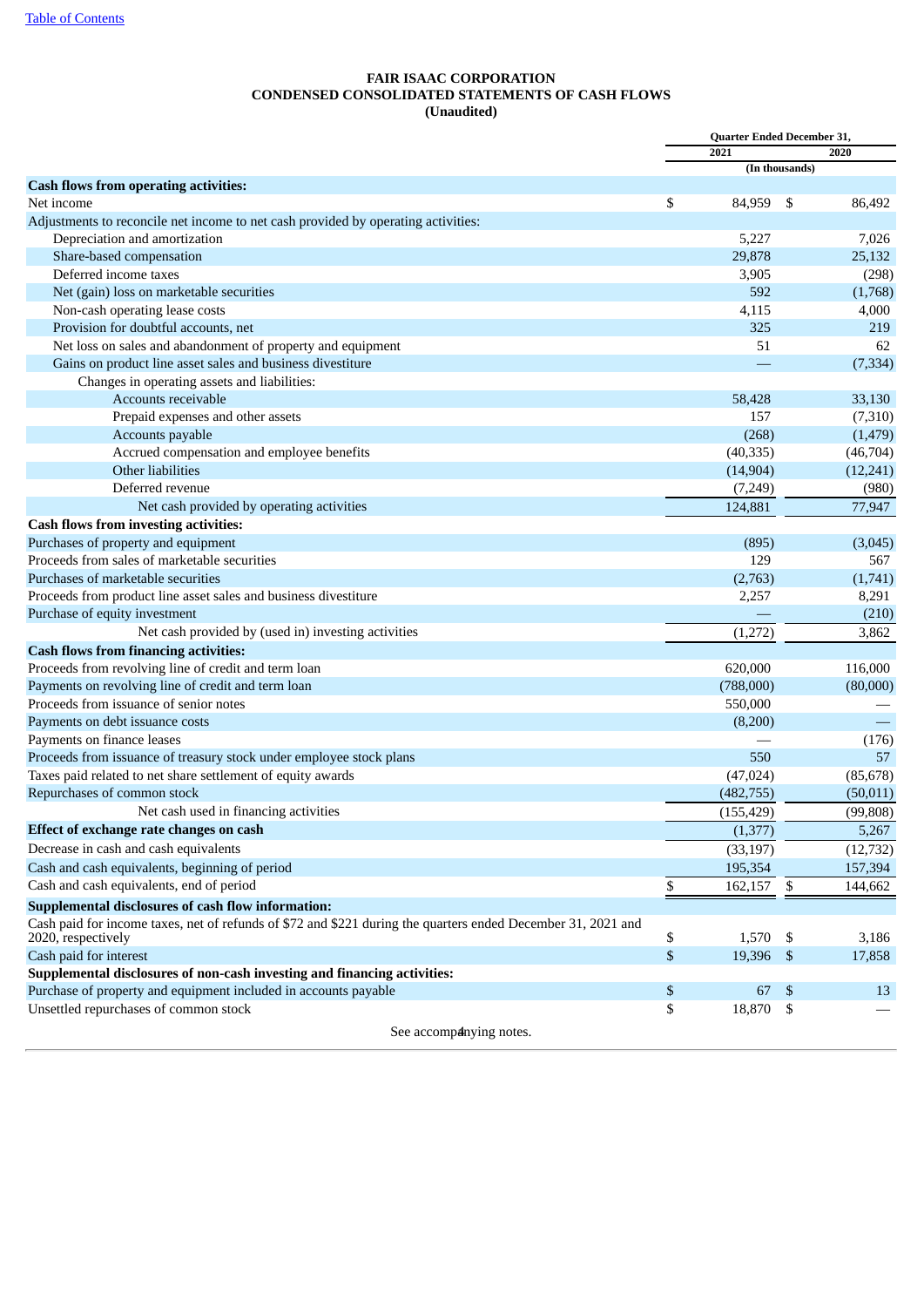#### **FAIR ISAAC CORPORATION NOTES TO CONDENSED CONSOLIDATED FINANCIAL STATEMENTS (Unaudited)**

#### **1. Nature of Business**

#### *Fair Isaac Corporation*

Fair Isaac Corporation (NYSE: FICO) (together with its consolidated subsidiaries, the "Company," which may also be referred to in this report as "we," "us," "our," or "FICO") is a leading applied analytics company. We were founded in 1956 on the premise that data, used intelligently, can improve business decisions. Today, FICO's software and the widely used FICO® Score operationalize analytics, enabling thousands of businesses in nearly 120 countries to uncover new opportunities, make timely decisions that matter, and execute them at scale. Most leading banks and credit card issuers rely on our solutions, as do insurers, retailers, telecommunications providers, automotive companies, public agencies, and organizations in other industries. We also serve consumers through online services that enable people to access and understand their FICO Scores — the standard measure in the U.S. of consumer credit risk — empowering them to increase financial literacy and manage their financial health.

#### *Principles of Consolidation and Basis of Presentation*

We have prepared the accompanying unaudited interim condensed consolidated financial statements in accordance with the instructions to Form 10- Q and the applicable accounting guidance. Consequently, we have not necessarily included all information and footnotes required for audited financial statements. In our opinion, the accompanying unaudited interim condensed consolidated financial statements reflect all adjustments (consisting only of normal recurring adjustments, except as otherwise indicated) necessary for a fair presentation of our financial position and results of operations. These unaudited condensed consolidated financial statements and notes thereto should be read in conjunction with our audited consolidated financial statements and notes thereto presented in our Annual Report on Form 10-K for the fiscal year ended September 30, 2021. The interim financial information contained in this report is not necessarily indicative of the results to be expected for any other interim period or for the entire fiscal year.

The condensed consolidated financial statements include the accounts of FICO and its subsidiaries. All intercompany accounts and transactions have been eliminated.

During the fourth quarter of our fiscal 2021, we consolidated our operating segment structure from three to two by merging Applications and Decision Management Software segments into the new Software segment. As a result, we modified the presentation of our segment financial information with retrospective application to all prior periods presented. Refer to Note 18 - Segment Reporting to the consolidated financial statements included in Part II. Item 8 of our 2021 Annual Report on Form 10-K for further information.

In addition, effective beginning in the fourth quarter of fiscal 2021, we changed the classification of revenue from transactional and maintenance, professional services, and license to on-premises and SaaS software, professional services and scores, which is reflected in our condensed consolidated statements of income and comprehensive income, as well as our disclosures on disaggregation of revenue, to better align with our business strategy. Previously reported amounts in the condensed consolidated statements of income and comprehensive income and notes to the condensed consolidated financial statements were adjusted to conform to the current presentation.

#### *Use of Estimates*

We make estimates and assumptions that affect the amounts reported in the financial statements and the disclosures made in the accompanying notes. For example, we use estimates in determining the appropriate levels of various accruals; variable considerations included in the transaction price and standalone selling price of each performance obligation for our customer contracts; labor hours in connection with fixed-fee service contracts; the amount of our tax provision; and the realizability of deferred tax assets. We also use estimates in determining the remaining economic lives and carrying values of acquired intangible assets, property and equipment, and other long-lived assets. In addition, we use assumptions to estimate the fair value of reporting units and share-based compensation. Actual results may differ from our estimates.

As the impact of the COVID-19 pandemic continues to evolve, estimates and assumptions about future events and their effects cannot be determined with certainty and therefore require increased judgment. These estimates and assumptions may change in future periods and will be recognized in the condensed consolidated financial statements as new events occur and additional information becomes known. To the extent our actual results differ materially from those estimates and assumptions, our future financial statements could be affected. For more information, see Part II, Item 1A "Risk Factors" of this Quarterly Report on Form 10-Q.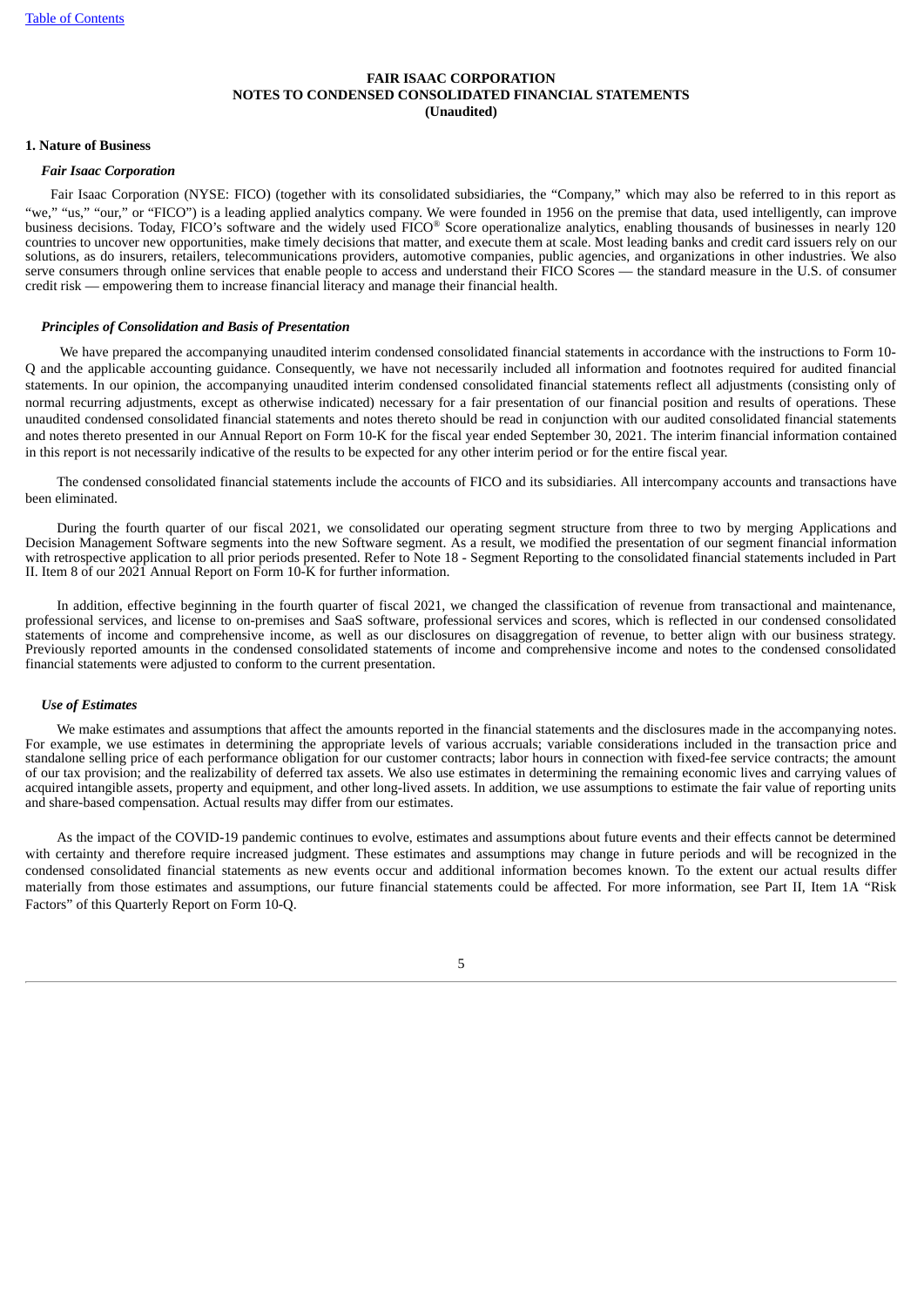#### *New Accounting Pronouncements*

#### *Recent Accounting Pronouncements Not Yet Adopted*

In October 2021, the Financial Accounting Standards Board ("FASB") issued Accounting Standards Update ("ASU") No. 2021-08, "*Business* Combinations (Topic 805): Accounting for Contract Assets and Contract Liabilities from Contracts with Customers" ("ASU 2021-08"). ASU 2021-08 requires an acquirer in a business combination to recognize and measure contract assets and contract liabilities from acquired contracts using the revenue recognition guidance under Accounting Standards Codification Topic 606 in order to align the recognition of a contract liability with the definition of a performance obligation. The standard is effective for fiscal years beginning after December 15, 2022, including interim periods within those fiscal years, which means that it will be effective for our fiscal year beginning October 1, 2023. Early adoption is permitted. We do not believe that adoption of ASU 2021-08 will have a significant impact on our consolidated financial statements.

We do not expect that any other recently issued accounting pronouncements will have a significant effect on our financial statements.

#### **2. Fair Value Measurements**

Fair value is defined as the price that would be received from the sale of an asset or paid to transfer a liability (an exit price) in the principal or most advantageous market for the asset or liability in an orderly transaction between market participants on the measurement date. The accounting guidance establishes a three-level hierarchy for disclosure that is based on the extent and level of judgment used to estimate the fair value of assets and liabilities.

- Level 1 uses unadjusted quoted prices that are available in active markets for identical assets or liabilities. Our Level 1 assets were comprised of money market funds and certain marketable securities and our Level 1 liabilities included senior notes as of December 31, 2021 and September 30, 2021.
- Level 2 uses inputs other than quoted prices included in Level 1 that are either directly or indirectly observable through correlation with market data. These include quoted prices for similar assets or liabilities in active markets; quoted prices for identical or similar assets or liabilities in markets that are not active; and inputs to valuation models or other pricing methodologies that do not require significant judgment because the inputs used in the model, such as interest rates and volatility, can be corroborated by readily observable market data. We did not have any assets or liabilities that are valued using inputs identified under a Level 2 hierarchy as of December 31, 2021 and September 30, 2021.
- Level 3 uses one or more significant inputs that are unobservable and supported by little or no market activity, and that reflect the use of significant management judgment. Level 3 assets and liabilities include those whose fair value measurements are determined using pricing models, discounted cash flow methodologies or similar valuation techniques, and significant management judgment or estimation. We did not have any assets or liabilities that are valued using inputs identified under a Level 3 hierarchy as of December 31, 2021 and September 30, 2021.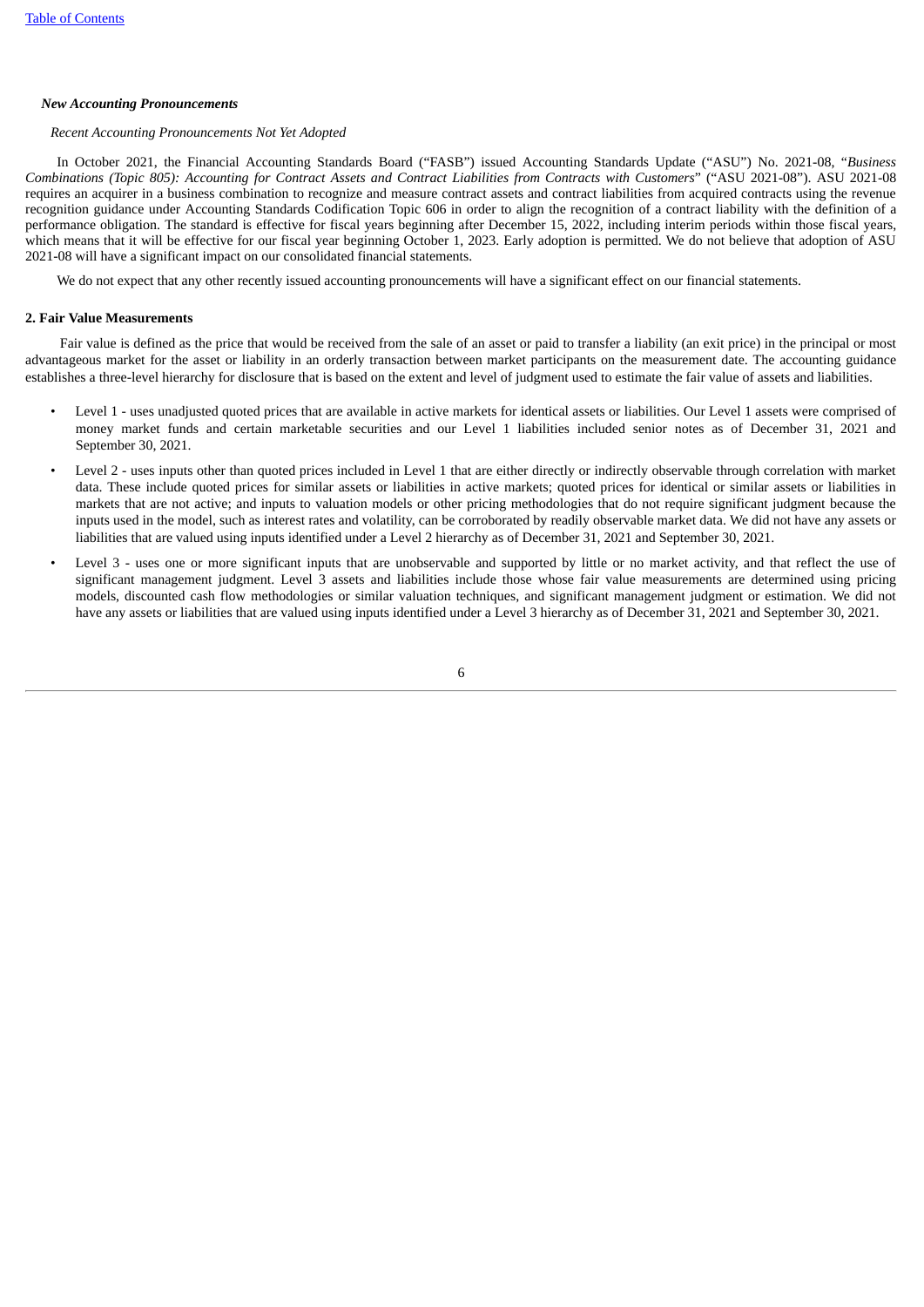The following tables represent financial assets that we measured at fair value on a recurring basis at December 31, 2021 and September 30, 2021:

| <b>December 31, 2021</b>             |                | <b>Active Markets for</b><br><b>Identical Instruments</b><br>(Level 1) |          | <b>Fair Value as of</b><br><b>December 31, 2021</b> |  |  |
|--------------------------------------|----------------|------------------------------------------------------------------------|----------|-----------------------------------------------------|--|--|
|                                      |                | (In thousands)                                                         |          |                                                     |  |  |
| <b>Assets:</b>                       |                |                                                                        |          |                                                     |  |  |
| Cash equivalents <sup>(1)</sup>      | \$             | 194                                                                    | <b>S</b> | 194                                                 |  |  |
| Marketable securities <sup>(2)</sup> |                | 33,926                                                                 |          | 33,926                                              |  |  |
| Total                                |                | 34,120                                                                 |          | 34,120                                              |  |  |
| September 30, 2021                   |                | <b>Active Markets for</b><br><b>Identical Instruments</b><br>(Level 1) |          | <b>Fair Value as of September</b><br>30, 2021       |  |  |
|                                      | (In thousands) |                                                                        |          |                                                     |  |  |
| <b>Assets:</b>                       |                |                                                                        |          |                                                     |  |  |
| Cash equivalents <sup>(1)</sup>      | \$             | 194                                                                    | - \$     | 194                                                 |  |  |
| Marketable securities <sup>(2)</sup> |                | 31,884                                                                 |          | 31,884                                              |  |  |
| Total                                |                | 32,078                                                                 | -\$      | 32,078                                              |  |  |
|                                      |                |                                                                        |          |                                                     |  |  |

(1) Included in cash and cash equivalents on our condensed consolidated balance sheets at December 31, 2021 and September 30, 2021. Not included in these tables are cash deposits of \$162.0 million and \$195.2 million at December 31, 2021 and September 30, 2021, respectively.

(2) Represents securities held under a supplemental retirement and savings plan for certain officers and senior management employees, which are distributed upon termination or retirement of the employees. Included in marketable securities on our condensed consolidated balance sheets at December 31, 2021 and September 30, 2021.

See Note 7 for the fair value of our senior notes.

There were no transfers between Level 1, Level 2, and Level 3 of the fair value hierarchy during the quarters ended December 31, 2021 and 2020.

#### **3. Derivative Financial Instruments**

We use derivative instruments to manage risks caused by fluctuations in foreign exchange rates. The primary objective of our derivative instruments is to protect the value of foreign-currency-denominated receivable and cash balances from the effects of volatility in foreign exchange rates that might occur prior to conversion to their respective functional currencies. We principally utilize foreign currency forward contracts, which enable us to buy and sell foreign currencies in the future at fixed exchange rates and economically offset changes in foreign exchange rates. We routinely enter into contracts to offset exposures denominated in the British pound, Euro, and Singapore dollar.

Foreign currency-denominated receivable and cash balances are remeasured at foreign exchange rates in effect on the balance sheet date with the effects of changes in foreign exchange rates reported in other income, net. The forward contracts are not designated as hedges and are marked to market through other income, net. Fair value changes in the forward contracts help mitigate the changes in the value of the remeasured receivable and cash balances attributable to changes in foreign exchange rates. The forward contracts are short-term in nature and typically have average maturities at inception of less than three months.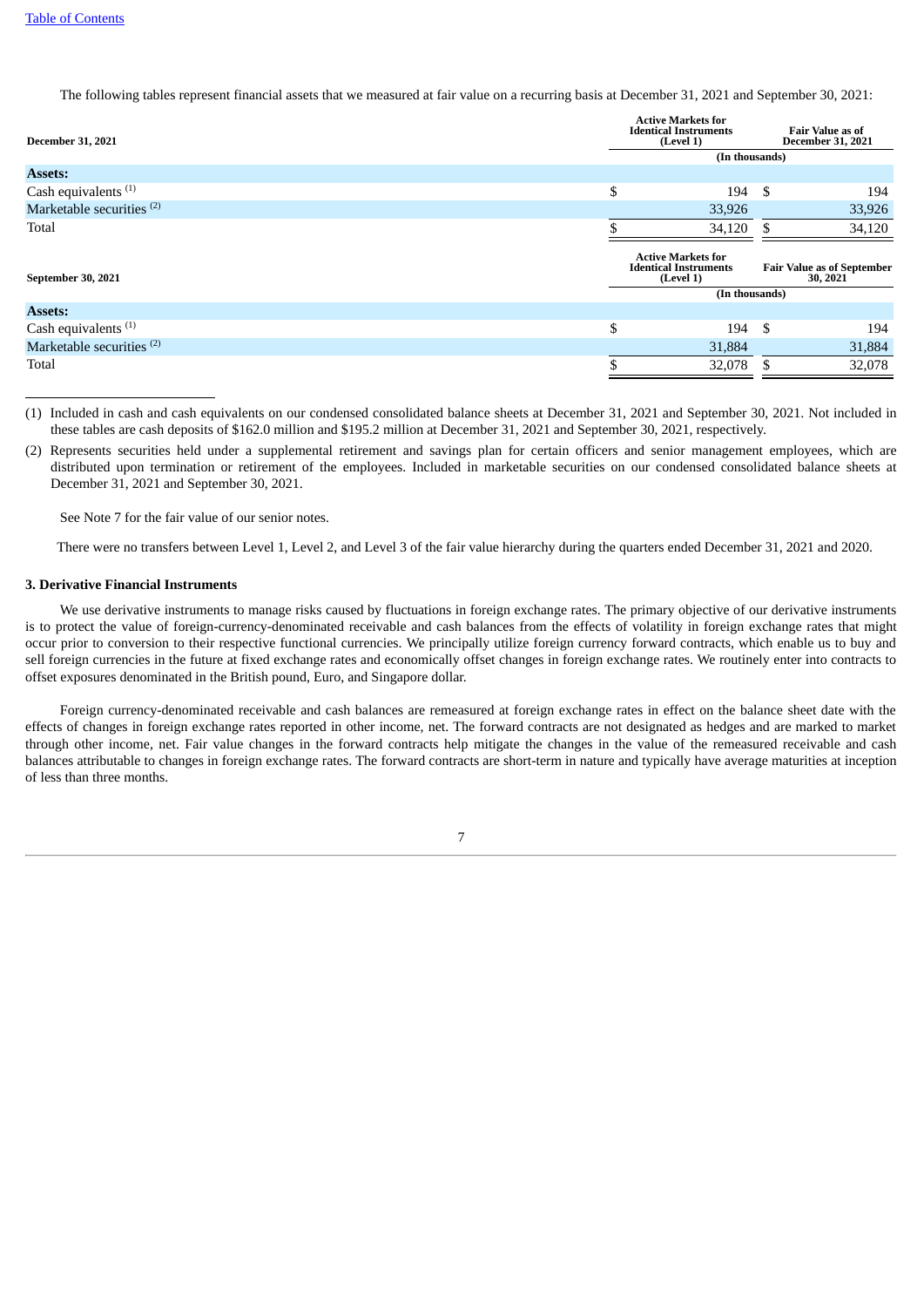The following tables summarize our outstanding foreign currency forward contracts, by currency, at December 31, 2021 and September 30, 2021:

|                        |            | <b>December 31, 2021</b>          |               |                    |            |                   |  |
|------------------------|------------|-----------------------------------|---------------|--------------------|------------|-------------------|--|
|                        |            | <b>Contract Amount</b>            |               |                    |            | <b>Fair Value</b> |  |
|                        |            | Foreign<br><b>USD</b><br>Currency |               |                    | <b>USD</b> |                   |  |
|                        |            | (In thousands)                    |               |                    |            |                   |  |
| Sell foreign currency: |            |                                   |               |                    |            |                   |  |
| Euro (EUR)             | <b>EUR</b> | 15,900                            | - \$          | 18,044             | -\$        |                   |  |
| Buy foreign currency:  |            |                                   |               |                    |            |                   |  |
| British pound (GBP)    | <b>GBP</b> | 10,983                            | -S            | 14,800             | -\$        |                   |  |
| Singapore dollar (SGD) | <b>SGD</b> | 7,405                             | <sup>\$</sup> | 5,500              | \$         |                   |  |
|                        |            |                                   |               | September 30, 2021 |            |                   |  |
|                        |            | <b>Contract Amount</b>            |               |                    |            | <b>Fair Value</b> |  |
|                        |            | Foreign<br>Currency               |               | <b>USD</b>         |            | <b>USD</b>        |  |
|                        |            |                                   |               | (In thousands)     |            |                   |  |
| Sell foreign currency: |            |                                   |               |                    |            |                   |  |
| Euro (EUR)             | <b>EUR</b> | 17,100                            | - \$          | 19,829             | -\$        |                   |  |
| Buy foreign currency:  |            |                                   |               |                    |            |                   |  |
| British pound (GBP)    | <b>GBP</b> | 11,467                            | \$            | 15,400             | \$         |                   |  |
| Singapore dollar (SGD) | <b>SGD</b> | 6,650                             | \$            | 4,900              | \$         |                   |  |

The foreign currency forward contracts were entered into on December 31, 2021 and September 30, 2021, respectively; therefore, their fair value was \$0 on each of these dates.

Gains on derivative financial instruments were recorded in our condensed consolidated statements of income and comprehensive income as a component of other income, net, and consisted of the following:

|                                             |      | <b>Quarter Ended December 31,</b> |      |
|---------------------------------------------|------|-----------------------------------|------|
|                                             | 2021 |                                   | 2020 |
|                                             |      | (In thousands)                    |      |
| Gains on foreign currency forward contracts |      | 562                               | .686 |

#### **4. Goodwill and Intangible Assets**

Amortization expense associated with our intangible assets is reflected as a separate operating expense caption — amortization of intangible assets and is excluded from cost of revenues and selling, general and administrative expenses within the accompanying condensed consolidated statements of income and comprehensive income. Amortization expense consisted of the following:

|                                      | Quarter Ended December 31, |                |  |      |  |
|--------------------------------------|----------------------------|----------------|--|------|--|
|                                      | 2021                       |                |  | 2020 |  |
|                                      |                            | (In thousands) |  |      |  |
| Completed technology                 |                            | 125            |  | 322  |  |
| Customer contracts and relationships |                            | 419            |  | 571  |  |
| Non-compete agreements               |                            |                |  | 44   |  |
| Total                                |                            | 544            |  | 937  |  |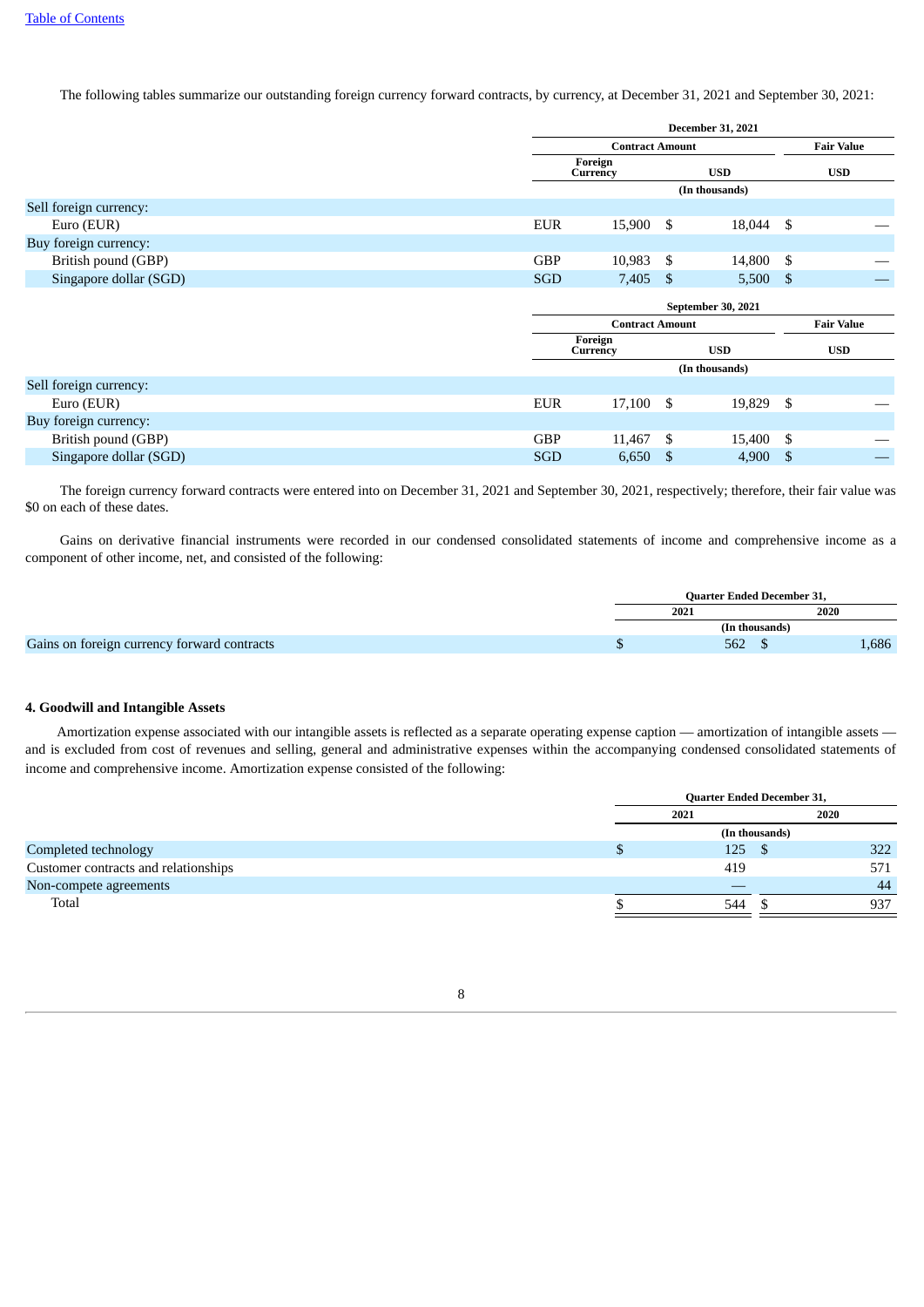Estimated future intangible asset amortization expense associated with intangible assets existing at December 31, 2021 was as follows:

| <b>Year Ending September 30,</b>                     | (In thousands) |
|------------------------------------------------------|----------------|
| 2022 (excluding the quarter ended December 31, 2021) | 1,541          |
| 2023                                                 | 1,100          |
| 2024                                                 | 917            |
| Total                                                | 3,558          |

The following table summarizes changes to goodwill during the quarter ended December 31, 2021, both in total and as allocated to our segments:

|                                         | Scores  | Software | <b>Total</b>   |         |
|-----------------------------------------|---------|----------|----------------|---------|
|                                         |         |          | (In thousands) |         |
| <b>Balance at September 30, 2021</b>    | 146,648 |          | 641,537        | 788,185 |
| Foreign currency translation adjustment |         |          | (926)          | (926)   |
| <b>Balance at December 31, 2021</b>     | 146,648 |          | 640.611        | 787,259 |

#### **5. Composition of Certain Financial Statement Captions**

The following table presents the composition of property and equipment, net and other assets at December 31, 2021 and September 30, 2021:

|                                                 | December 31.<br>2021 | September 30,<br>2021 |
|-------------------------------------------------|----------------------|-----------------------|
|                                                 |                      | (In thousands)        |
| Property and equipment, net:                    |                      |                       |
| Property and equipment                          | \$<br>123,516        | 124,966<br>- \$       |
| Less: accumulated depreciation and amortization | (98, 919)            | (97,053)              |
| Total                                           | 24,597               | 27,913                |
|                                                 |                      |                       |
| <b>Other assets:</b>                            |                      |                       |
| Long-term receivables                           | \$<br>30,297         | 37,452<br>- \$        |
| Prepaid commissions                             | 45,998               | 44,932                |
| Other                                           | 11,690               | 13,201                |
| <b>Total</b>                                    | 87,985               | 95,585                |
|                                                 |                      |                       |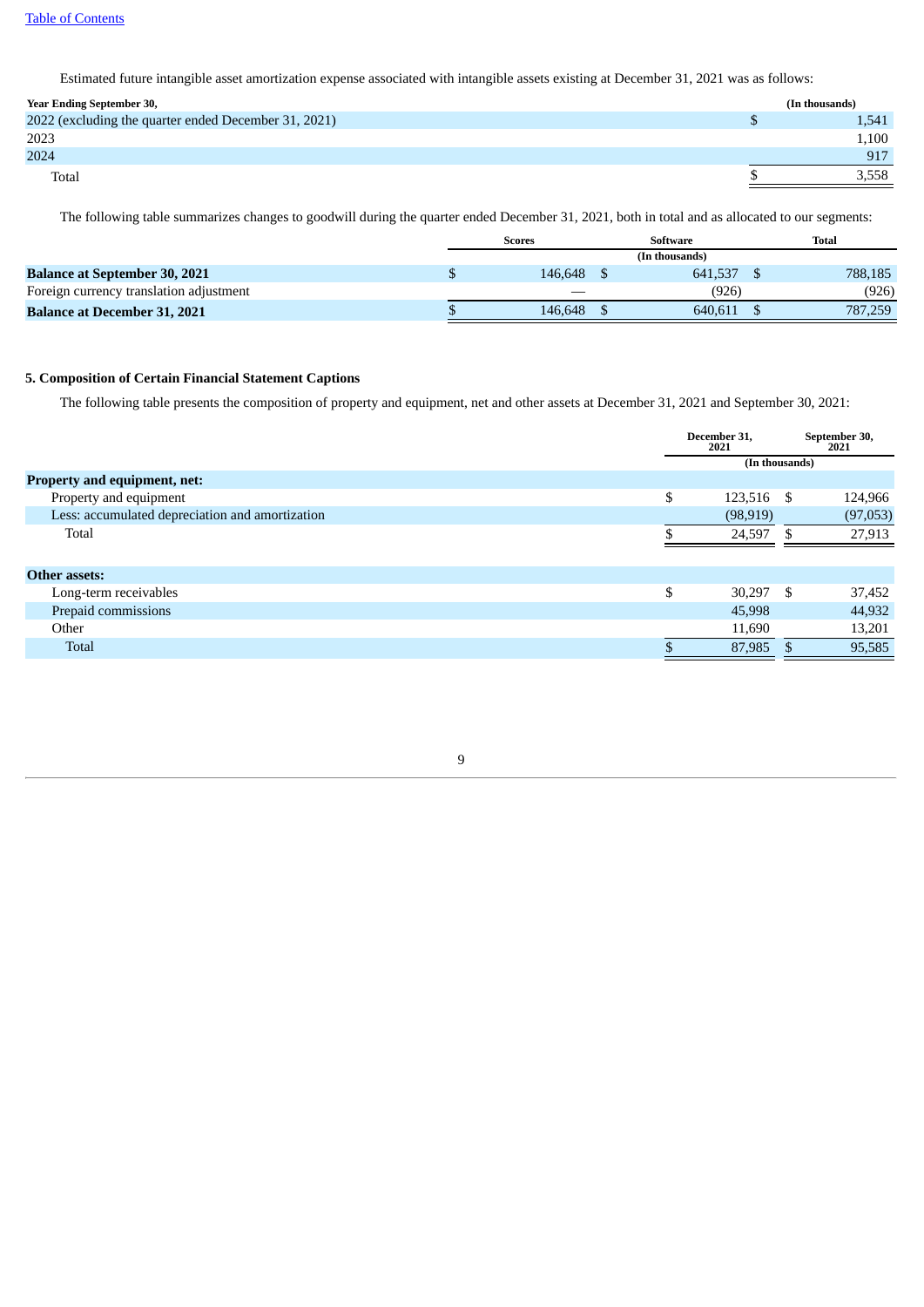#### **6. Revolving Line of Credit**

We have a \$600 million unsecured revolving line of credit with a syndicate of banks that expires on August 19, 2026. Borrowings under the credit facility can be used for working capital and general corporate purposes and may also be used for the refinancing of existing debt, acquisitions, and the repurchase of our common stock. Interest on amounts borrowed under the credit facility is based on (i) an adjusted base rate, which is the greater of (a) the prime rate, (b) the Federal Funds rate plus 0.500%, and (c) the one-month LIBOR rate plus 1.000%, plus, in each case, an applicable margin, or (ii) an adjusted LIBOR rate plus an applicable margin. The applicable margin for base rate borrowings ranges from 0% to 0.750% and for LIBOR borrowings ranges from 1.000% to 1.750%, and is determined based on our consolidated leverage ratio. In addition, we must pay credit facility fees. The credit facility contains certain restrictive covenants including maintaining a maximum consolidated leverage ratio of 3.50, subject to a step up to 4.00 following certain permitted acquisitions; and a minimum interest coverage ratio of 3.00. The credit agreement also contains other covenants typical of unsecured facilities.

On October 20, 2021, we amended our credit agreement to provide for the issuance of a \$300 million term loan, increasing the total capacity of the agreement to \$900 million. The term loan is subject to the same pricing and covenants as the revolving line of credit and matures at the expiration of the facility on August 19, 2026. The term loan requires principal payments in consecutive quarterly installments of \$3.75 million on the last business day of each quarter, commencing on March 31, 2022.

As of December 31, 2021, we had \$50.0 million in borrowings outstanding under the revolving credit facility at a weighted-average interest rate of 1.352%, and \$300.0 million in outstanding balance of the term loan at an interest rate of 1.354%, of which \$285.0 million was classified as a long-term liability and recorded in long-term debt within the accompanying condensed consolidated balance sheets. We were in compliance with all financial covenants under this credit facility as of December 31, 2021.

#### **7. Senior Notes**

On May 8, 2018, we issued \$400 million of senior notes in a private offering to qualified institutional investors (the "2018 Senior Notes"). The 2018 Senior Notes require interest payments semi-annually at a rate of 5.25% per annum and will mature on May 15, 2026.

On December 6, 2019, we issued \$350 million of senior notes in a private offering to qualified institutional investors (the "2019 Senior Notes"). The 2019 Senior Notes require interest payments semi-annually at a rate of 4.00% per annum and will mature on June 15, 2028.

On December 17, 2021, we issued \$550 million of additional senior notes of the same class as the 2019 Senior Notes in a private offering to qualified institutional investors (the "2021 Senior Notes," and collectively with the 2018 Senior Notes and the 2019 Senior Notes, the "Senior Notes"). The 2021 Senior Notes require interest payments semi-annually at a rate of 4.00% per annum and will mature on June 15, 2028, the same date as the 2019 Senior Notes.

The indentures for the Senior Notes contain certain covenants typical of unsecured obligations.

The following table presents the face values and fair values for the Senior Notes at December 31, 2021 and September 30, 2021:

|                                                 |                                                       | <b>December 31, 2021</b> |  |                |  |         |                   | <b>September 30, 2021</b> |  |
|-------------------------------------------------|-------------------------------------------------------|--------------------------|--|----------------|--|---------|-------------------|---------------------------|--|
|                                                 | <b>Fair Value</b><br>Face Value (*)<br>Face Value (*) |                          |  |                |  |         | <b>Fair Value</b> |                           |  |
|                                                 |                                                       |                          |  | (In thousands) |  |         |                   |                           |  |
| The 2018 Senior Notes                           |                                                       | 400,000                  |  | 437,000        |  | 400,000 |                   | 453,000                   |  |
| The 2019 Senior Notes and the 2021 Senior Notes |                                                       | 900,000                  |  | 920,250        |  | 350,000 |                   | 357,000                   |  |
| Total                                           |                                                       | 1.300.000                |  | 1.357.250      |  | 750,000 |                   | 810,000                   |  |

(\*) The carrying value of the Senior Notes was the face value reduced by the net debt issuance costs of \$15.8 million and \$9.0 million at December 31, 2021 and September 30, 2021, respectively.

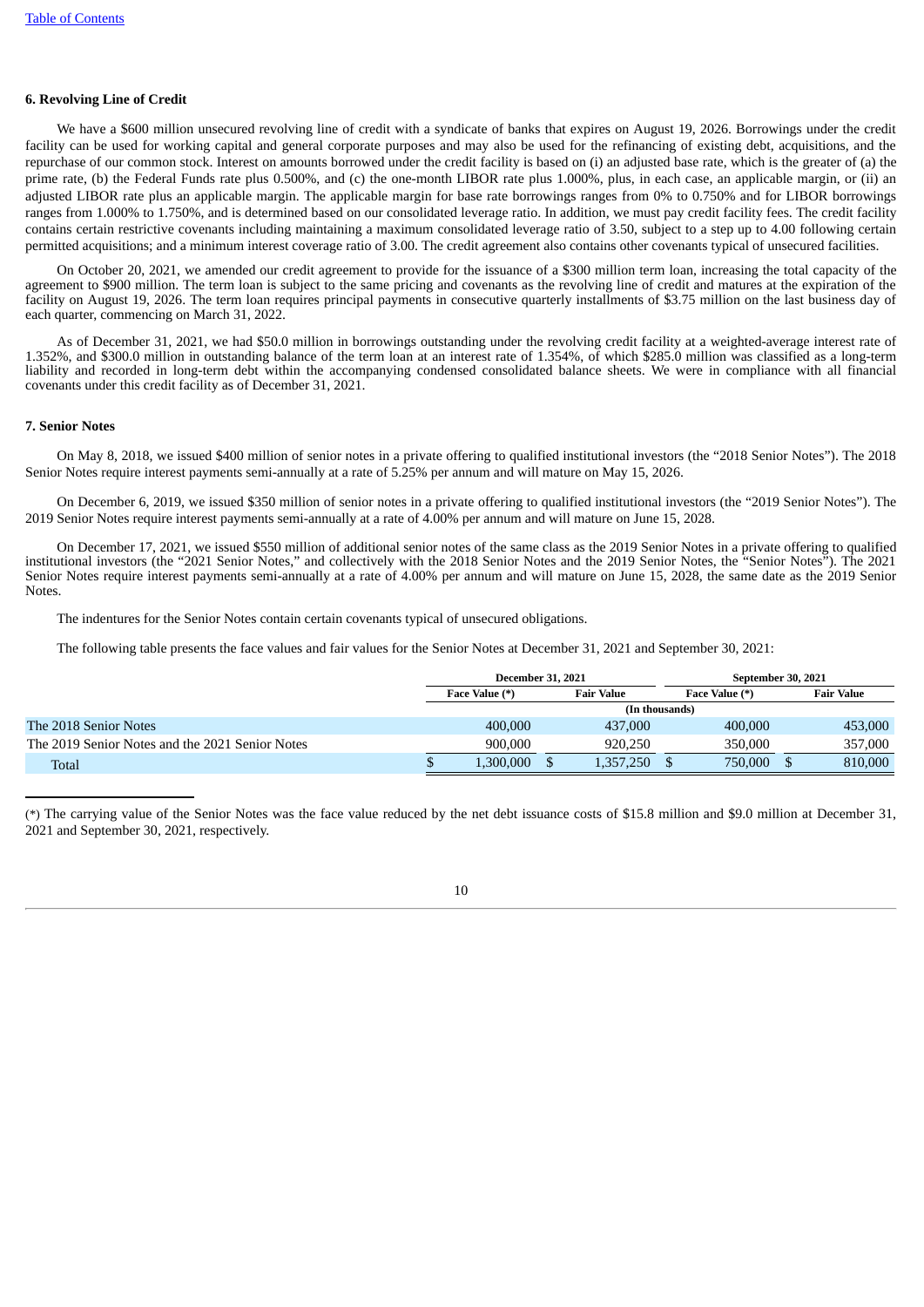## **8. Revenue from Contracts with Customers**

## *Disaggregation of Revenue*

The following tables provide information about disaggregated revenue by primary geographical market:

|                                | <b>Quarter Ended December 31, 2021</b> |               |      |                        |            |              |            |  |
|--------------------------------|----------------------------------------|---------------|------|------------------------|------------|--------------|------------|--|
|                                |                                        | <b>Scores</b> |      | Software               |            | <b>Total</b> | Percentage |  |
|                                |                                        |               |      | (Dollars in thousands) |            |              |            |  |
| Americas                       | \$                                     | 165,712       | - \$ | 99,185                 | $\sqrt{s}$ | 264,897      | 82 %       |  |
| Europe, Middle East and Africa |                                        | 1,493         |      | 37,398                 |            | 38,891       | 12 %       |  |
| Asia Pacific                   |                                        | 2,282         |      | 16,291                 |            | 18,573       | 6 %        |  |
| Total                          |                                        | 169,487       |      | 152,874                |            | 322,361      | 100 %      |  |
|                                | <b>Quarter Ended December 31, 2020</b> |               |      |                        |            |              |            |  |
|                                |                                        | <b>Scores</b> |      | Software               |            | <b>Total</b> | Percentage |  |
|                                |                                        |               |      | (Dollars in thousands) |            |              |            |  |
| Americas                       | \$                                     | 140,713       | - \$ | 108,024                | $\sqrt{s}$ | 248,737      | 79 %       |  |
| Europe, Middle East and Africa |                                        | 1,713         |      | 43,678                 |            | 45,391       | 15 %       |  |
| Asia Pacific                   |                                        | 2,225         |      | 16,061                 |            | 18,286       | 6 %        |  |
| Total                          |                                        | 144,651       |      | 167,763                |            | 312,414      | 100 %      |  |

The following table provides information about disaggregated revenue for our Software segment by deployment method:

|                      | <b>Quarter Ended December 31,</b> |                        | Percentage of revenues |       |  |  |
|----------------------|-----------------------------------|------------------------|------------------------|-------|--|--|
|                      | 2021                              | 2020                   | 2021                   | 2020  |  |  |
|                      |                                   | (Dollars in thousands) |                        |       |  |  |
| On-premises software | 57,295                            | 66,482                 | 45 %                   | 53 %  |  |  |
| SaaS software        | 69.043                            | 59,973                 | 55 %                   | 47 %  |  |  |
| <b>Total</b>         | 126,338                           | 126,455                | 100 %                  | 100 % |  |  |

The following table provides information about disaggregated revenue for our Software segment by product features:

|                       | Quarter Ended December 31, |                        | Percentage of revenues |       |  |  |
|-----------------------|----------------------------|------------------------|------------------------|-------|--|--|
|                       | 2021                       | 2020                   | 2021                   | 2020  |  |  |
|                       |                            | (Dollars in thousands) |                        |       |  |  |
| Platform software (*) | 22,072                     | 14,125                 | 17 %                   | 11 %  |  |  |
| Non-platform software | 104,266                    | 112.330                | 83 %                   | 89 %  |  |  |
| Total                 | 126,338                    | 126.455                | $100\%$                | 100 % |  |  |

(\*) The FICO platform software is a set of interoperable services which use software assets owned and/or governed by FICO for building solutions and which conform to FICO architectural standards based on key elements of Cloud Native Computing design principles. These standards encompass shared security context and pre-integration using FICO standard application programming interfaces for all services.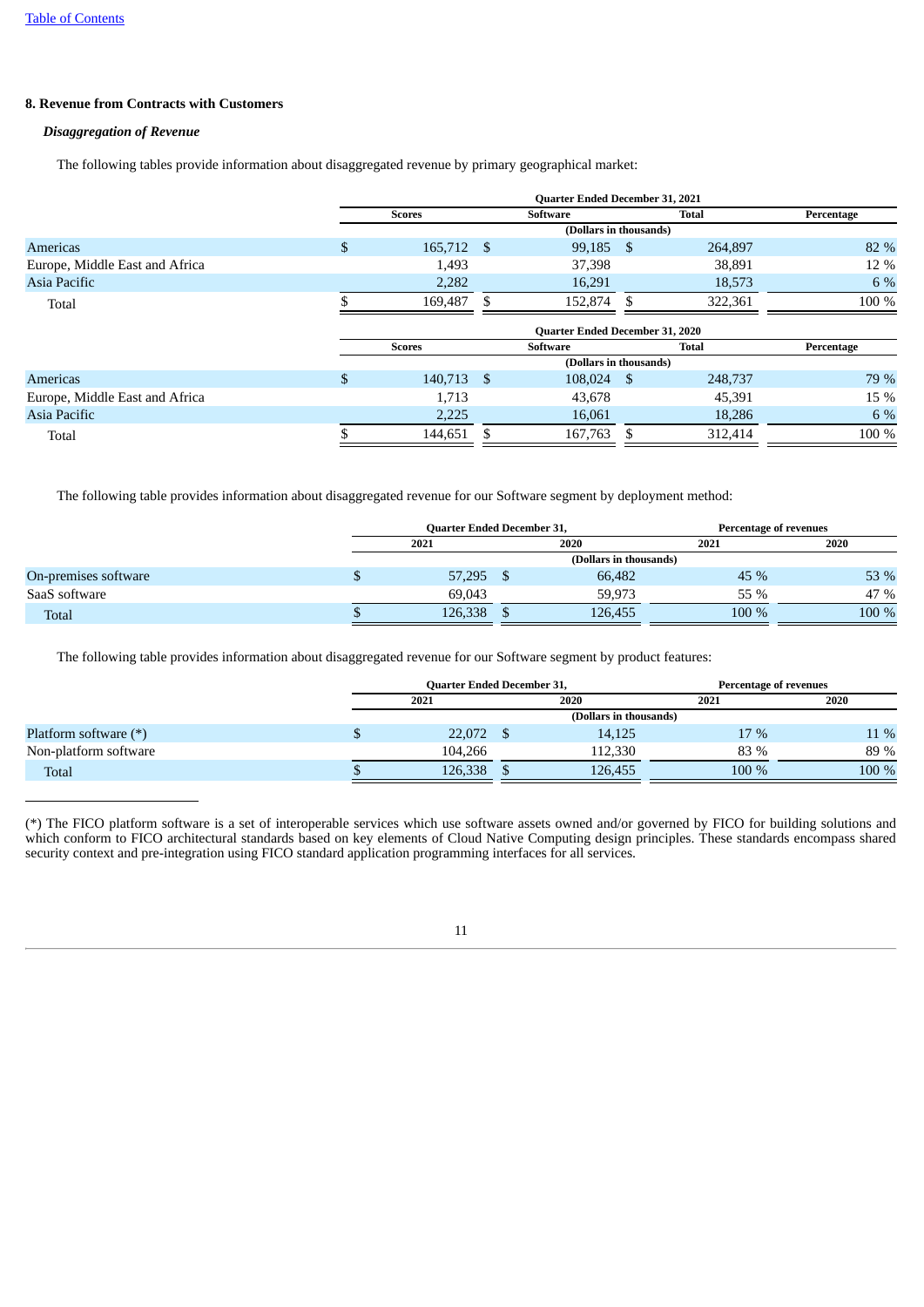The following table provides information about disaggregated revenue for our Software segment by timing of revenue recognition:

|                                                       | <b>Quarter Ended December 31,</b> |                        | Percentage of revenues |        |  |
|-------------------------------------------------------|-----------------------------------|------------------------|------------------------|--------|--|
|                                                       | 2021                              | 2020                   | 2021                   | 2020   |  |
|                                                       |                                   | (Dollars in thousands) |                        |        |  |
| Software recognized at a point time <sup>(1)</sup>    | 7.159                             | 12,894                 | 6 %                    | 10 %   |  |
| Software recognized over contract term <sup>(2)</sup> | 119.179                           | 113.561                | 94%                    | $90\%$ |  |
| <b>Total</b>                                          | 126,338                           | 126,455                | 100 %                  | 100 %  |  |

<sup>(1)</sup> Includes license portion of our on-premises subscription software and perpetual license, both of which are recognized when the software is made available to the customer, or at the start of the subscription.

The following table provides information about disaggregated revenue for our Scores segment by distribution method:

|                                    | <b>Quarter Ended December 31,</b> |                        | Percentage of revenues |       |  |  |
|------------------------------------|-----------------------------------|------------------------|------------------------|-------|--|--|
|                                    | 2021                              | 2020                   | 2021                   | 2020  |  |  |
|                                    |                                   | (Dollars in thousands) |                        |       |  |  |
| <b>Business-to-business Scores</b> | 112,968                           | 100,144                | 67 %                   | 69 %  |  |  |
| <b>Business-to-consumer Scores</b> | 56.519                            | 44.507                 | 33 %                   | 31 %  |  |  |
| Total                              | 169.487                           | 144,651                | 100 %                  | 100 % |  |  |

We derive a substantial portion of revenues from our contracts with the three major consumer reporting agencies, TransUnion, Equifax and Experian. Revenues collectively generated by agreements with these customers accounted for 38% and 34% of our total revenues in the quarters ended December 31, 2021 and 2020, respectively, with two consumer reporting agencies each contributing more than 10% of our total revenues in each of the quarters ended December 31, 2021 and 2020.

#### *Contract Balances*

We record a receivable when we satisfy a performance obligation prior to invoicing if only the passage of time is required before payment is due or if we have an unconditional right to consideration before we satisfy a performance obligation. We record a contract asset when we satisfy a performance obligation prior to invoicing but our right to consideration is conditional. We record deferred revenue when the payment is made or due before we satisfy a performance obligation.

Receivables at December 31, 2021 and September 30, 2021 consisted of the following:

|                                       | <b>December 31, 2021</b> |                |  | <b>September 30, 2021</b> |  |
|---------------------------------------|--------------------------|----------------|--|---------------------------|--|
|                                       |                          | (In thousands) |  |                           |  |
| Billed                                | \$                       | 138,608 \$     |  | 198,305                   |  |
| Unbilled                              |                          | 156,132        |  | 155,408                   |  |
|                                       |                          | 294,740        |  | 353,713                   |  |
| Less: allowance for doubtful accounts |                          | (4,282)        |  | (4, 154)                  |  |
| Net receivables                       |                          | 290,458        |  | 349,559                   |  |
| Less: long-term receivables *         |                          | (30, 297)      |  | (37, 452)                 |  |
| Short-term receivables *              |                          | 260,161        |  | 312,107                   |  |

(\*) Short-term receivables and long-term receivables were recorded in accounts receivable, net and other assets, respectively, within the accompanying consolidated balance sheets.

Deferred revenue primarily relates to our maintenance and SaaS contracts billed annually in advance and generally recognized ratably over the term of the service period. Significant changes in the deferred revenues balances are as follows:



<sup>(2)</sup> Includes maintenance portion and usage-based fees of our on-premises subscription software, maintenance revenue on perpetual licenses, as well as SaaS revenue.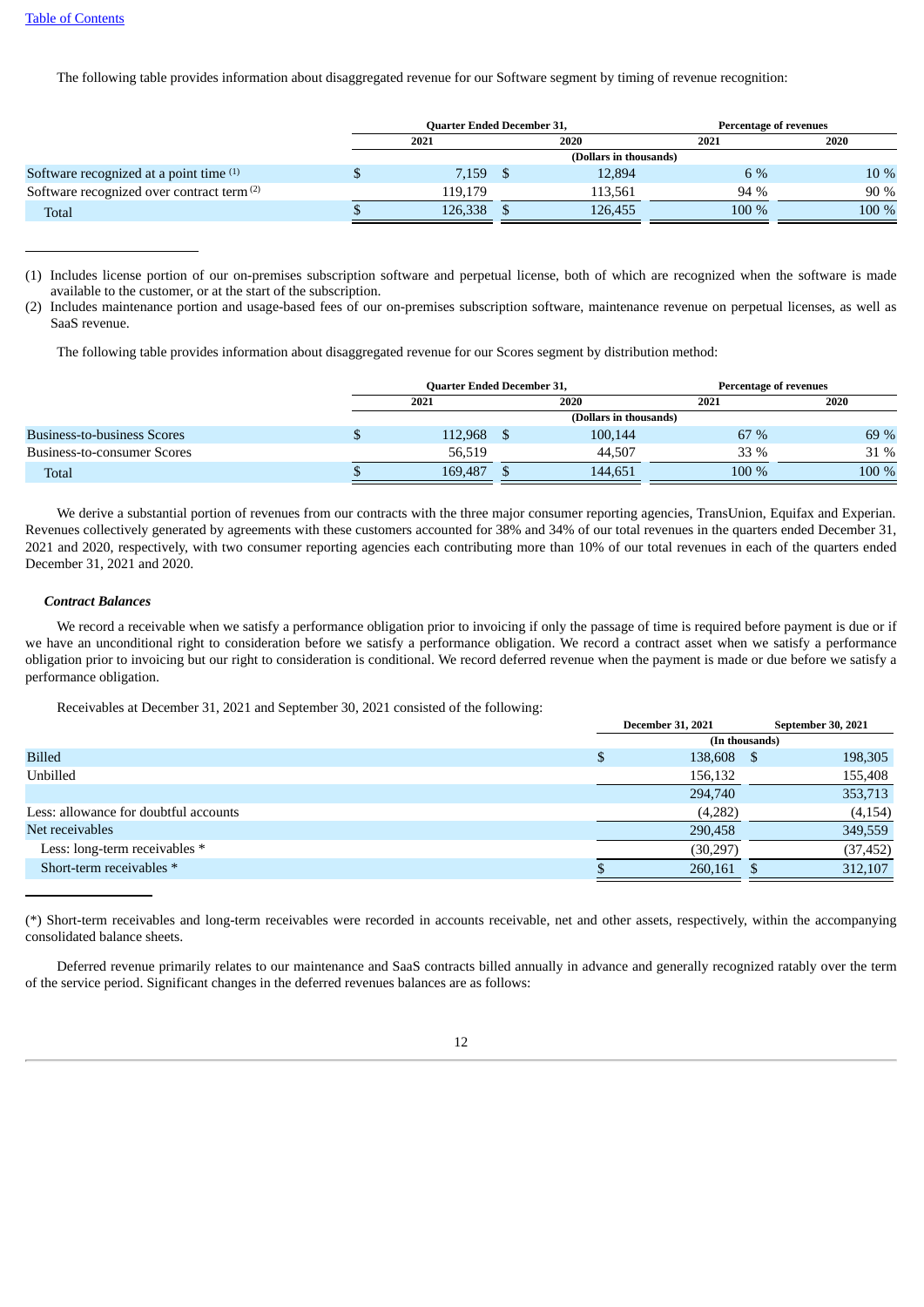|                                                                                                      | Quarter Ended December 31, |           |                |          |  |
|------------------------------------------------------------------------------------------------------|----------------------------|-----------|----------------|----------|--|
|                                                                                                      | 2021                       |           |                | 2020     |  |
|                                                                                                      |                            |           | (In thousands) |          |  |
| Deferred revenues, beginning balance (*)                                                             |                            | 110,763   |                | 122,141  |  |
| Revenue recognized that was included in the deferred revenues balance at the beginning of the period |                            | (45, 942) |                | (47,793) |  |
| Increases due to billings, excluding amounts recognized as revenue during the period                 |                            | 38,515    |                | 48,441   |  |
| Deferred revenues, ending balance (*)                                                                |                            | 103.336   |                | 122.789  |  |

(\*) Deferred revenues at December 31, 2021 included current portion of \$98.4 million and long-term portion of \$4.9 million that were recorded in deferred revenue and other liabilities, respectively, within the condensed consolidated balance sheets. Deferred revenues at September 30, 2021 included current portion of \$105.4 million and long-term portion of \$5.4 million that were recorded in deferred revenue and other liabilities, respectively, within the condensed consolidated balance sheets.

Payment terms and conditions vary by contract type, although terms generally include a requirement of payment within 30 to 60 days. In instances where the timing of revenue recognition differs from the timing of invoicing, we have determined our contracts generally do not include a significant financing component. The primary purpose of our invoicing terms is to provide customers with simplified and predictable ways of purchasing our products and services, not to provide customers with financing or to receive financing from our customers. Examples include multi-year on-premises licenses that are invoiced annually with revenue recognized upfront and invoicing at the beginning of a subscription term with revenue recognized ratably over the contract period.

#### *Performance Obligations*

Revenue allocated to remaining performance obligations represents contracted revenue that will be recognized in future periods, which is comprised of deferred revenue and amounts that will be invoiced and recognized as revenue in future periods. This does not include:

- Usage-based revenue that will be recognized in future periods from on-premises software subscriptions;
- Consumption-based variable fees from SaaS software that will be recognized in the distinct service period during which it is earned; and
- Revenue from variable considerations that will be recognized in accordance with the "right-to-invoice" practical expedient, such as fees from our professional services billed based on a time and materials basis.

Revenue allocated to remaining performance obligations was \$270.6 million as of December 31, 2021, approximately 50% of which we expect to recognize over the next 16 months and the remainder thereafter. Revenue allocated to remaining performance obligations was \$289.0 million as of September 30, 2021.

#### **9. Income Taxes**

#### *Effective Tax Rate*

The effective income tax rate was 18.9% and 1.7% during the quarters ended December 31, 2021 and 2020, respectively. The provision for income taxes during interim quarterly reporting periods is based on our estimates of the effective tax rates for the full fiscal year. The effective tax rate in any quarter can also be affected positively or negatively by adjustments that are required to be reported in the specific quarter of resolution.

The effective tax rates for the quarters ended December 31, 2021 and 2020 were both impacted favorably by the recording of excess tax benefits relating to stock awards. The impact is dependent upon grants of share-based compensation and the future stock price in relation to the fair value of awards on the grant date. The decrease in stock price for awards that vested in December 2021 resulted in a decreased net excess tax benefit for the quarter ended December 31, 2021.

The total unrecognized tax benefit for uncertain tax positions was estimated to be \$11.8 million and \$10.9 million at December 31, 2021 and September 30, 2021, respectively. We recognize interest expense related to unrecognized tax benefits and penalties as part of the provision for income taxes in our condensed consolidated statements of income and comprehensive income. We accrued interest of \$0.5 million and \$0.4 million related to unrecognized tax benefits as of December 31, 2021 and September 30, 2021, respectively.

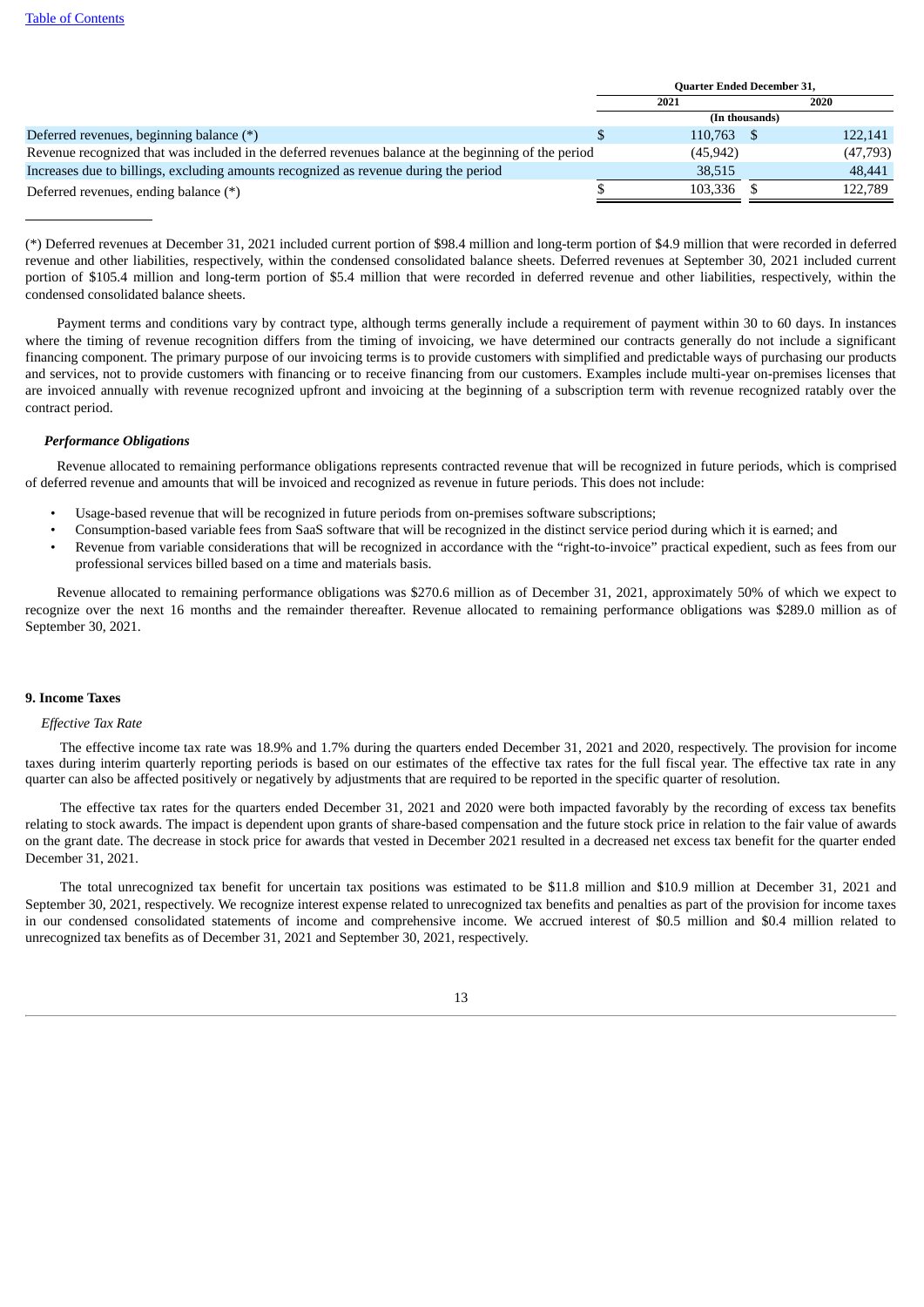## **10. Share-Based Employee Benefit Plans**

We maintain the 2021 Long-Term Incentive Plan (the "2021 Plan") under which we grant equity awards, including stock options, stock appreciation rights, restricted stock awards, stock unit awards and other share-based awards. All employees, consultants and advisors of FICO or any subsidiary, as well as all non-employee directors, are eligible to receive awards under the 2021 Plan. Stock option awards have a maximum term of ten years. In general, stock option awards and restricted stock unit awards not subject to market or performance conditions vest annually over four years. Restricted stock unit awards subject to market or performance conditions generally vest annually over three years based on the achievement of specified criteria.

We maintain the 2019 Employee Stock Purchase Plan (the "2019 Purchase Plan") under which we are authorized to issue up to 1,000,000 shares of our common stock to eligible employees. Employees have up to 15% of their eligible pay withheld through payroll deductions to purchase FICO common stock during semi-annual offering periods. The purchase price of the stock is 85% of the closing sales price of FICO common stock on the last trading day of each offering period. Offering period means the approximately six-month long periods commencing (a) on the first trading day on or after September 1 and terminating on the last trading day in the following February, and (b) on the first trading day on or after March 1 and terminating on the last trading day in the following August.

#### **Stock Options**

The following table summarizes option activity during the quarter ended December 31, 2021:

|                                                 | <b>Shares</b>  |      | Weighted-average<br><b>Exercise Price</b> | Weighted-average<br><b>Remaining Contractual</b><br>Term | <b>Aggregate Intrinsic Value</b> |
|-------------------------------------------------|----------------|------|-------------------------------------------|----------------------------------------------------------|----------------------------------|
|                                                 | (In thousands) |      |                                           | (In years)                                               | (In thousands)                   |
| <b>Outstanding at September 30, 2021</b>        | 226            | - \$ | 205.90                                    |                                                          |                                  |
| Granted                                         | 9              |      | 407.49                                    |                                                          |                                  |
| Exercised                                       |                |      | 72.06                                     |                                                          |                                  |
| <b>Outstanding at December 31, 2021</b>         | 228            |      | 218.30                                    | $3.44 \text{ } $$                                        | 50.094                           |
| <b>Exercisable at December 31, 2021</b>         | 179            |      | 183.75                                    | $2.94 \text{ } $5$                                       | 45,033                           |
| Vested or expected to vest at December 31, 2021 | 226            |      | 216.50                                    | $3.42 \text{ } $$                                        | 50,006                           |
|                                                 |                |      |                                           |                                                          |                                  |

#### **Restricted Stock Units**

The following table summarizes restricted stock unit activity during the quarter ended December 31, 2021:

|                                          | <b>Shares</b>  | Weighted-average Grant-date Fair<br>Value |
|------------------------------------------|----------------|-------------------------------------------|
|                                          | (In thousands) |                                           |
| <b>Outstanding at September 30, 2021</b> | 517            | 335.16                                    |
| Granted                                  | 184            | 407.25                                    |
| Released                                 | (210)          | 268.95                                    |
| Forfeited                                | (24)           | 358.29                                    |
| <b>Outstanding at December 31, 2021</b>  | 467            | 392.23                                    |

#### **Performance Share Units**

The following table summarizes performance share unit activity during the quarter ended December 31, 2021:

|                                          | <b>Shares</b>  | Weighted-average Grant-date Fair<br>Value |
|------------------------------------------|----------------|-------------------------------------------|
|                                          | (In thousands) |                                           |
| <b>Outstanding at September 30, 2021</b> | 126            | 403.61                                    |
| Granted                                  | 43             | 407.49                                    |
| Released                                 | (64)           | 344.62                                    |
| <b>Outstanding at December 31, 2021</b>  | 105            | 440.93                                    |

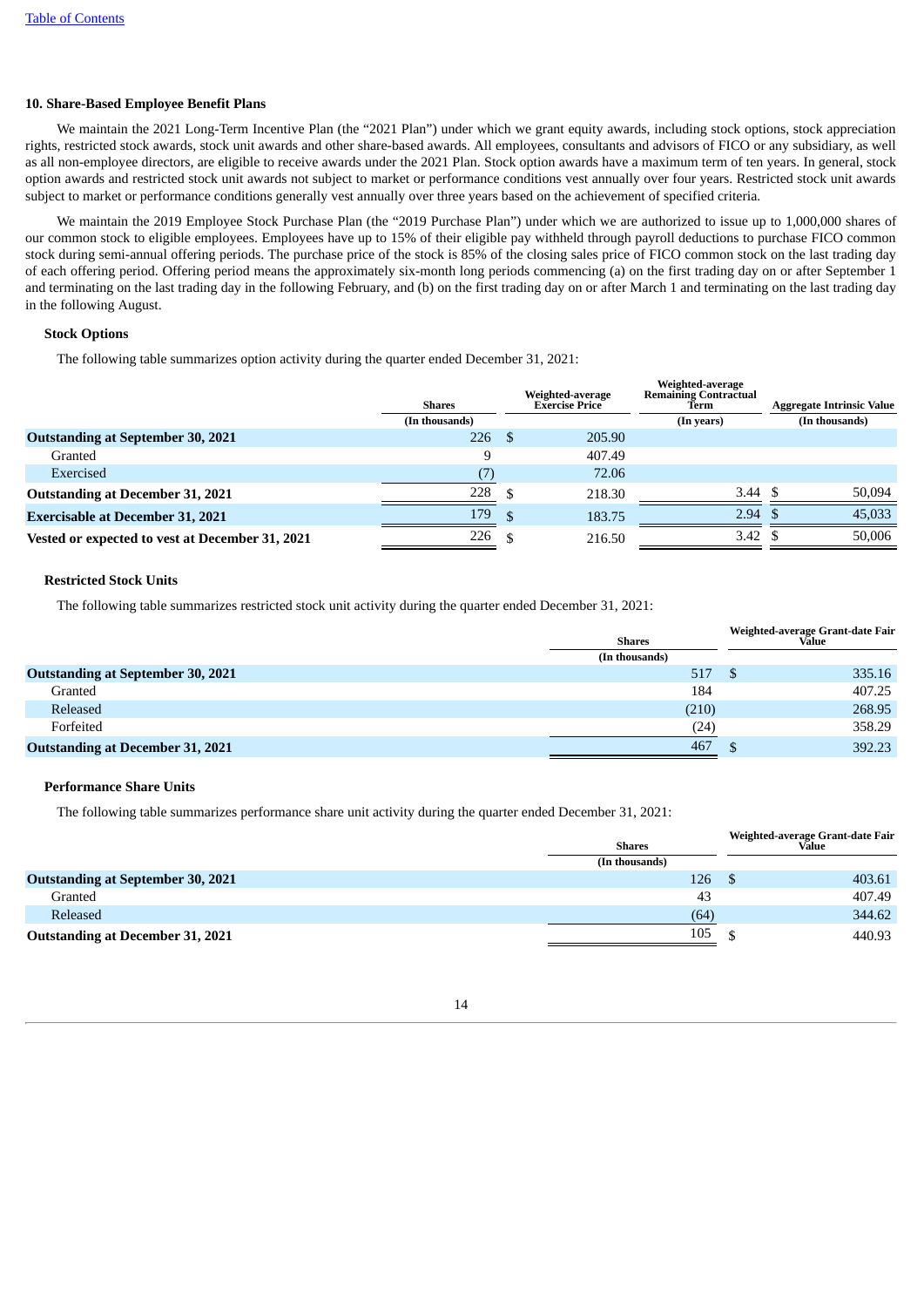#### **Market Share Units**

The following table summarizes market share unit activity during the quarter ended December 31, 2021:

|                                          | <b>Shares</b>  | Weighted-average Grant-date Fair<br>Value |
|------------------------------------------|----------------|-------------------------------------------|
|                                          | (In thousands) |                                           |
| <b>Outstanding at September 30, 2021</b> | 63             | 541.42                                    |
| Granted                                  | 50             | 493.66                                    |
| Released                                 | (19)           | 206.71                                    |
| <b>Outstanding at December 31, 2021</b>  | 94             | 584.19                                    |

#### **Employee Stock Purchase Plan**

As the 2019 Purchase Plan has semi-annual offering periods with shares purchased on the last trading day in the months of February and August, no shares were purchased during the quarter ended December 31, 2021.

#### **11. Earnings per Share**

The following table presents reconciliations for the numerators and denominators of basic and diluted earnings per share ("EPS") for the quarters ended December 31, 2021 and 2020:

|                                                     | Quarter Ended December 31, |                                       |      |        |  |  |  |
|-----------------------------------------------------|----------------------------|---------------------------------------|------|--------|--|--|--|
|                                                     |                            | 2021                                  |      | 2020   |  |  |  |
|                                                     |                            | (In thousands, except per share data) |      |        |  |  |  |
| Numerator for diluted and basic earnings per share: |                            |                                       |      |        |  |  |  |
| Net income                                          |                            | 84,959 \$                             |      | 86,492 |  |  |  |
| Denominator - share:                                |                            |                                       |      |        |  |  |  |
| Basic weighted-average shares                       |                            | 27,167                                |      | 29,127 |  |  |  |
| Effect of dilutive securities                       |                            | 357                                   |      | 662    |  |  |  |
| Diluted weighted-average shares                     |                            | 27,524                                |      | 29,789 |  |  |  |
| Earnings per share:                                 |                            |                                       |      |        |  |  |  |
| Basic                                               |                            | 3.13                                  | - \$ | 2.97   |  |  |  |
| <b>Diluted</b>                                      |                            | 3.09                                  |      | 2.90   |  |  |  |

Anti-dilutive share-based awards excluded from the calculations of diluted EPS were immaterial during the periods presented.

#### **12. Segment Information**

During the fourth quarter of our fiscal 2021, we reevaluated our operating segments to better align with how our chief operating decision maker ("CODM"), who is our Chief Executive Officer, evaluates performance and allocates resources. The key factors evaluated included our evolving platform strategies, our go-to market considerations, and sales of our product lines and businesses during fiscal 2021, and in particular the divestiture of our C&R business in June 2021, among others. As a result, we consolidated our operating segment structure from three to two by merging Applications and Decision Management Software segments into the new Software segment. Based on this change, we determined we have two reportable segments and revised prior comparative periods to conform to the current period segment presentation. The new segments are as follows:

• *Scores.* This segment includes our business-to-business ("B2B") scoring solutions and services which give our clients access to predictive credit and other scores that can be easily integrated into their transaction streams and decision-making processes. This segment also includes our business-to-consumer ("B2C") scoring solutions, including our myFICO.com subscription offerings.

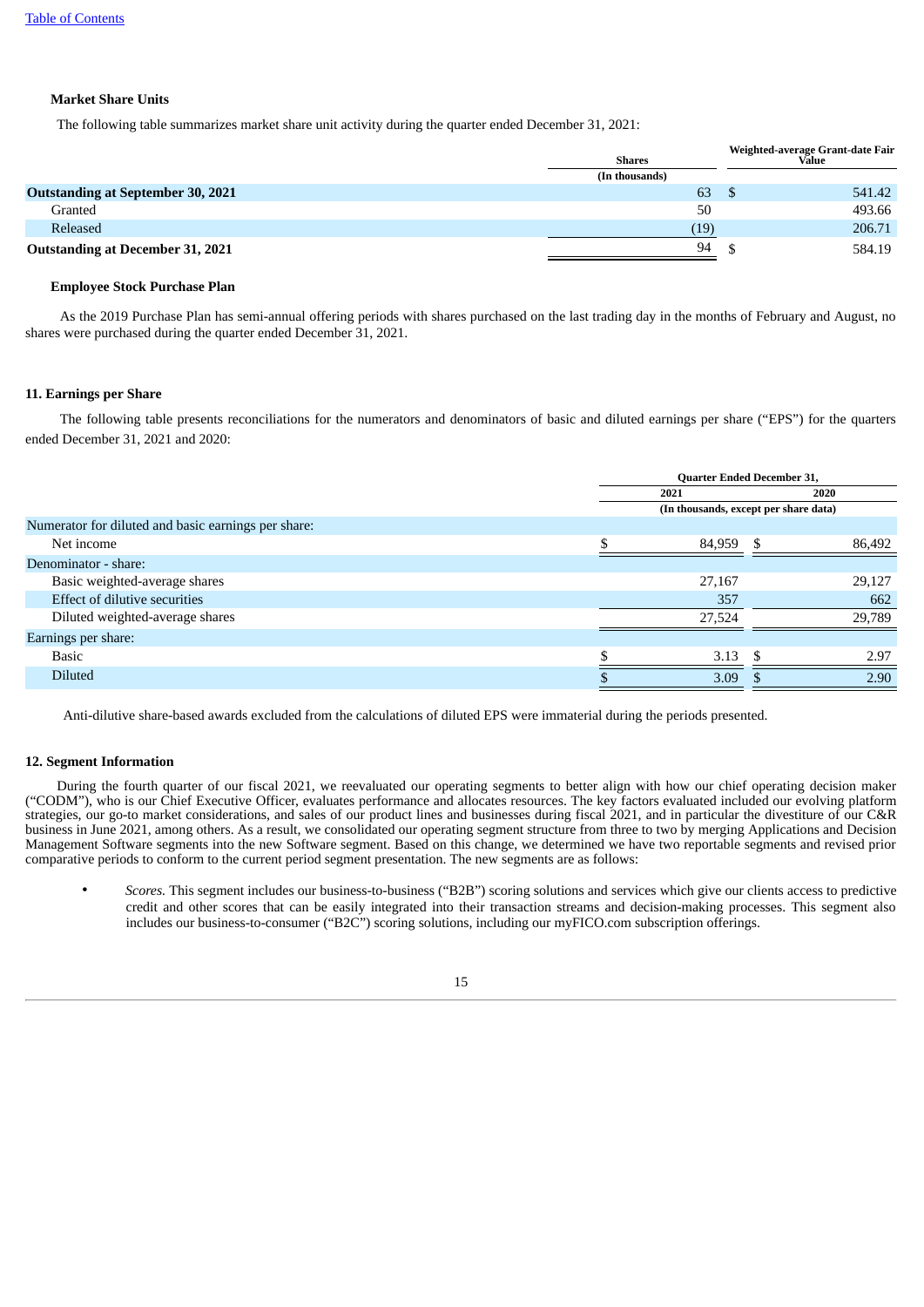*• Software*. This segment includes pre-configured analytic and decision management solutions designed for a specific type of business need or process — such as account origination, customer management, customer engagement, fraud detection, financial crimes compliance, and marketing — as well as associated professional services. This segment also includes FICO® Platform, a modular software offering designed to support advanced analytic and decision use cases, as well as stand-alone analytic and decisioning software that can be configured by our customers to address a wide variety of business use cases. These offerings are available to our customers as SaaS or as on-premises software.

Our CODM evaluates segment financial performance based on segment revenues and segment operating income. Segment operating expenses consist of direct and indirect costs principally related to personnel, facilities, IT infrastructure, consulting, travel and depreciation. Indirect costs are allocated to the segments generally based on relative segment revenues, fixed rates established by management based upon estimated expense contribution levels and other assumptions that management considers reasonable. We do not allocate broad-based incentive expense, share-based compensation expense, restructuring and acquisition-related expense, amortization expense, various corporate charges and certain other income and expense measures to our segments. These income and expense items are not allocated because they are not considered in evaluating the segment's operating performance. Our CODM does not evaluate the financial performance of each segment based on its respective assets or capital expenditures; rather, depreciation amounts are allocated to the segments from their internal cost centers as described above.

The following tables summarize segment information for the quarters ended December 31, 2021 and 2020:

|                                              |               |    | Quarter Ended December 31, 2021 |               |                                                    |               |
|----------------------------------------------|---------------|----|---------------------------------|---------------|----------------------------------------------------|---------------|
|                                              | <b>Scores</b> |    | Software                        |               | <b>Unallocated</b><br>Corporate<br><b>Expenses</b> | <b>Total</b>  |
|                                              |               |    | (In thousands)                  |               |                                                    |               |
| Segment revenues:                            |               |    |                                 |               |                                                    |               |
| On-premises and SaaS software                | \$            | \$ | 126,338 \$                      |               |                                                    | \$<br>126,338 |
| Professional services                        |               |    | 26,536                          |               |                                                    | 26,536        |
| <b>Scores</b>                                | 169,487       |    |                                 |               |                                                    | 169,487       |
| Total segment revenues                       | 169,487       |    | 152,874                         |               |                                                    | 322,361       |
| Segment operating expense                    | (21, 984)     |    | (118, 581)                      |               | (35, 788)                                          | (176, 353)    |
| Segment operating income                     | 147,503       | S. | 34,293                          | <sup>\$</sup> | (35, 788)                                          | 146,008       |
| Unallocated share-based compensation expense |               |    |                                 |               |                                                    | (29, 878)     |
| Unallocated amortization expense             |               |    |                                 |               |                                                    | (544)         |
| Operating income                             |               |    |                                 |               |                                                    | 115,586       |
| Unallocated interest expense, net            |               |    |                                 |               |                                                    | (12, 195)     |
| Unallocated other income, net                |               |    |                                 |               |                                                    | 1,429         |
| Income before income taxes                   |               |    |                                 |               |                                                    | 104,820       |
| Depreciation expense                         | 192           | \$ | 3,877                           | S             | 29                                                 | 4,098         |
|                                              |               |    |                                 |               |                                                    |               |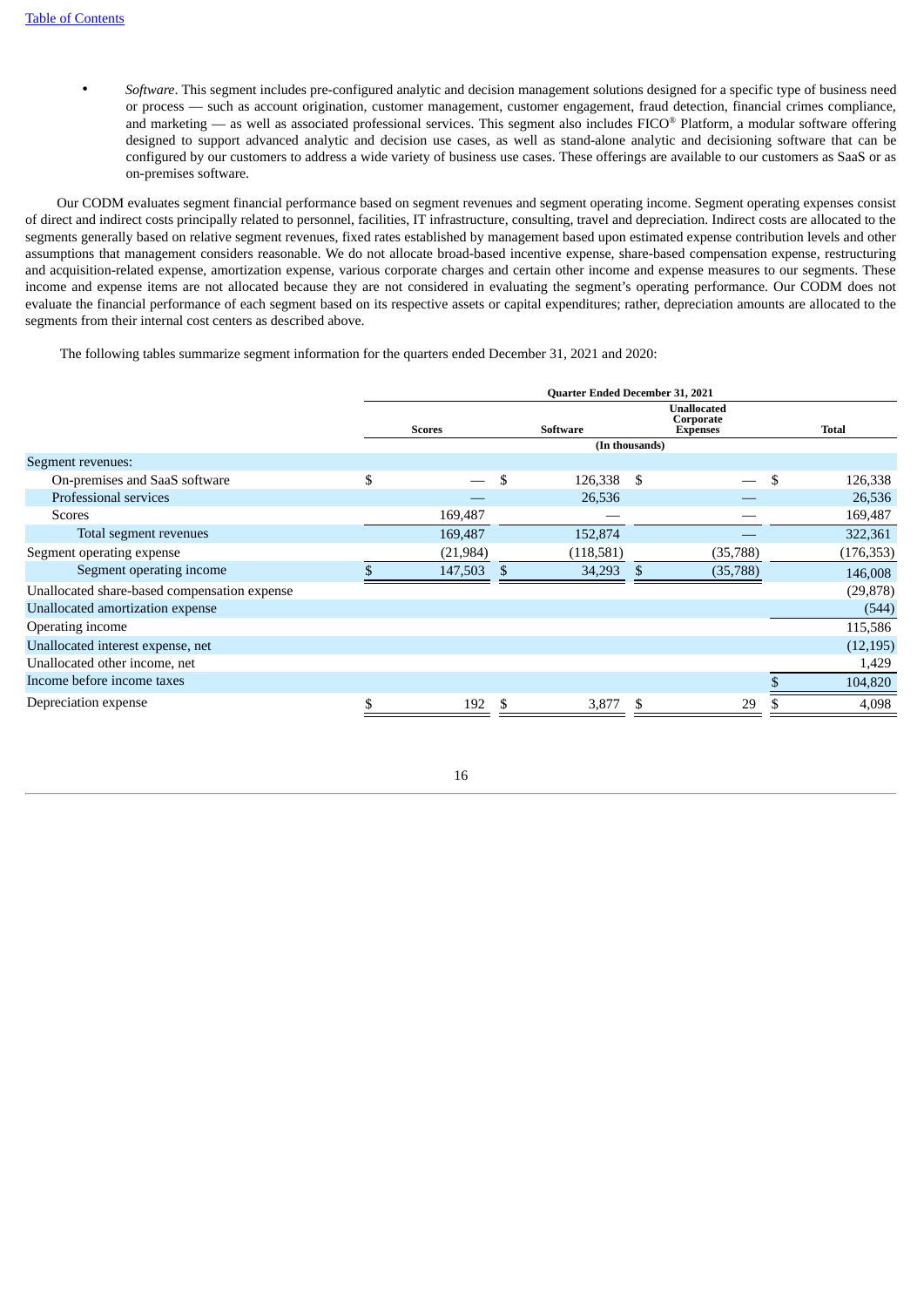|                                                                           |               |     | Quarter Ended December 31, 2020 |               |                                                    |               |
|---------------------------------------------------------------------------|---------------|-----|---------------------------------|---------------|----------------------------------------------------|---------------|
|                                                                           | <b>Scores</b> |     | <b>Software</b>                 |               | <b>Unallocated</b><br>Corporate<br><b>Expenses</b> | <b>Total</b>  |
|                                                                           |               |     | (In thousands)                  |               |                                                    |               |
| Segment revenues:                                                         |               |     |                                 |               |                                                    |               |
| On-premises and SaaS software                                             | \$            | \$  | 126,455 \$                      |               |                                                    | \$<br>126,455 |
| Professional services                                                     |               |     | 41,308                          |               |                                                    | 41,308        |
| Scores                                                                    | 144,651       |     |                                 |               |                                                    | 144,651       |
| Total segment revenues                                                    | 144,651       |     | 167,763                         |               |                                                    | 312,414       |
| Segment operating expense                                                 | (21, 626)     |     | (147,079)                       |               | (30,253)                                           | (198, 958)    |
| Segment operating income                                                  | 123,025       | \$. | 20,684                          | <sup>\$</sup> | (30, 253)                                          | 113,456       |
| Unallocated share-based compensation expense                              |               |     |                                 |               |                                                    | (25, 132)     |
| Unallocated amortization expense                                          |               |     |                                 |               |                                                    | (937)         |
| Unallocated gains on product line asset sales and business<br>divestiture |               |     |                                 |               |                                                    | 7,334         |
| Operating income                                                          |               |     |                                 |               |                                                    | 94,721        |
| Unallocated interest expense, net                                         |               |     |                                 |               |                                                    | (9,641)       |
| Unallocated other income, net                                             |               |     |                                 |               |                                                    | 2,880         |
| Income before income taxes                                                |               |     |                                 |               |                                                    | 87,960        |
| Depreciation expense                                                      | \$<br>194     | -\$ | 5,358                           | -S            | 33                                                 | 5,585         |

#### **13. Contingencies**

We are in disputes with certain customers regarding amounts owed in connection with the sale of certain of our products and services. We also have had claims asserted by former employees relating to compensation and other employment matters. We are also involved in various other claims and legal actions arising in the ordinary course of business. We record litigation accruals for legal matters which are both probable and estimable. For legal proceedings for which there is a reasonable possibility of loss (meaning those losses for which the likelihood is more than remote but less than probable), we have determined we do not have material exposure on an aggregate basis.

#### **14. Subsequent Events**

<span id="page-19-0"></span>In January 2022, our Board of Directors approved a new stock repurchase program following the completion of the previous stock repurchase program. The new program is open-ended and authorizes repurchases of shares of our common stock up to an aggregate cost of \$500.0 million in the open market or in negotiated transactions.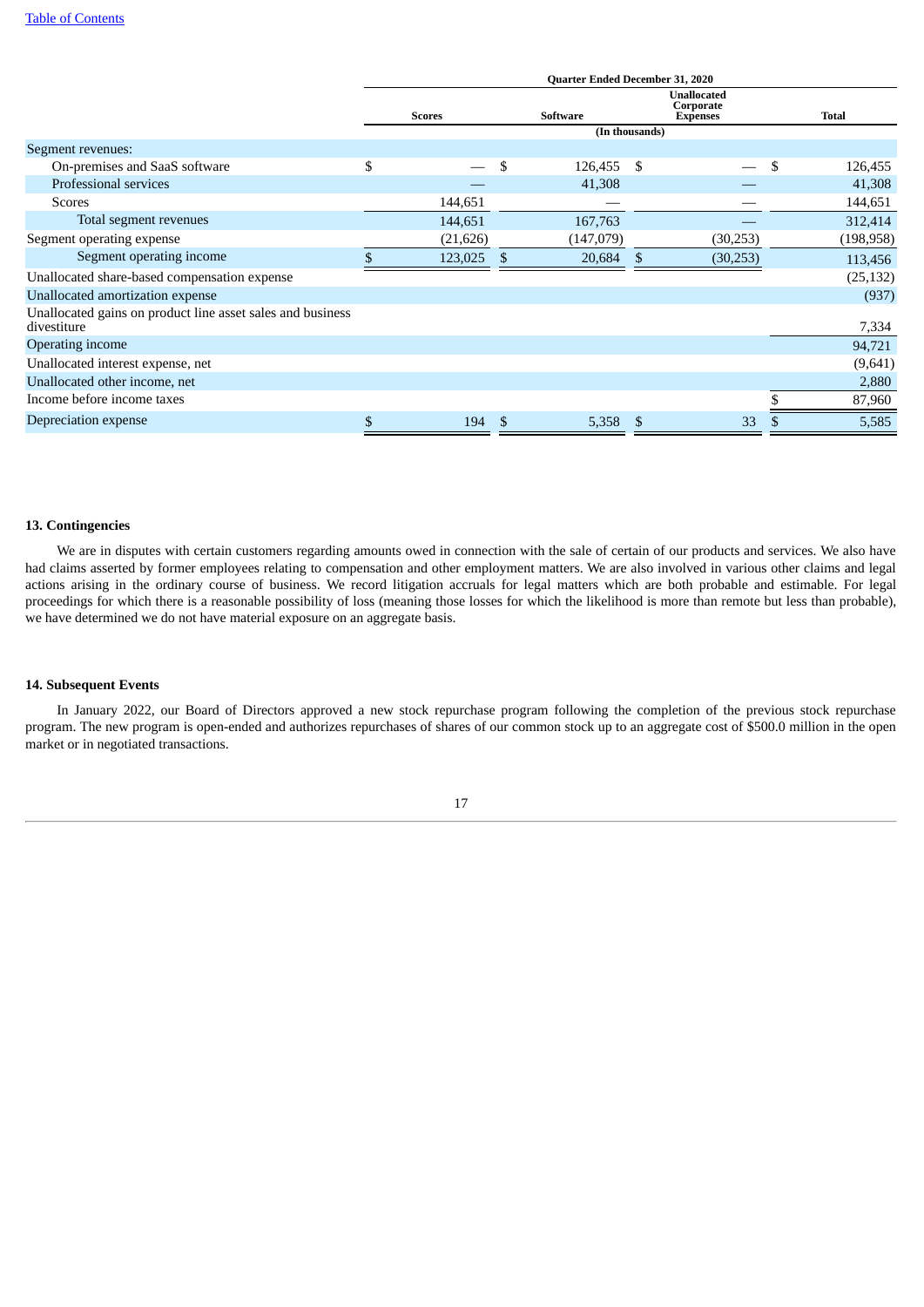#### **Item 2.** *Management's Discussion and Analysis of Financial Condition and Results of Operations*

#### **FORWARD-LOOKING STATEMENTS**

Statements contained in this report that are not statements of historical fact should be considered forward-looking statements within the meaning of the Private Securities Litigation Reform Act of 1995 (the "PSLRA"). In addition, certain statements in our future filings with the Securities and Exchange Commission ("SEC"), in press releases, and in oral and written statements made by us or with our approval that are not statements of historical fact constitute forward-looking statements within the meaning of the PSLRA. Examples of forward-looking statements include, but are not limited to: (i) projections of revenue, income or loss, expenses, earnings or loss per share, the payment or nonpayment of dividends, share repurchases, capital structure and other statements concerning future financial performance; (ii) statements of our plans and objectives by our management or Board of Directors, including those relating to products or services, research and development, and the sufficiency of capital resources; (iii) statements of assumptions underlying such statements, including those related to economic conditions; (iv) statements regarding results of business combinations or strategic divestitures; (v) statements regarding business relationships with vendors, customers or collaborators, including the proportion of revenues generated from international as opposed to domestic customers; and (vi) statements regarding products, their characteristics, performance, sales potential or effect in the hands of customers. Words such as "believes," "anticipates," "expects," "intends," "targeted," "should," "potential," "goals," "strategy," "outlook," "plan," "estimated," "will," variations of these terms and similar expressions are intended to identify forward-looking statements, but are not the exclusive means of identifying such statements. Forward-looking statements involve risks and uncertainties that may cause actual results to differ materially from those in such statements. Factors that could cause actual results to differ from those discussed in the forward-looking statements include, but are not limited to, those described in Part II, Item 1A "Risk Factors" of this Quarterly Report on Form 10-Q. The performance of our business and our securities may be adversely affected by these factors and by other factors common to other businesses and investments, or to the general economy. Forward-looking statements are qualified by some or all of these risk factors. Therefore, you should consider these risk factors with caution and form your own critical and independent conclusions about the likely effect of these risk factors on our future performance. Such forward-looking statements speak only as of the date on which statements are made, and we undertake no obligation to update any forward-looking statement to reflect events or circumstances after the date on which such statement is made to reflect the occurrence of unanticipated events or circumstances. Readers should carefully review the disclosures and the risk factors described in this and other documents we file from time to time with the SEC, including our Annual Reports on *Form 10-K, Quarterly Reports on Form 10-Q and Current Reports on Form 8-K.*

#### **OVERVIEW**

We were founded in 1956 on the premise that data, used intelligently, can improve business decisions. Today, FICO's software and the widely used FICO® Score operationalize analytics, enabling thousands of businesses in nearly 120 countries to uncover new opportunities, make timely decisions that matter, and execute them at scale. Most leading banks and credit card issuers rely on our solutions, as do insurers, retailers, telecommunications providers, automotive companies, public agencies, and organizations in other industries. We also serve consumers through online services that enable people to access and understand their FICO Scores — the standard measure in the U.S. of consumer credit risk — empowering them to increase financial literacy and manage their financial health.

Our business consists of two operating segments: Scores and Software.

Our Scores segment includes our business-to-business ("B2B") scoring solutions and services which give our clients access to predictive credit and other scores that can be easily integrated into their transaction workflows and decision-making processes. This segment also includes our business-toconsumer ("B2C") scoring solutions, including our myFICO.com subscription offerings.

Our Software segment includes pre-configured analytic and decision management solutions designed for a specific type of business need or process — such as account origination, customer management, customer engagement, fraud detection, financial crimes compliance, and marketing — as well as associated professional services. This segment also includes FICO<sup>®</sup> Platform, a modular software offering designed to support advanced analytic and decision use cases, as well as stand-alone analytic and decisioning software that can be configured by our customers to address a wide variety of business use cases. Our offerings are available to our customers as software-as-a-service ("SaaS") or as on-premises software.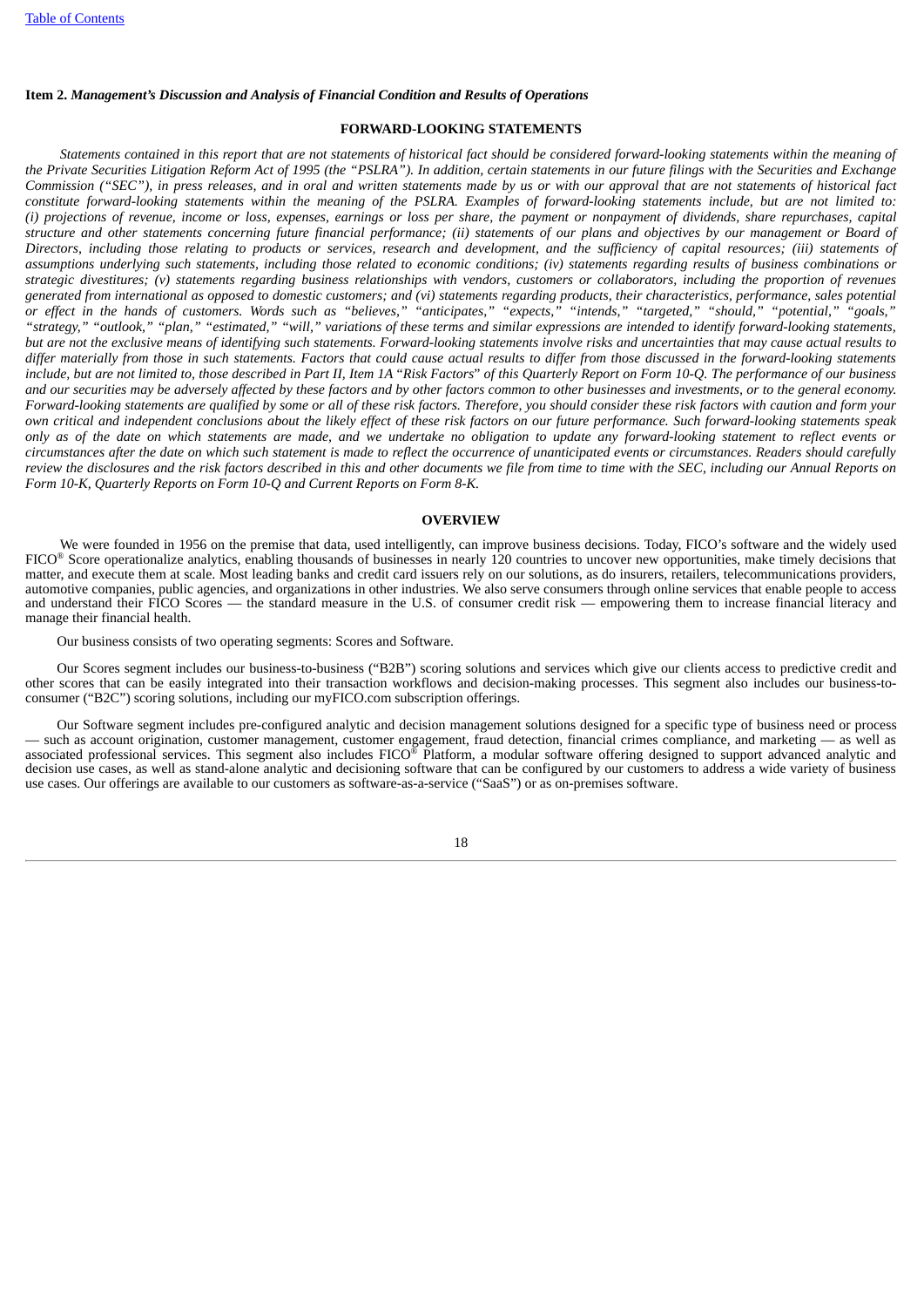Due to the COVID-19 pandemic, we continue to conduct business with substantial modifications to employee travel and work locations and also the virtualization of sales and marketing events. We expect these modifications to remain in place throughout calendar year 2022, along with substantially modified interactions with customers and suppliers, among other adjustments. As certain offices reopened due to the lifting of local government restrictions and a small number of employees started returning to work locations on a limited basis during fiscal 2021, we have maintained a "Voluntary Work-From-Home Policy" providing our employees with valued flexibility. While we have not experienced material disruptions to our operations from the COVID-19 pandemic, we are unable to predict the full impact that the COVID-19 pandemic will have on our operations and future financial performance, including demand for our offerings, impact to our customers and partners, actions that may be taken by governmental authorities, and other factors identified in "Risk Factors" in Part II, Item 1A of this Report.

#### **Highlights from the quarter ended December 31, 2021**

- Total revenue was \$322.4 million during the quarter ended December 31, 2021, a 3% increase from the quarter ended December 31, 2020.
- **•** Total revenue for our Scores segment was \$169.5 million during the quarter ended December 31, 2021, a 17% increase from the quarter ended December 31, 2020.
- Annual Recurring Revenue for our Software segment as of December 31, 2021 was \$546.6 million, a 10% increase from December 31, 2020, excluding divestitures.
- **•** Dollar-Based Net Retention Rate for our Software segment during the quarter ended December 31, 2021 was 109%, excluding divestitures.
- Cash and cash equivalents was \$162.2 million as of December 31, 2021, compared with \$195.4 million as of September 30, 2021.
- **•** Operating income was \$115.6 million during the quarter ended December 31, 2021, a 22% increase from the quarter ended December 31, 2020.
- **•** Net income was \$85.0 million during the quarter ended December 31, 2021, a 2% decrease from the quarter ended December 31, 2020.
- EPS was \$3.09 during the quarter ended December 31, 2021, a 7% increase from the quarter ended December 31, 2020.
- **•** Cash flows from operations was \$124.9 during the quarter ended December 31, 2021, compared with \$77.9 million generated during the quarter ended December 31, 2020.
- Total debt balance was \$1.65 billion as of December 31, 2021, compared with \$1.27 billion as of September 30, 2021.
- **•** Total amount of share repurchases was \$493.6 million during the quarter ended December 31, 2021, compared with \$50.0 million during the quarter ended December 31, 2020.

#### **Key performance metrics for Software segment**

#### *Annual Contract Value Bookings ("ACV Bookings")*

Management regards ACV Bookings as an important indicator of future revenues, but they are not comparable to, nor are they a substitute for, an analysis of our revenues and other GAAP measures. We define ACV Bookings as the average annualized value of software contracts signed in the current reporting period that generate current and future on-premises and SaaS software revenue. We only include contracts with an initial term of at least 24 months and we exclude perpetual licenses and other revenues that are non-recurring in nature. For renewals of existing software subscription contracts, we count only incremental annual revenue expected over the current contract as ACV Bookings.

ACV Bookings is calculated by dividing the total expected contract value by the contract term in years. The expected contract value equals the fixed amount — including guaranteed minimums — stated in the contract, plus estimates of future usage-based fees. We develop estimates from discussions with our customers and examinations of historical data from similar products and customer arrangements. Differences between estimates and actual results occur due to variability in the estimated usage. This variability is primarily caused by the economic trends in our customers' industries; individual performance of our customers relative to their competitors; and regulatory and other factors that affect the business environment in which our customers operate.

We disclose estimated revenue expected to be recognized in the future related to remaining performance obligations in Note 8 to the accompanying condensed consolidated financial statements. However, we believe ACV Bookings is a more meaningful measure of our business as it includes estimated revenues and future billings excluded from Note 8, such as usage-based fees and guaranteed minimums derived from our on-premises software licenses, among others.

The following table summarizes our ACV Bookings during the periods indicated: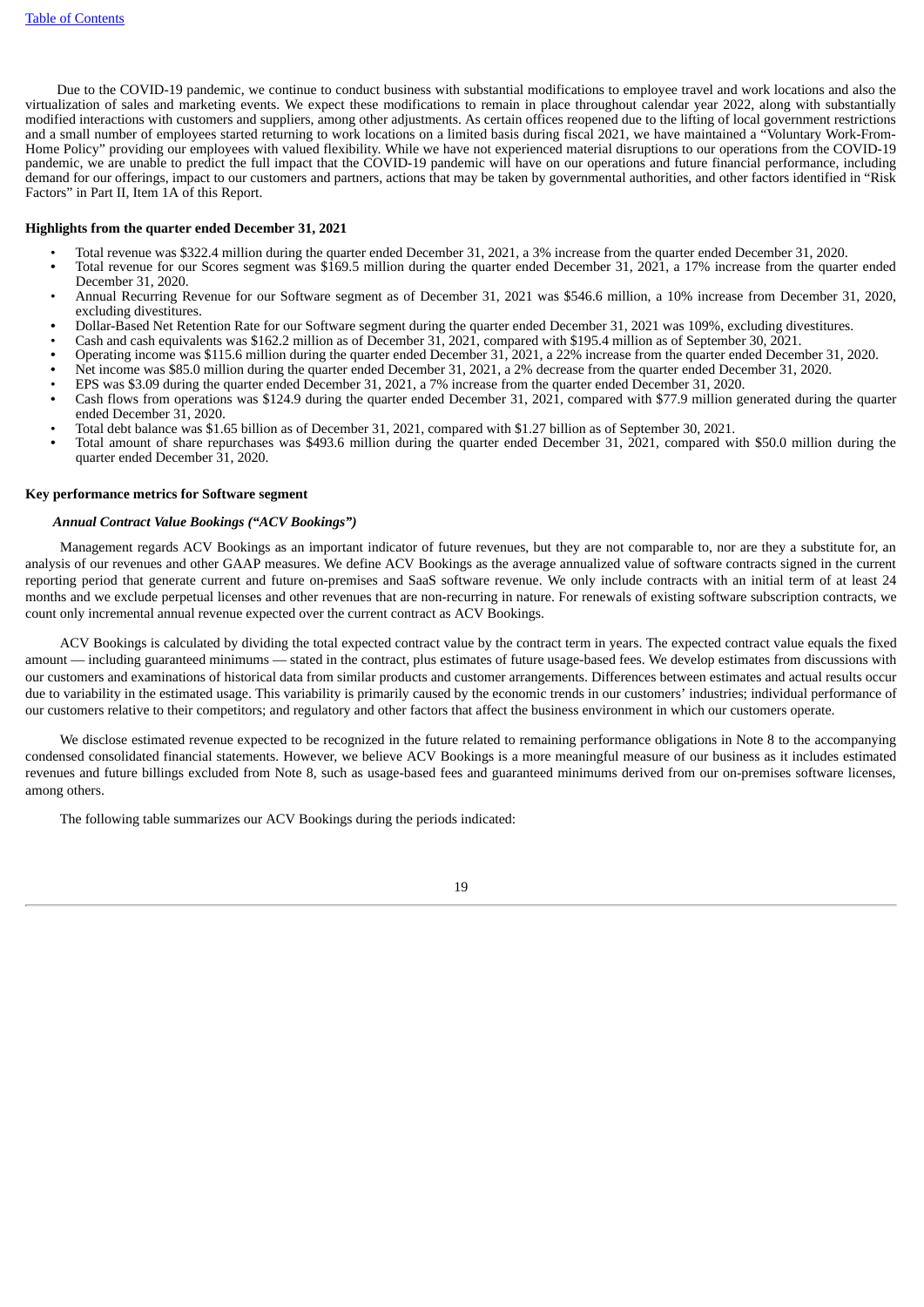|                                       |      |               | Quarter Ended December 31, |                |  |
|---------------------------------------|------|---------------|----------------------------|----------------|--|
|                                       | 2021 |               |                            | 2020           |  |
|                                       |      | (In millions) |                            |                |  |
| Total on-premises and SaaS software * |      | 16.6          |                            | $\overline{a}$ |  |

(\*) During fiscal 2021, we sold all assets related to our cyber risk score operations, sold certain assets related to our Software segment to an affiliated joint venture in China, and divested our Collections and Recovery ("C&R") business. The amount for the quarter ended December 31, 2020 excluded these divested product lines and businesses.

#### *Annual Recurring Revenue ("ARR")*

Accounting Standards Codification 606 requires us to recognize a significant portion of revenue from our on-premises software subscriptions at the point in time when the software is first made available to the customer, or at the beginning of the subscription term, despite the fact that our contracts typically call for billing these amounts ratably over the life of the subscription. The remaining portion of our on-premises software subscription revenue including maintenance and usage-based fees are recognized over the life of the contract. This point-in-time recognition of a portion of our on-premises software subscription revenue creates significant variability in the revenue recognized period to period based on the timing of the subscription start date and the subscription term. Furthermore, this point-in-time revenue recognition can create a significant difference between the timing of our revenue recognition and the actual customer billing under the contract. We use ARR to measure the underlying performance of our subscription-based contracts and mitigate the impact of this variability. ARR is defined as the annualized revenue run-rate of on-premises and SaaS software agreements within a quarterly reporting period, and as such, is different from the timing and amount of revenue recognized. All components of our software licensing and subscription arrangements that are not expected to recur (primarily perpetual licenses) are excluded. We calculate ARR as the quarterly recurring revenue run-rate multiplied by four.

The following table summarizes our ARR at each of the dates presented:

|                                                   |              | March 31, 2020 | <b>June 30,</b><br>2020 | September 30,<br>2020 |    | December 31,<br>2020 | March 31, 2021 |       | <b>June 30,</b><br>2021 |       | September 30,<br>2021 |       | December 31,<br>2021 |       |
|---------------------------------------------------|--------------|----------------|-------------------------|-----------------------|----|----------------------|----------------|-------|-------------------------|-------|-----------------------|-------|----------------------|-------|
| $ARR$ <sup>(*)</sup>                              |              |                |                         |                       |    | (In millions)        |                |       |                         |       |                       |       |                      |       |
| Platform <sup>(**)</sup>                          | $\mathbb{S}$ | 41.1           | \$<br>43.8              | \$<br>47.7            | \$ | 55.1                 | \$             | 60.2  | \$                      | 67.7  | $\mathbb{S}$          | 75.2  | $\mathbb{S}$         | 92.2  |
| Non-platform                                      |              | 450.3          | 438.5                   | 443.6                 |    | 439.9                |                | 437.1 |                         | 445.9 |                       | 448.8 |                      | 454.4 |
| <b>Total</b>                                      | \$           | 491.4          | 482.3                   | \$<br>491.3           | \$ | 495.0                | \$             | 497.3 |                         | 513.6 | \$                    | 524.0 | \$.                  | 546.6 |
|                                                   |              |                |                         |                       |    |                      |                |       |                         |       |                       |       |                      |       |
| Percentage                                        |              |                |                         |                       |    |                      |                |       |                         |       |                       |       |                      |       |
| <b>Platform</b>                                   |              | 8 %            | 9%                      | 10 %                  |    | 11 %                 |                | 12 %  |                         | 13 %  |                       | 14 %  |                      | 17 %  |
| Non-platform                                      |              | 92 %           | 91 %                    | 90 %                  |    | 89 %                 |                | 88 %  |                         | 87 %  |                       | 86 %  |                      | 83 %  |
| Total                                             |              | 100 %          | 100 %                   | 100 %                 |    | 100 %                |                | 100 % |                         | 100 % |                       | 100 % |                      | 100 % |
|                                                   |              |                |                         |                       |    |                      |                |       |                         |       |                       |       |                      |       |
| <b>YoY Change</b>                                 |              |                |                         |                       |    |                      |                |       |                         |       |                       |       |                      |       |
| <b>Platform</b>                                   |              | 48 %           | 44 %                    | 45 %                  |    | 38 %                 |                | 47 %  |                         | 54 %  |                       | 58 %  |                      | 67 %  |
| Non-platform                                      |              | 5 %            | (3)%                    | (2)%                  |    | (2)%                 |                | (3)%  |                         | 2 %   |                       | 1 %   |                      | $3\%$ |
| <b>Total on-</b><br>premises and<br>SaaS software |              | 7%             | $-$ %                   | $1\%$                 |    | 2%                   |                | $1\%$ |                         | 7%    |                       | $7\%$ |                      | 10 %  |
|                                                   |              |                |                         |                       |    |                      |                |       |                         |       |                       |       |                      |       |

(\*) During fiscal 2021, we sold all assets related to our cyber risk score operations, sold certain assets related to our Software segment to an affiliated joint venture in China, and divested our C&R business. The amounts and percentages above excluded these divested product lines and businesses for all periods presented.

(\*\*) The FICO platform software is a set of interoperable services which use software assets owned and/or governed by FICO for building solutions and which conform to FICO architectural standards based on key elements of Cloud Native Computing design principles. These standards encompass shared security context and pre-integration using FICO standard application programming interfaces for all services.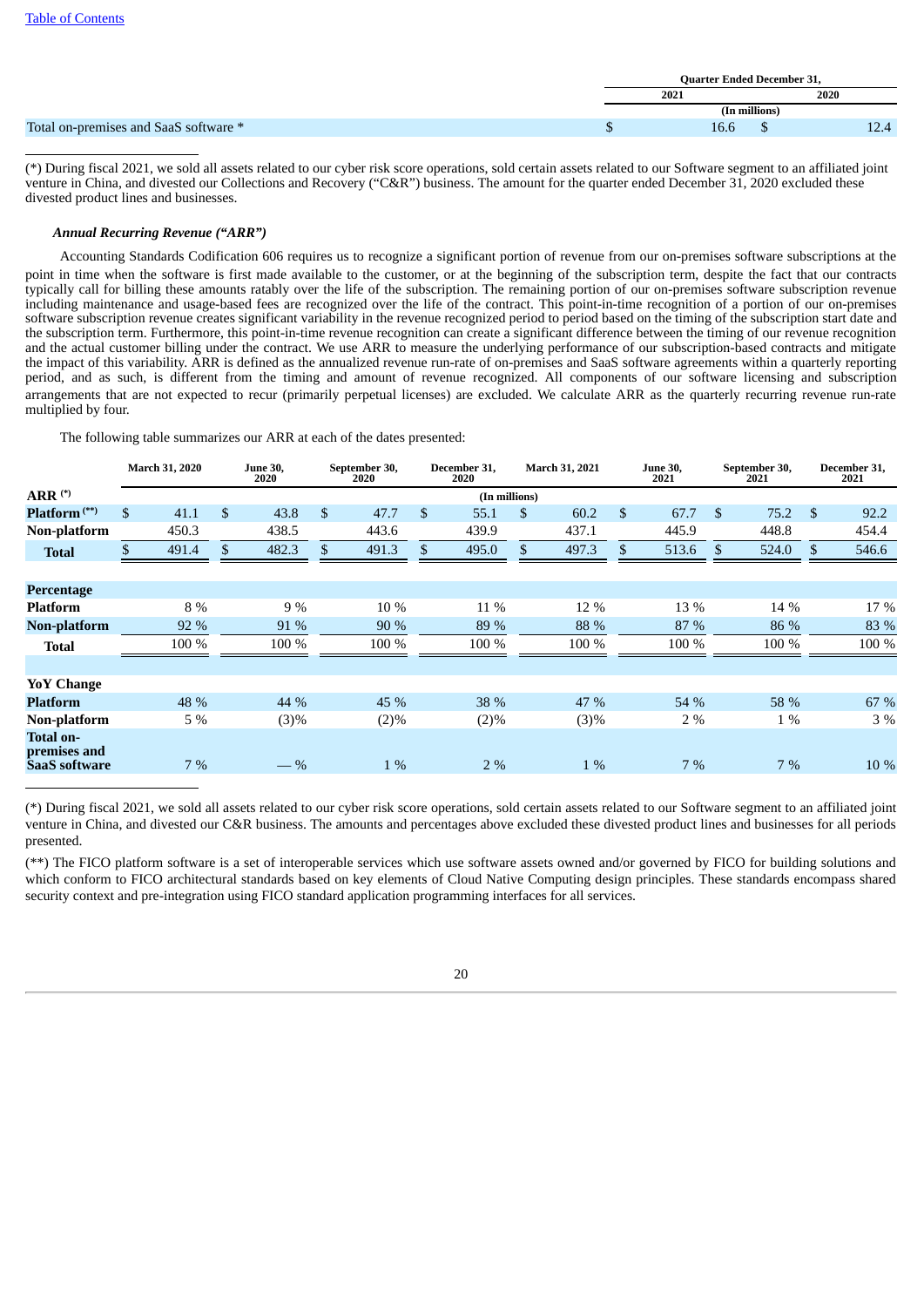## *Dollar-Based Net Retention Rate ("DBNRR")*

We consider DBNRR to be an important measure of our success in retaining and growing revenue from our existing customers. To calculate DBNRR for any period, we compare the ARR at the end of the prior comparable quarter ("base ARR") to the ARR from that same cohort of customers at the end of the current quarter ("retained ARR"); we then divide the retained ARR by the base ARR to arrive at the DBNRR. Our calculation includes the positive impact among this cohort of customers of selling additional products, price increases and increases in usage-based fees, and the negative impact of customer attrition, price decreases, and decreases in usage-based fees during the period. However, the calculation does not include the positive impact from sales to any new customers acquired during the period. Our DBNRR may increase or decrease from period to period as a result of various factors, including the timing of new sales and customer renewal rates.

The following table summarizes our DBNRR for each of the periods presented:

|                                                   | Ouarter Ended         |                  |                       |                          |                       |                         |                       |                          |  |  |  |  |  |
|---------------------------------------------------|-----------------------|------------------|-----------------------|--------------------------|-----------------------|-------------------------|-----------------------|--------------------------|--|--|--|--|--|
|                                                   | <b>March 31, 2020</b> | June 30,<br>2020 | September 30,<br>2020 | <b>December 31, 2020</b> | <b>March 31, 2021</b> | <b>June 30,</b><br>2021 | September 30,<br>2021 | <b>December 31, 2021</b> |  |  |  |  |  |
| $DBNRR$ <sup>(*)</sup>                            |                       |                  |                       |                          |                       |                         |                       |                          |  |  |  |  |  |
| <b>Platform</b>                                   | 112 %                 | 108 %            | 116 %                 | 123 %                    | 130 %                 | 137 %                   | 143 %                 | 143 %                    |  |  |  |  |  |
| Non-platform                                      | 103 %                 | $95\%$           | 96 %                  | 97%                      | 96 %                  | 100 %                   | 100 %                 | 102 %                    |  |  |  |  |  |
| <b>Total on-</b><br>premises and<br>SaaS software | 105 %                 | 98 %             | 99 %                  | 100 %                    | 100 %                 | 105 %                   | 106 %                 | 109 %                    |  |  |  |  |  |

(\*) During fiscal 2021, we sold all assets related to our cyber risk score operations, sold certain assets related to our Software segment to an affiliated joint venture in China, and divested our C&R business. The percentages above excluded these divested product lines and businesses for all periods presented.

#### **RESULTS OF OPERATIONS**

We are organized into the following two reportable segments: Scores and Software. Although we sell solutions and services into a large number of end user product and industry markets, our reportable business segments reflect the primary method in which management organizes and evaluates internal financial information to make operating decisions and assess performance.

Segment revenues, operating income, and related financial information, including disaggregation of revenue are set forth in Note 8 and Note 12 to the accompanying condensed consolidated financial statements.

#### **Revenues**

The following tables set forth certain summary information on a segment basis related to our revenues for the quarters ended December 31, 2021 and 2020:

| <b>Segment</b> |  | <b>Quarter Ended December 31,</b> |  |         |       | <b>Percentage of Revenues</b> |        | Period-to-Period | Period-to-Period         |  |
|----------------|--|-----------------------------------|--|---------|-------|-------------------------------|--------|------------------|--------------------------|--|
|                |  | 2021                              |  | 2020    | 2021  | 2020                          | Change |                  | <b>Percentage Change</b> |  |
|                |  | (In thousands)                    |  |         |       |                               |        | (In thousands)   |                          |  |
| <b>Scores</b>  |  | 169.487                           |  | 144.651 | 53 %  | 46 % \$                       |        | 24,836           | 17 %                     |  |
| Software       |  | 152.874                           |  | 167.763 | 47 %  | 54 %                          |        | (14, 889)        | (9)%                     |  |
| <b>Total</b>   |  | 322,361                           |  | 312,414 | 100 % | 100 %                         |        | 9,947            | 3%                       |  |

#### *Scores*

Scores segment revenues increased \$24.8 million due to an increase of \$12.8 million in our business-to-business scores revenue and \$12.0 million in our business-to-consumer revenue. The increase in business-to-business scores revenue was primarily attributable to a higher unit price across several business-to-business offerings, as well as higher aggregate volumes during the quarter ended December 31, 2021. The increase in business-to-consumer revenue was attributable to an increase in both royalties derived from scores sold indirectly to consumers through credit reporting agencies and direct sales generated from the myFICO.com website.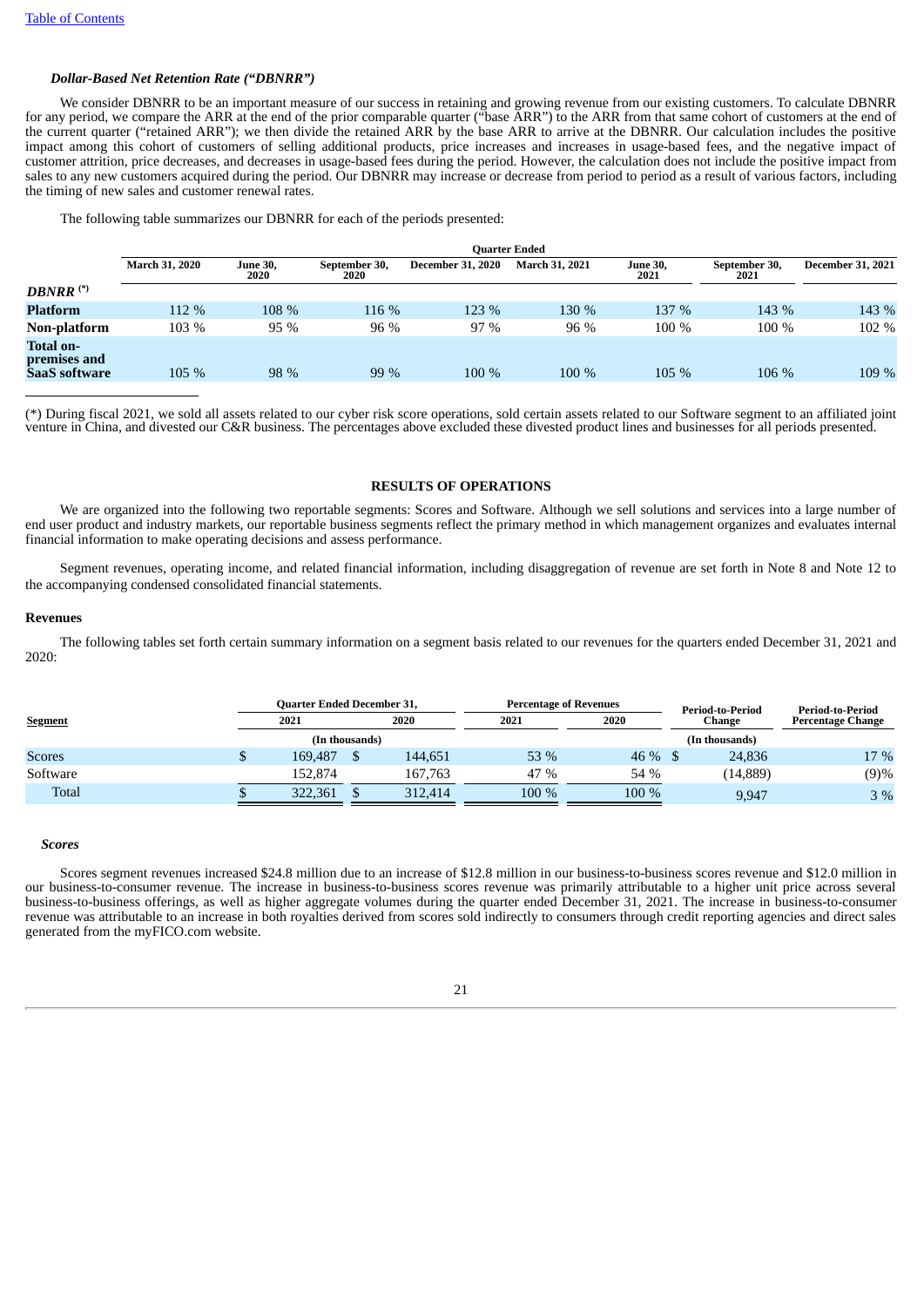Revenues collectively generated by agreements with the three major consumer reporting agencies, TransUnion, Equifax, and Experian accounted for 38% and 34% of our total revenues in the quarters ended December 31, 2021 and 2020, respectively, with two consumer reporting agencies each contributing more than 10% of our total revenues in each of the quarters ended December 31, 2021 and 2020.

#### *Software*

|                               |   | <b>Quarter Ended December 31,</b> |         |                                   |                                                     |  |  |
|-------------------------------|---|-----------------------------------|---------|-----------------------------------|-----------------------------------------------------|--|--|
|                               |   | 2021                              | 2020    | <b>Period-to-Period</b><br>Change | <b>Period-to-Period</b><br><b>Percentage Change</b> |  |  |
|                               |   | (In thousands)                    |         | (In thousands)                    |                                                     |  |  |
| On-premises and SaaS software | Ф | 126,338                           | 126,455 | (117)                             | $-$ %                                               |  |  |
| Professional services         |   | 26.536                            | 41,308  | (14, 772)                         | $(36)\%$                                            |  |  |
| <b>Total</b>                  |   | 152,874                           | 167,763 | (14, 889)                         | (9)%                                                |  |  |

Software segment revenues decreased \$14.9 million due to a \$14.8 million decrease in services revenue and a \$0.1 million decrease in our onpremises and SaaS software revenue. The decrease in services revenue was primarily attributable to our strategic shift to emphasize software over services, as well as the divestiture of our C&R business in June 2021. The decrease in our on-premises and SaaS software revenue was primarily attributable to the C&R business divestiture, partially offset by an increase in our platform software revenue. In total, \$16.3 million of the quarter-over-prior year quarter decrease — \$8.3 million from on-premises and SaaS software and \$8.0 million from services — in our Software segment revenue was attributable to the divestiture of our C&R business.

#### **Operating Expenses and Other Income / Expenses**

The following tables set forth certain summary information related to our condensed consolidated statements of income and comprehensive income for the quarters ended December 31, 2021 and 2020:

|                                                               | <b>Quarter Ended December 31,</b> |                                     | <b>Percentage of Revenues</b> |          |                                          | Period-to-                         |
|---------------------------------------------------------------|-----------------------------------|-------------------------------------|-------------------------------|----------|------------------------------------------|------------------------------------|
|                                                               | 2021                              | 2020                                | 2021                          | 2020     | <b>Period-to-Period</b><br><b>Change</b> | Period<br><b>Percentage Change</b> |
|                                                               |                                   | (In thousands, except<br>employees) |                               |          | (In thousands,<br>except employees)      |                                    |
| Revenues                                                      | \$<br>322,361 \$                  | 312,414                             | 100 %                         | 100 % \$ | 9,947                                    | 3%                                 |
| Operating expenses:                                           |                                   |                                     |                               |          |                                          |                                    |
| Cost of revenues                                              | 69,203                            | 89,528                              | 21 %                          | 29 %     | (20, 325)                                | (23)%                              |
| Research and development                                      | 38,980                            | 40,651                              | 12 %                          | 13 %     | (1,671)                                  | (4)%                               |
| Selling, general and<br>administrative                        | 98,048                            | 93,911                              | 31 %                          | 30 %     | 4,137                                    | 4 %                                |
| Amortization of intangible<br>assets                          | 544                               | 937                                 | $-$ %                         | $-$ %    | (393)                                    | (42)%                              |
| Gains on product line asset<br>sales and business divestiture |                                   | (7, 334)                            | $-$ %                         | (2)%     | 7,334                                    | (100)%                             |
| Total operating expenses                                      | 206,775                           | 217,693                             | 64 %                          | 70 %     | (10, 918)                                | (5)%                               |
| Operating income                                              | 115,586                           | 94,721                              | 36 %                          | 30 %     | 20,865                                   | 22 %                               |
| Interest expense, net                                         | (12, 195)                         | (9,641)                             | (4)%                          | $(3)\%$  | (2,554)                                  | 26 %                               |
| Other income, net                                             | 1,429                             | 2,880                               | $-$ %                         | 1 %      | (1,451)                                  | (50)%                              |
| Income before income taxes                                    | 104,820                           | 87,960                              | 32 %                          | 28 %     | 16,860                                   | 19 %                               |
| Income tax provision                                          | 19,861                            | 1,468                               | 6 %                           | $-$ %    | 18,393                                   | 1,253 %                            |
| Net income                                                    | 84,959<br>S.                      | 86,492<br>£.                        | 26 %                          | 28 %     | (1,533)                                  | (2)%                               |
| Number of employees at quarter<br>end                         | 3,516                             | 3,890                               |                               |          | (374)                                    | $(10)\%$                           |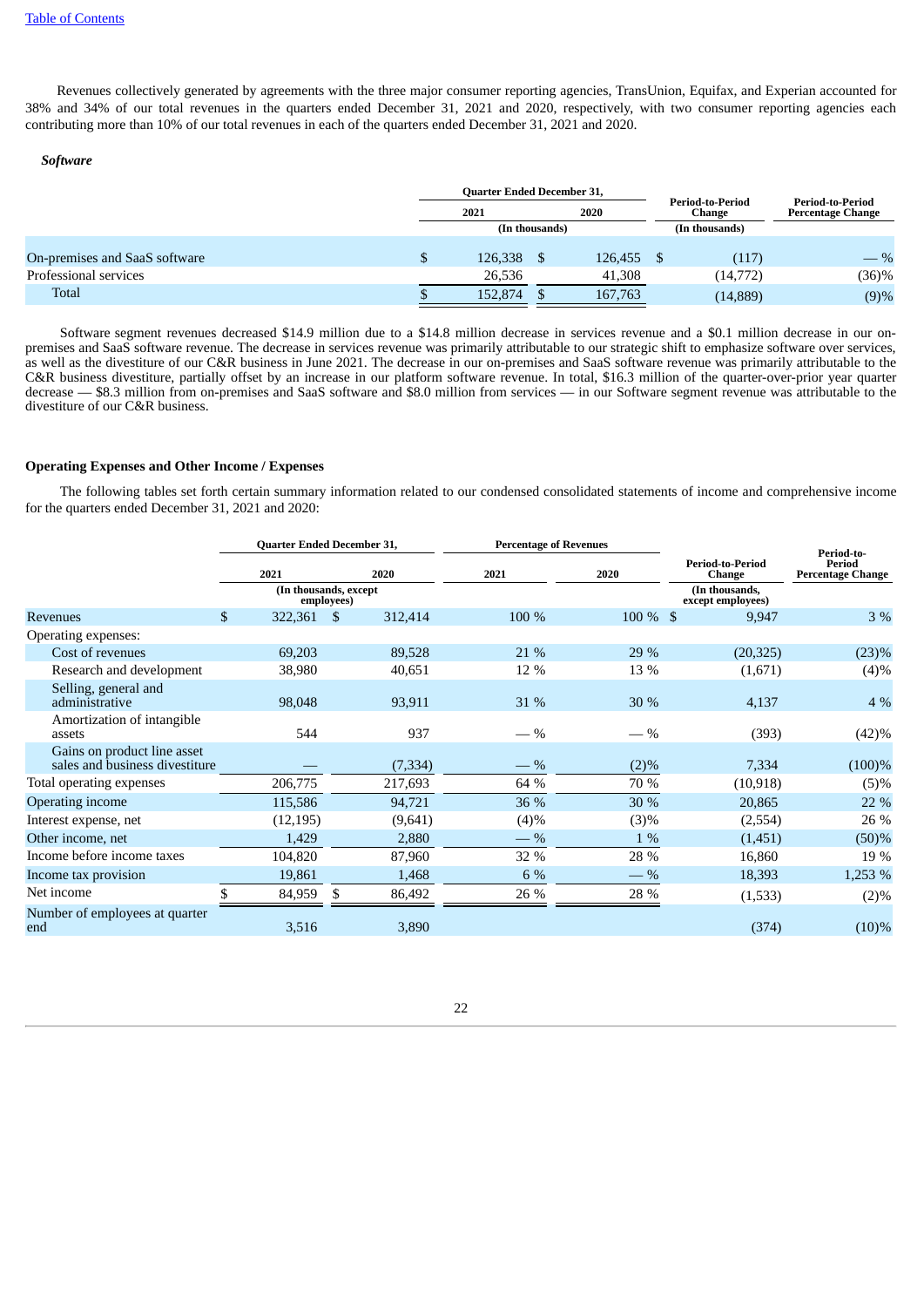#### *Cost of Revenues*

Cost of revenues consists primarily of employee salaries and benefits for personnel directly involved in delivering software products, operating SaaS infrastructure, and providing support, implementation and consulting services; allocated overhead, facilities and data center costs; software royalty fees; credit bureau data and processing services; third-party hosting fees related to our SaaS services; travel costs; and outside services.

The quarter-over-prior year quarter decrease in cost of revenues of \$20.3 million was primarily attributable to a \$16.6 million decrease in personnel and labor costs and a \$4.6 million decrease in allocated facilities and infrastructure costs. Both were largely driven by a decrease in our headcount as a result of the divestiture of our C&R business in June 2021, as well as reduced resource requirements associated with decreased services revenue. Cost of revenues as a percentage of revenues decreased to 21% during the quarter ended December 31, 2021 from 29% during the quarter ended December 31, 2020, primarily due to increased sales of our higher-margin Scores products and decreased sales of lower-margin professional services.

#### *Research and Development*

Research and development expenses include personnel and related overhead costs incurred in the development of new products and services, including research of mathematical and statistical models and development of new versions of Software products.

The quarter-over-prior year quarter decrease in research and development expenses of \$1.7 million was primarily attributable to a decrease in thirdparty cloud computing cost. Research and development expenses as a percentage of revenues decreased to 12% during the quarter ended December 31, 2021 from 13% during the quarter ended December 31, 2020.

#### *Selling, General and Administrative*

Selling, general and administrative expenses consist principally of employee salaries, incentives, commissions and benefits; travel costs; overhead costs; advertising and other promotional expenses; corporate facilities expenses; legal expenses; business development expenses.

The quarter-over-prior year quarter increase in selling, general and administrative expenses of \$4.1 million was primarily attributable to a \$1.3 million increase in allocated facilities cost, a \$1.1 million increase in personnel and labor costs, and a \$0.5 million increase in travel cost. Selling, general and administrative expenses as a percentage of revenues was 31% during the quarter ended December 31, 2021, materially consistent with that incurred during the quarter ended December 31, 2020.

#### *Amortization of Intangible Assets*

Amortization of intangible assets consists of amortization expense related to intangible assets recorded in connection with acquisitions accounted for by the acquisition method of accounting. Our finite-lived intangible assets, consisting primarily of completed technology and customer contracts and relationships, are being amortized using the straight-line method over periods ranging from four to fifteen years.

Amortization expense was \$0.5 million during the quarter ended December 31, 2021 compared to \$0.9 million during the quarter ended December 31, 2020.

#### *Gains on Product Line Asset Sales and Business Divestiture*

The \$7.3 million gain on product line asset sales and business divestiture during the quarter ended December 31, 2020 was attributable to the sale of all assets related to our cyber risk score operations in October 2020 and the sale of certain assets related to our Software operations to an affiliated joint venture in China in December 2020.

#### *Interest Expense, Net*

Interest expense includes interest on the senior notes issued in December 2021, December 2019 and May 2018, as well as interest and credit facility fees on the revolving line of credit and term loan. Our condensed consolidated statements of income and comprehensive income include interest expense netted with interest income, which is derived primarily from the investment of funds in excess of our immediate operating requirements.

The quarter-over-prior year quarter increase in interest expense of \$2.6 million was primarily attributable to a higher average outstanding debt balance during the quarter ended December 31, 2021.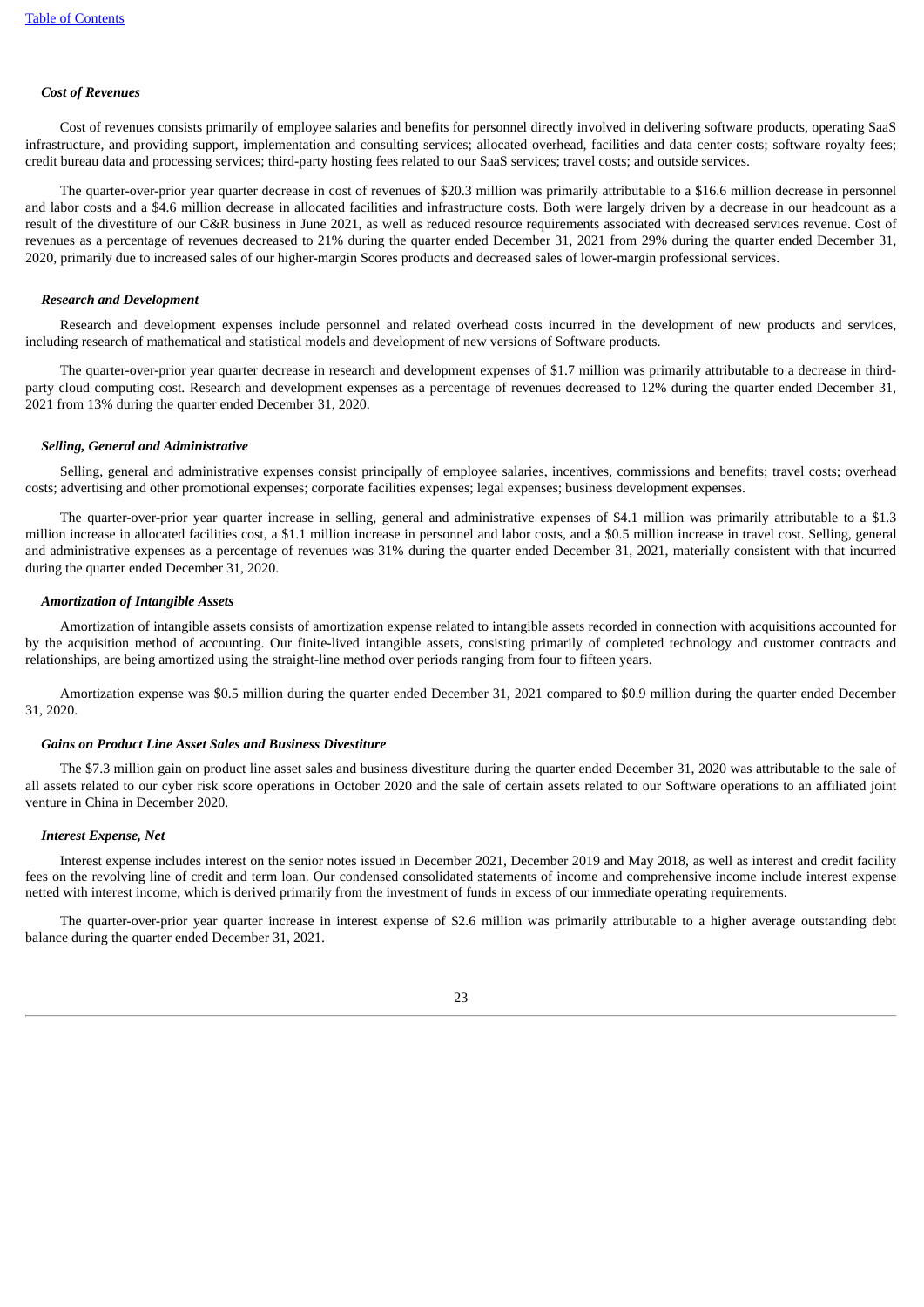#### *Other Income, Net*

Other income, net consists primarily of realized investment gains/losses, exchange rate gains/losses resulting from remeasurement of foreigncurrency-denominated receivable and cash balances into their respective functional currencies at period-end market rates, net of the impact of offsetting foreign currency forward contracts, and other non-operating items.

The quarter-over-prior year quarter decrease in other income, net of \$1.5 million was primarily attributable to a decrease in net unrealized gains on our supplemental retirement and savings plan.

#### *Income Tax Provision*

The effective income tax rate was 18.9% and 1.7% during the quarters ended December 31, 2021 and 2020, respectively. The provision for income taxes during interim quarterly reporting periods is based on our estimates of the effective tax rates for the full fiscal year. The effective tax rate in any quarter can also be affected positively or negatively by adjustments that are required to be reported in the specific quarter of resolution.

The effective tax rates for the quarters ended December 31, 2021 and 2020 were both impacted favorably by the recording of excess tax benefits relating to stock awards. The impact is dependent upon grants of share-based compensation and the future stock price in relation to the fair value of awards on the grant date. The decrease in stock price for awards that vested in December 2021 has resulted in a decreased net excess tax benefit for the quarter ended December 31, 2021.

#### **Operating Income**

The following tables set forth certain summary information on a segment basis related to our operating income for the quarters ended December 31, 2021 and 2020:

|                                                                        | <b>Ouarter Ended December 31.</b> |      |           |    | <b>Period-to-Period</b> | Period-to-Period         |  |
|------------------------------------------------------------------------|-----------------------------------|------|-----------|----|-------------------------|--------------------------|--|
| <b>Segment</b>                                                         | 2021                              | 2020 |           |    | Change                  | <b>Percentage Change</b> |  |
|                                                                        | (In thousands)                    |      |           |    | (In thousands)          |                          |  |
| <b>Scores</b>                                                          | \$<br>147,503                     | S    | 123,025   | -S | 24,478                  | 20%                      |  |
| Software                                                               | 34,293                            |      | 20,684    |    | 13,609                  | 66 %                     |  |
| Unallocated corporate expenses                                         | (35,788)                          |      | (30, 253) |    | (5,535)                 | 18 %                     |  |
| Total segment operating income                                         | 146.008                           |      | 113,456   |    | 32,552                  | 29 %                     |  |
| Unallocated share-based compensation                                   | (29, 878)                         |      | (25, 132) |    | (4,746)                 | 19 %                     |  |
| Unallocated amortization expense                                       | (544)                             |      | (937)     |    | 393                     | (42)%                    |  |
| Unallocated gains on product line asset sales and business divestiture |                                   |      | 7,334     |    | (7, 334)                | (100)%                   |  |
| Operating income                                                       | 115,586                           |      | 94,721    |    | 20,865                  | $22\%$                   |  |

#### *Scores*

|                           | <b>Ouarter Ended</b><br>December 31. |           | Percentage of<br><b>Revenues</b> |       |  |  |
|---------------------------|--------------------------------------|-----------|----------------------------------|-------|--|--|
|                           | 2021                                 | 2020      | 2021                             | 2020  |  |  |
|                           | (In thousands)                       |           |                                  |       |  |  |
| Segment revenues          | 169.487                              | 144,651   | 100 %                            | 100 % |  |  |
| Segment operating expense | (21, 984)                            | (21, 626) | (13)%                            | (15)% |  |  |
| Segment operating income  | 147,503                              | 123,025   | 87 %                             | 85 %  |  |  |

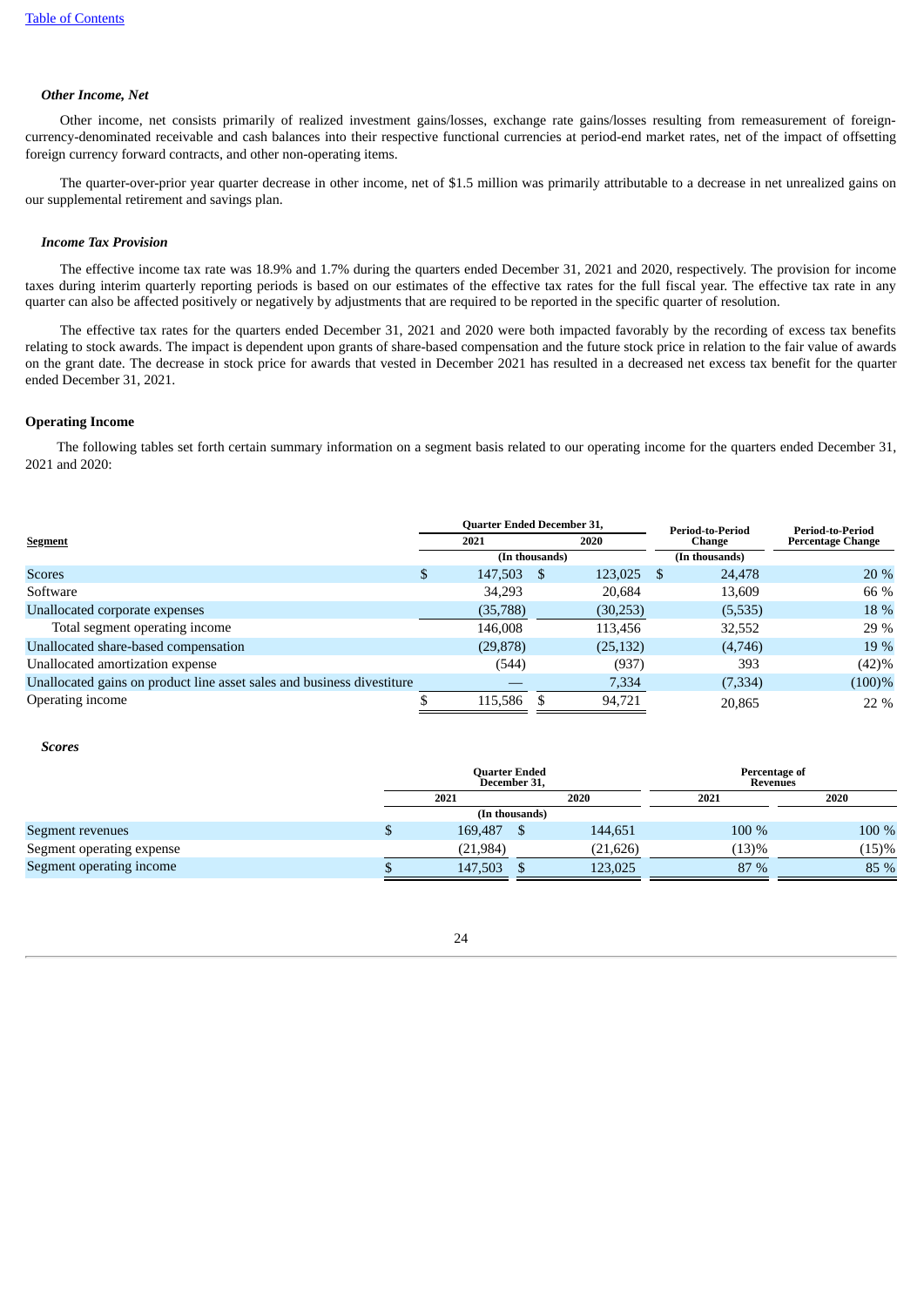*Software*

|                           |            | <b>Ouarter Ended</b><br>December 31, |           | Percentage of<br>Revenues |       |  |  |
|---------------------------|------------|--------------------------------------|-----------|---------------------------|-------|--|--|
|                           | 2021       |                                      | 2020      | 2021                      | 2020  |  |  |
|                           |            | (In thousands)                       |           |                           |       |  |  |
| Segment revenues          | 152,874    |                                      | 167,763   | 100 %                     | 100 % |  |  |
| Segment operating expense | (118, 581) |                                      | (147,079) | (78)%                     | (88)% |  |  |
| Segment operating income  | 34,293     |                                      | 20,684    | 22 %                      | 12 %  |  |  |

The quarter-over-prior year quarter \$20.9 million increase in operating income was primarily attributable to a \$28.2 million decrease in segment operating expenses and a \$9.9 million increase in segment revenues, partially offset by a \$7.3 million gain on product line asset sales during the quarter ended December 31, 2020, a \$5.5 million increase in corporate expenses, and a \$4.7 million increase in share-based compensation cost.

At the segment level, the quarter-over-prior year quarter \$32.6 million increase in segment operating income was the result of a \$24.5 million increase in our Scores segment operating income and a \$13.6 million increase in our Software segment operating income, partially offset by a \$5.5 million increase in corporate expenses.

The quarter-over-prior year quarter \$24.5 million increase in Scores segment operating income was due to a \$24.8 million increase in segment revenue, partially offset by a \$0.3 million increase in segment operating expenses. Segment operating income as a percentage of segment revenue for Scores increased to 87% from 85%.

The quarter-over-prior year quarter \$13.6 million increase in Software segment operating income was due to a \$28.5 million decrease in segment operating expenses, partially offset by a \$14.9 million decrease in segment revenue. Segment operating income as a percentage of segment revenue for Software increased to 22% from 12%, primarily attributable to the divestiture of our lower-margin C&R business, and a reduction in lower-margin services revenue.

#### **CAPITAL RESOURCES AND LIQUIDITY**

#### **Outlook**

As of December 31, 2021, we had \$162.2 million in cash and cash equivalents, which included \$95.5 million held by our foreign subsidiaries. Our cash position could be affected by various risks and uncertainties, including, but not limited to, the effects of the COVID-19 pandemic and other risks detailed in Part II, Item 1A titled "Risk Factors" of this Quarterly Report on Form 10-Q. However, based on our current business plan and revenue prospects, we believe our cash and cash equivalents balances, as well as available borrowings from our \$600 million revolving line of credit and anticipated cash flows from operating activities, will be sufficient to fund our working and other capital requirements as well as the \$15.0 million principal payments on our term loan over the next twelve months. Under our current financing arrangements, we have no other significant debt obligations maturing over the next twelve months. Our undistributed earnings outside the U.S. are deemed to be permanently reinvested in foreign jurisdictions. We currently do not foresee a need to repatriate cash and cash equivalents held by our foreign subsidiaries. If these funds are needed for our operations in the U.S., we may be required to accrue for state income or foreign withholding taxes on the distributed foreign earnings, which we expect to be immaterial.

In the normal course of business, we evaluate the merits of acquiring technology or businesses, or establishing strategic relationships with or investing in these businesses. We may elect to use available cash and cash equivalents to fund such activities in the future. In the event additional needs for cash arise, or if we refinance our existing debt, we may raise additional funds from a combination of sources, including the potential issuance of debt or equity securities. Additional financing might not be available on terms favorable to us, or at all. If adequate funds were not available or were not available on acceptable terms, our ability to take advantage of unanticipated opportunities or respond to competitive pressures could be limited.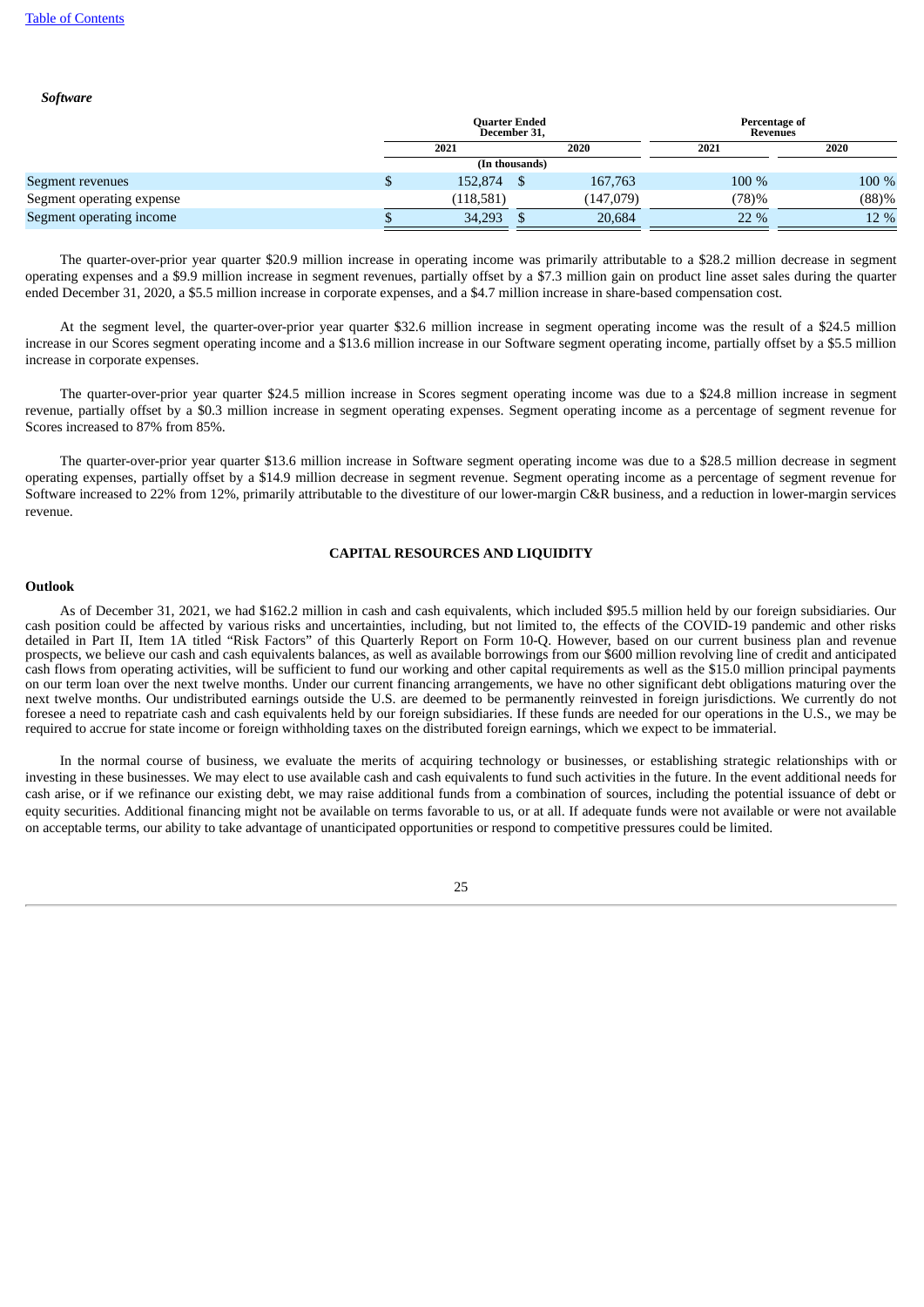## *Summary of Cash Flows*

|                                         |      | Quarter Ended December 31, |                |           |      | <b>Period-to-Period</b> |  |
|-----------------------------------------|------|----------------------------|----------------|-----------|------|-------------------------|--|
|                                         | 2021 |                            | 2020           |           |      | Change                  |  |
|                                         |      |                            | (In thousands) |           |      |                         |  |
| Cash provided by (used in):             |      |                            |                |           |      |                         |  |
| <b>Operating activities</b>             |      | 124.881                    | - \$           | 77.947    | - \$ | 46,934                  |  |
| Investing activities                    |      | (1,272)                    |                | 3,862     |      | (5, 134)                |  |
| Financing activities                    |      | (155, 429)                 |                | (99, 808) |      | (55, 621)               |  |
| Effect of exchange rate changes on cash |      | (1,377)                    |                | 5,267     |      | (6,644)                 |  |
| Decrease in cash and cash equivalents   |      | (33, 197)                  |                | (12, 732) |      | (20, 465)               |  |
|                                         |      |                            |                |           |      |                         |  |

#### *Cash Flows from Operating Activities*

Our primary method for funding operations and growth has been through cash flows generated from operating activities. Net cash provided by operating activities increased to \$124.9 million during the quarter ended December 31, 2021 from \$77.9 million during the quarter ended December 31, 2020. The \$47.0 million increase was primarily attributable to a \$31.4 million increase that resulted from timing of receipts and payments in our ordinary course of business and an \$18.9 million increase in non-cash items.

#### *Cash Flows from Investing Activities*

Net cash used in investing activities was \$1.3 million for the quarter ended December 31, 2021 as compared to net cash provided of \$3.9 million for the quarter ended December 31, 2020. The \$5.2 million change was primarily attributable to a \$6.0 million decrease in cash proceeds from the product line asset sales and business divestiture.

#### *Cash Flows from Financing Activities*

Net cash used in financing activities increased to \$155.4 million for the quarter ended December 31, 2021 from \$99.8 million for the quarter ended December 31, 2020. The \$55.6 million increase was primarily attributable to a \$432.7 million increase in repurchases of common stock and a \$204.0 million increase in payments, net of proceeds, on our revolving line of credit, partially offset by a \$550.0 million increase in proceeds from the issuance of senior notes and a \$38.7 million decrease in taxes paid related to net share settlement of equity awards.

#### **Repurchases of Common Stock**

In August 2021, our Board of Directors approved a stock repurchase program following the completion of our previous program. This program was open-ended and authorized repurchases of shares of our common stock up to an aggregate cost of \$500.0 million in the open market or in negotiated transactions. In November 2021, our Board of Directors approved a new stock repurchase program following the completion of the August 2021 program. This program was open-ended and authorized repurchases of shares of our common stock up to an aggregate cost of \$500.0 million in the open market or in negotiated transactions.

Pursuant to the August 2021 and November 2021 programs, we repurchased approximately 1,243,619 shares of our common stock at a total repurchase price of \$493.6 million during the quarter ended December 31, 2021. As of December 31, 2021, we had \$167.5 million remaining under the November 2021 program.

Subsequent to December 31, 2021, we repurchased approximately 375 thousand shares of our common stock at a total repurchase price of \$164.1 million under the November 2021 program. As a result, in January 2022, our Board of Directors approved a new stock repurchase program, which is openended and authorizes repurchases of shares of our common stock up to an aggregate cost of \$500.0 million in the open market or in negotiated transactions.

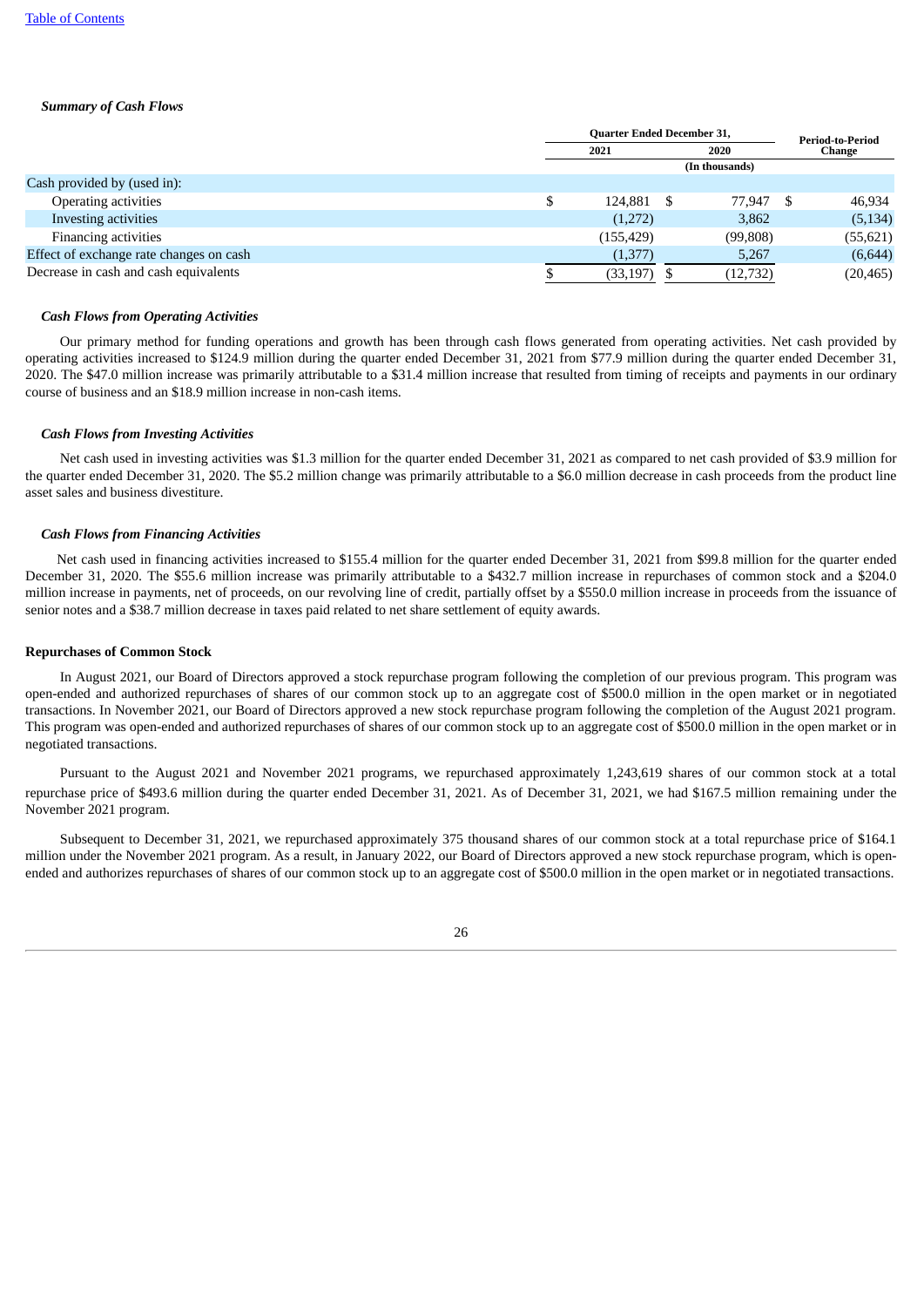#### **Revolving Line of Credit**

We have a \$600 million unsecured revolving line of credit with a syndicate of banks that expires on August 19, 2026. Proceeds from the credit facility can be used for working capital and general corporate purposes and may also be used for the refinancing of existing debt, acquisitions and the repurchase of our common stock. Interest on amounts borrowed under the credit facility is based on (i) a base rate, which is the greater of (a) the prime rate, (b) the Federal Funds rate plus 0.500% and (c) the one-month LIBOR rate plus 1.000%, plus, in each case, an applicable margin, or (ii) an adjusted LIBOR rate plus an applicable margin. The applicable margin for base rate borrowings ranges from 0% to 0.750% and for LIBOR borrowings ranges from 1.000% to 1.750%, and is determined based on our consolidated leverage ratio. In addition, we must pay credit facility fees. The credit facility contains certain restrictive covenants including maintaining a maximum consolidated leverage ratio of 3.50, subject to a step up to 4.00 following certain permitted acquisitions; and a minimum interest coverage ratio of 3.00. The credit agreement also contains other covenants typical of unsecured facilities.

On October 20, 2021, we amended our credit agreement to provide for the issuance of a \$300 million term loan, increasing the total capacity of the agreement to \$900 million. The term loan is subject to the same pricing and covenants as the revolving line of credit and matures at the expiration of the facility on August 19, 2026. The term loan requires principal payments in consecutive quarterly installments of \$3.75 million on the last business day of each quarter, commencing on March 31, 2022.

As of December 31, 2021, we had \$50.0 million in borrowings outstanding under the revolving credit facility at a weighted-average interest rate of 1.352%, and \$300.0 million in outstanding balance of the term loan at an interest rate of 1.354%, of which \$285.0 million was classified as a long-term liability and recorded in long-term debt within the accompanying condensed consolidated balance sheets. We were in compliance with all financial covenants under this credit facility as of December 31, 2021.

#### **Senior Notes**

On May 8, 2018, we issued \$400 million of senior notes in a private offering to qualified institutional investors (the "2018 Senior Notes"). The 2018 Senior Notes require interest payments semi-annually at a rate of 5.25% per annum and will mature on May 15, 2026. On December 6, 2019, we issued \$350 million of senior notes in a private offering to qualified institutional investors (the "2019 Senior Notes"). The 2019 Senior Notes require interest payments semi-annually at a rate of 4.00% per annum and will mature on June 15, 2028. On December 17, 2021, we issued \$550 million of additional senior notes of the same class as the 2019 Senior Notes in a private offering to qualified institutional investors (the "2021 Senior Notes," and collectively with the 2018 Senior Notes and the 2019 Senior Notes, the "Senior Notes"). The 2021 Senior Notes require interest payments semi-annually at a rate of 4.00% per annum and will mature on June 15, 2028, the same date as the 2019 Senior Notes. The indentures for the Senior Notes contain certain covenants typical of unsecured obligations. As of December 31, 2021, the carrying value of the Senior Notes was \$1.30 billion and we were in compliance with all financial covenants under these obligations, and do not believe we are at material risk of not meeting these covenants due to COVID-19.

#### **Off-Balance Sheet Arrangements**

We do not have any off-balance sheet arrangements that have or are reasonably likely to have a current or future material effect on our financial condition, changes in financial condition, revenues or expenses, results of operations, liquidity, capital expenditures, or capital resources.

#### **CRITICAL ACCOUNTING POLICIES AND ESTIMATES**

We prepare our consolidated financial statements in conformity with U.S. generally accepted accounting principles. These accounting principles require management to make certain judgments and assumptions that affect the reported amounts of assets and liabilities and the disclosure of contingent assets and liabilities as of the date of the financial statements, and the reported amounts of revenues and expenses during the reporting period. We periodically evaluate our estimates including those relating to revenue recognition, goodwill and other intangible assets resulting from business acquisitions, share-based compensation, income taxes and contingencies and litigation. We base our estimates on historical experience and various other assumptions that we believe to be reasonable based on the specific circumstances, the results of which form the basis for making judgments about the carrying value of certain assets and liabilities that are not readily apparent from other sources. Actual results may differ from these estimates.

We believe the following critical accounting policies involve the most significant judgments and estimates used in the preparation of our consolidated financial statements:

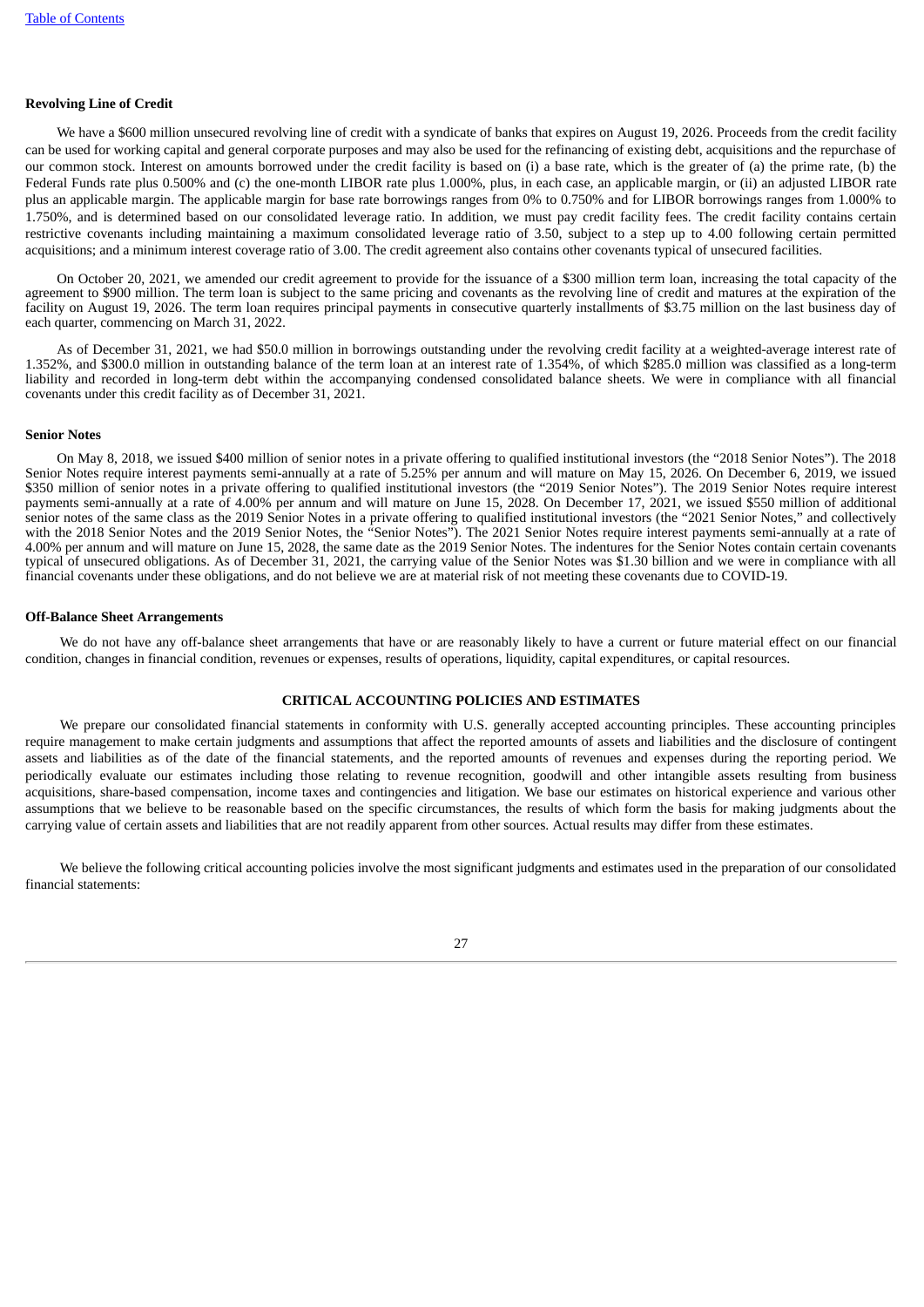#### **Revenue Recognition**

#### *Contracts with Customers*

Our revenue is primarily derived from on-premises software and SaaS subscriptions, professional services, and scoring services. For contracts with customers that contain various combinations of products and services, we evaluate whether the products or services are distinct — distinct products or services will be accounted for as separate performance obligations, while non-distinct products or services are combined with others to form a single performance obligation. For contracts with multiple performance obligations, the transaction price is allocated to each performance obligation on a relative standalone selling price ("SSP") basis. Revenue is recognized when control of the promised goods or services is transferred to our customers.

Our on-premises software is primarily sold on a subscription basis, which includes a term-based license and post-contract support or maintenance, both of which generally represent distinct performance obligations and are accounted for separately. The transaction price is either a fixed fee, or a usagebased fee — sometimes subject to a guaranteed minimum. When the amount is fixed, including the guaranteed minimum in a usage-based fee, license revenue is recognized at the point in time when the software is made available to the customer. Maintenance revenue is recognized ratably over the contract period as customers simultaneously consume and receive benefits. Any usage-based fees not subject to a guaranteed minimum or earned in excess of the minimum amount are recognized when the subsequent usage occurs. We occasionally sell software arrangements consisting of on-premises perpetual licenses and maintenance. License revenue is recognized at a point in time when the software is made available to the customer and maintenance revenue is recognized ratably over the contract term.

Our SaaS products provide customers with access to and standard support for our software on a subscription basis, delivered through our own infrastructure or third-party cloud services. The SaaS transaction contracts typically include a guaranteed minimum fee per period that allows up to a certain level of usage and a consumption-based variable fee in excess of the minimum threshold; or a consumption-based variable fee not subject to a minimum threshold. The nature of our SaaS arrangements is to provide continuous access to our hosted solutions in the cloud, i.e., a stand-ready obligation that comprises a series of distinct service periods (e.g., a series of distinct daily, monthly or annual periods of service). We estimate the total variable consideration at contract inception — subject to any constraints that may apply — and update the estimates as new information becomes available and recognize the amount ratably over the SaaS service period, unless we determine it is appropriate to allocate the variable amount to each distinct service period and recognize revenue as each distinct service period is performed.

Our professional services include software implementation, consulting, model development and training. Professional services are sold either standalone, or together with other products or services and generally represent distinct performance obligations. The transaction price can be a fixed amount or a variable amount based upon the time and materials expended. Revenue on fixed-price services is recognized using an input method based on labor hours expended, which we believe provides a faithful depiction of the transfer of services. Revenue on services provided on a time and materials basis is recognized by applying the "right-to-invoice" practical expedient as the amount to which we have a right to invoice the customer corresponds directly with the value of our performance to the customer.

Our scoring services include both business-to-business and business-to-consumer offerings. Our business-to-business scoring services typically include a license that grants consumer reporting agencies the right to use our scoring solutions in exchange for a usage-based royalty. Revenue is generally recognized when the usage occurs. Business-to-consumer offerings provide consumers with access to their FICO® Scores and credit reports, as well as other value-add services. These are provided as either a one-time or ongoing subscription service renewed monthly or annually, all with a fixed consideration. The nature of the subscription service is a stand-ready obligation to generate credit reports, provide credit monitoring, and other services for our customers, which comprises a series of distinct service periods (e.g., a series of distinct daily, monthly or annual periods of service). Revenue from onetime or monthly subscription services is recognized during the period when service is performed. Revenue from annual subscription services is recognized ratably over the subscription period.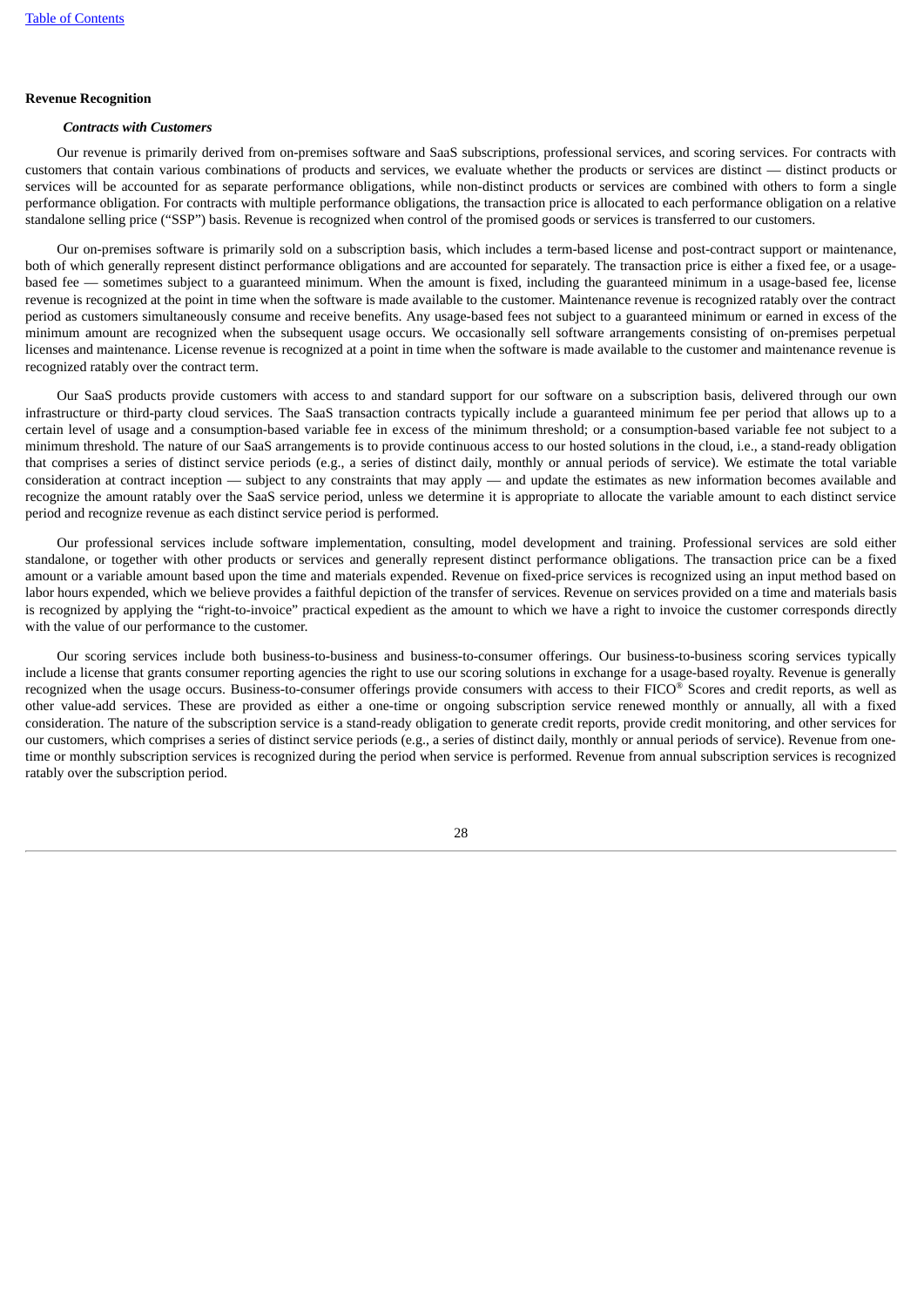#### *Significant Judgments*

Our contracts with customers often include promises to transfer multiple products and services to a customer. Determining whether products and services are considered distinct and should be accounted for separately may require significant judgment. Specifically, when implementation service is included in the original software or SaaS offerings, judgment is required to determine if the implementation service significantly modifies or customizes the software or SaaS service in such a way that the risks of providing it and the customization service are inseparable. In rare instances, contracts may include significant modification or customization of the software of SaaS service and will result in the combination of software or SaaS service and implementation service as one performance obligation.

We determine the SSPs using data from our historical standalone sales, or, in instances where such information is not available (such as when we do not sell the product or service separately), we consider factors such as the stated contract prices, our overall pricing practices and objectives, go-to-market strategy, size and type of the transactions, and effects of the geographic area on pricing, among others. When the selling price of a product or service is highly variable, we may use the residual approach to determine the SSP of that product or service. Significant judgment may be required to determine the SSP for each distinct performance obligation when it involves the consideration of many market conditions and entity-specific factors discussed above.

Significant judgment may be required to determine the timing of satisfaction of a performance obligation in certain professional services contracts with a fixed consideration, in which we measure progress using an input method based on labor hours expended. In order to estimate the total hours of the project, we make assumptions about labor utilization, efficiency of processes, the customer's specification and IT environment, among others. For certain complex projects, due to the risks and uncertainties inherent with the estimation process and factors relating to the assumptions, actual progress may differ due to the change in estimated total hours. Adjustments to estimates are made in the period in which the facts requiring such revisions become known and, accordingly, recognized revenues are subject to revisions as the contract progresses to completion.

#### *Capitalized Commission Costs*

We capitalize incremental commission fees paid as a result of obtaining customer contracts. Capitalized commission costs are amortized on a straightline basis over ten years — determined using a portfolio approach — based on the transfer of goods or services to which the assets relate, taking into consideration both the initial and future contracts as we do not typically pay a commission on a contract renewal. The amortization costs are included in selling, general, and administrative expenses of our condensed consolidated statements of income and comprehensive income.

We apply a practical expedient to recognize the incremental costs of obtaining contracts as an expense when incurred if the amortization period of the assets that we otherwise would have recognized is one year or less. These costs are recorded within selling, general, and administrative expenses.

#### **Business Combinations**

Accounting for our acquisitions requires us to recognize, separately from goodwill, the assets acquired and the liabilities assumed at their acquisitiondate fair values. Goodwill as of the acquisition date is measured as the excess of consideration transferred over the net of the acquisition-date fair values of the assets acquired and the liabilities assumed. While we use our best estimates and assumptions to accurately value assets acquired and liabilities assumed at the acquisition date, our estimates are inherently uncertain and subject to refinement. As a result, during the measurement period, which may be up to one year from the acquisition date, we record adjustments to the assets acquired and liabilities assumed with the corresponding offset to goodwill. Upon the conclusion of the measurement period or final determination of the values of assets acquired or liabilities assumed, whichever comes first, any subsequent adjustments are recorded to our consolidated statements of income and comprehensive income.

Accounting for business combinations requires our management to make significant estimates and assumptions, especially at the acquisition date, including our estimates for intangible assets, contractual obligations assumed, pre-acquisition contingencies and contingent consideration, where applicable. If we cannot reasonably determine the fair value of a pre-acquisition contingency (non-income tax related) by the end of the measurement period, we will recognize an asset or a liability for such pre-acquisition contingency if: (i) it is probable that an asset existed or a liability had been incurred at the acquisition date and (ii) the amount of the asset or liability can be reasonably estimated. Although we believe the assumptions and estimates we have made in the past have been reasonable and appropriate, they are based in part on historical experience and information obtained from the management of the acquired companies and are inherently uncertain. Subsequent to the measurement period, changes in our estimates of such contingencies will affect earnings and could have a material effect on our consolidated results of operations and financial position.

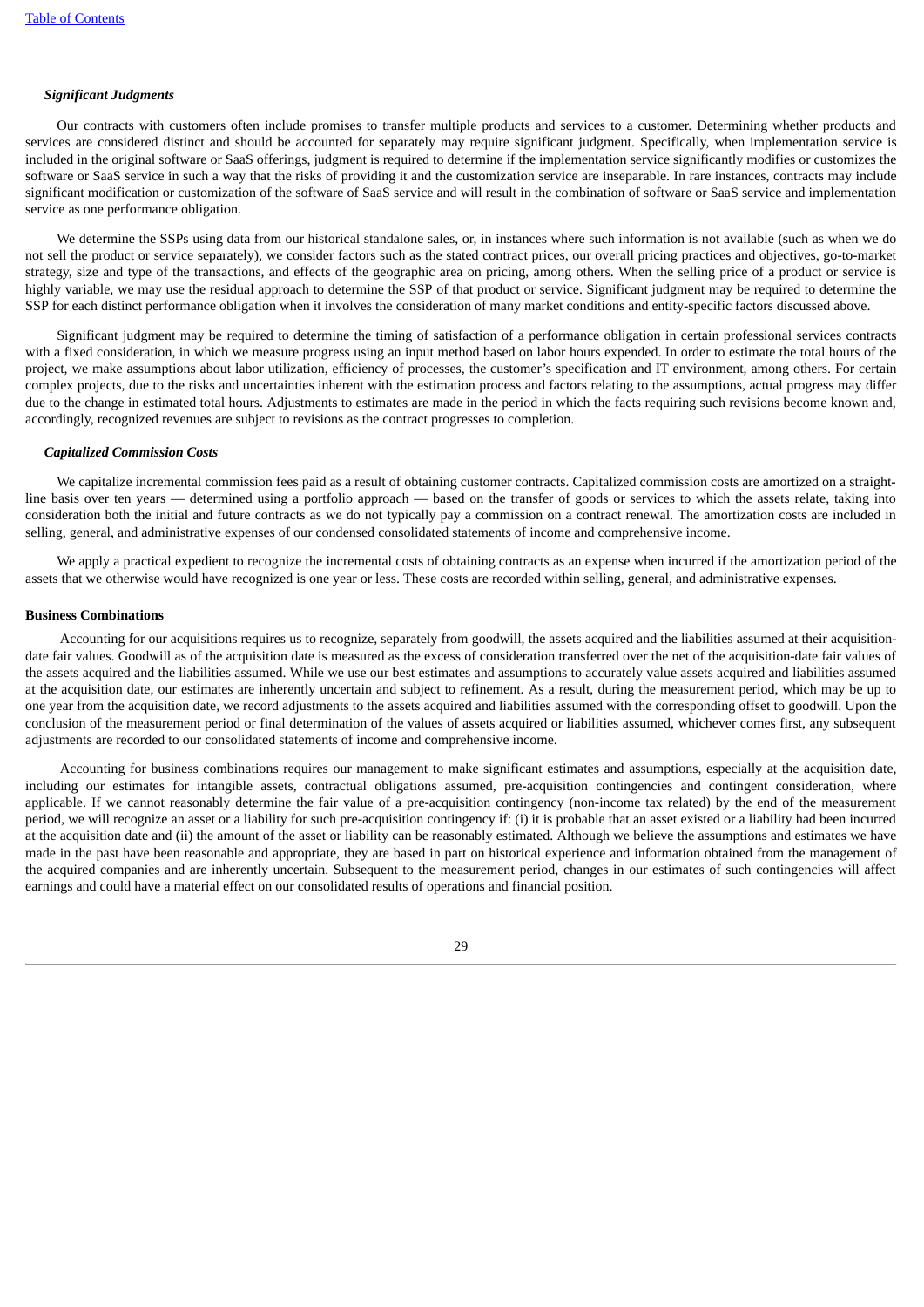Examples of critical estimates in valuing certain of the intangible assets we have acquired include but are not limited to: (i) future expected cash flows from software license sales, support agreements, consulting contracts, other customer contracts and acquired developed technologies and patents; (ii) expected costs to develop the in-process research and development into commercially viable products and estimated cash flows from the projects when completed; and (iii) the acquired company's brand and competitive position, as well as assumptions about the period of time the acquired brand will continue to be used in the combined company's product portfolio. Unanticipated events and circumstances may occur that may affect the accuracy or validity of such assumptions, estimates or actual results. Historically, there have been no significant changes in our estimates or assumptions. To the extent a significant acquisition is made during a fiscal year, as appropriate we will expand the discussion to include specific assumptions and inputs used to determine the fair value of our acquired intangible assets.

In addition, uncertain tax positions and tax-related valuation allowances assumed in connection with a business combination are initially estimated as of the acquisition date. We reevaluate these items quarterly based upon facts and circumstances that existed as of the acquisition date with any adjustments to our preliminary estimates being recorded to goodwill provided that we are within the measurement period. Subsequent to the measurement period or our final determination of the tax allowance's or contingency's estimated value, whichever comes first, changes to these uncertain tax positions and tax-related valuation allowances will affect our provision for income taxes in our consolidated statements of income and comprehensive income and could have a material impact on our consolidated results of operations and financial position. Historically, there have been no significant changes in our valuation allowances or uncertain tax positions as it relates to business combinations. We do not believe there is a reasonable likelihood there will be a material change in the future estimates.

#### **Goodwill, Acquisition Intangibles and Other Long-Lived Assets - Impairment Assessment**

Goodwill represents the excess of cost over the fair value of identifiable assets acquired and liabilities assumed in business combinations. We assess goodwill for impairment for each of our reporting units on an annual basis during our fourth fiscal quarter using a July 1 measurement date unless circumstances require a more frequent measurement.

During the fourth quarter of fiscal 2021, we reevaluated our operating segments to better align with how our CODM evaluates performance and allocates resources, which resulted in a change from three operating segments — Applications, Decision Management Software and Scores — to two operating segments, Software and Scores. As part of this reevaluation, we determined our operating segments continue to represent our reporting units. When evaluating goodwill for impairment, we may first perform an assessment qualitatively whether it is more likely than not that a reporting unit's carrying amount exceeds its fair value, referred to as a "step zero" approach. If, based on the review of the qualitative factors, we determine it is not more likely than not that the fair value of a reporting unit is less than its carrying value, we would bypass the two-step impairment test. Events and circumstances we consider in performing the "step zero" qualitative assessment include macro-economic conditions, market and industry conditions, internal cost factors, share price fluctuations, and the operational stability and overall financial performance of the reporting units. If we conclude that it is more likely than not that a reporting unit's fair value is less than its carrying amount, we would perform the first step ("step one") of the two-step impairment test and calculate the estimated fair value of the reporting unit by using discounted cash flow valuation models and by comparing our reporting units to guideline publiclytraded companies. These methods require estimates of our future revenues, profits, capital expenditures, working capital, and other relevant factors, as well as selecting appropriate guideline publicly-traded companies for each reporting unit. We estimate these amounts by evaluating historical trends, current budgets, operating plans, industry data, and other relevant factors. Alternatively, we may bypass the qualitative assessment described above for any reporting unit in any period and proceed directly to performing step one of the goodwill impairment test.

We performed a step one quantitative impairment test on the Software and Scores reporting units before and immediately following the change in reporting units. There was a substantial excess of fair value over carrying value for the reporting units and we determined goodwill was not impaired for any of our reporting units before or after the change for fiscal 2021. For fiscal 2019 and 2020, we performed a step zero qualitative analysis for our annual assessment of goodwill impairment. After evaluating and weighing all relevant events and circumstances, we concluded that it is not more likely than not that the fair value of any of our reporting units was less their carrying amounts. Consequently, we did not perform a step one quantitative analysis and determined goodwill was not impaired for any of our reporting units for fiscal 2019 and 2020.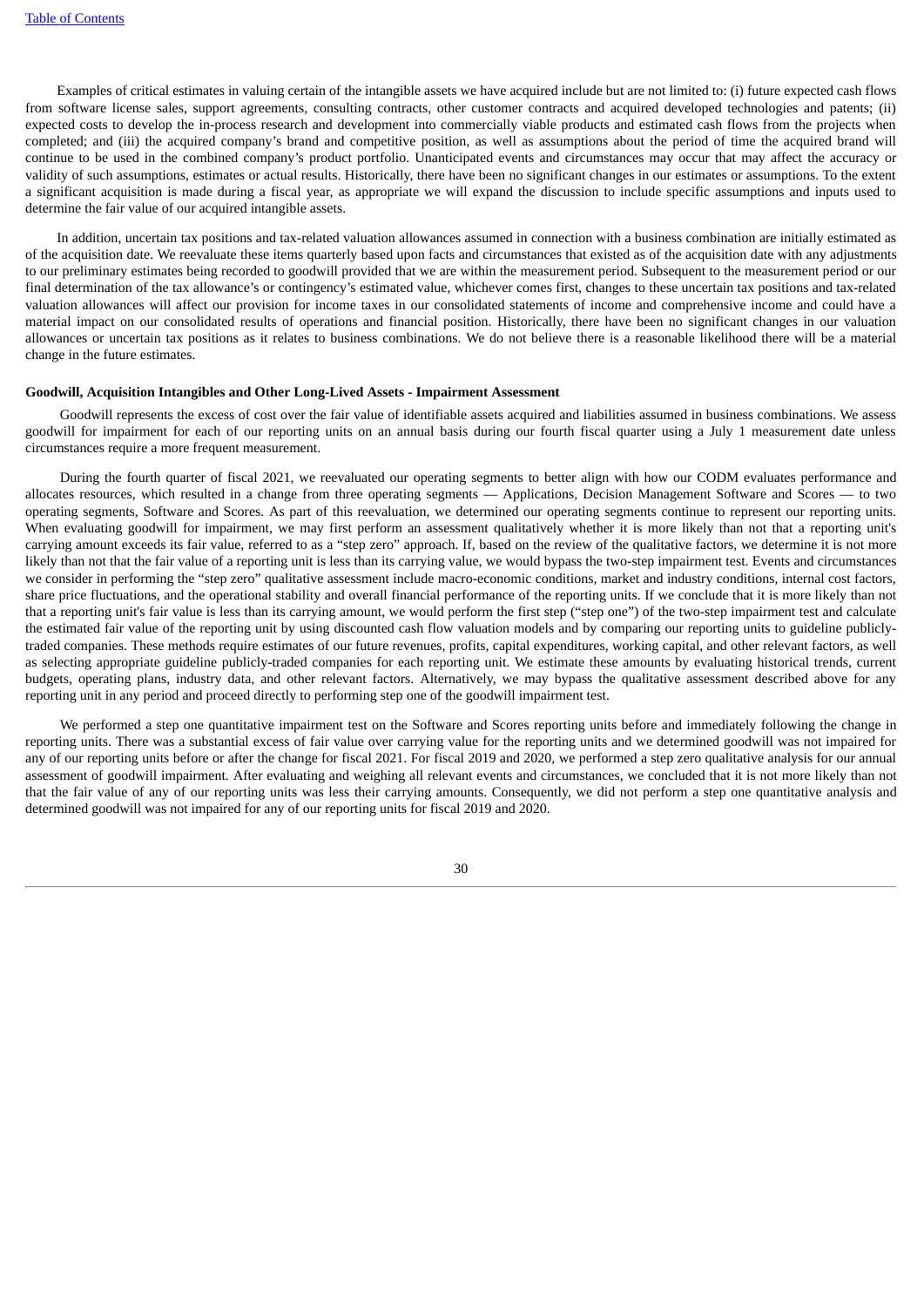Our intangible assets that have finite useful lives and other long-lived assets are assessed for potential impairment when there is evidence that events and circumstances related to our financial performance and economic environment indicate the carrying amount of the assets may not be recoverable. When impairment indicators are identified, we test for impairment using undiscounted cash flows. If such tests indicate impairment, then we measure and record the impairment as the difference between the carrying value of the asset and the fair value of the asset. Significant management judgment is required in forecasting future operating results used in the preparation of the projected cash flows. Should different conditions prevail, material write downs of our intangible assets or other long-lived assets could occur. We review the estimated remaining useful lives of our acquired intangible assets at each reporting period. A reduction in our estimate of remaining useful lives, if any, could result in increased annual amortization expense in future periods. We did not recognize any impairment charges on intangible assets that have finite useful lives or other long-lived assets in fiscal 2021, 2020, and 2019.

As discussed above, while we believe that the assumptions and estimates utilized were appropriate based on the information available to management, different assumptions, judgments and estimates could materially affect our impairment assessments for our goodwill, acquired intangibles with finite lives and other long-lived assets. Historically, there have been no significant changes in our estimates or assumptions that would have had a material impact for our goodwill or intangible assets impairment assessment. We believe our projected operating results and cash flows would need to be significantly less favorable to have a material impact on our impairment assessment. However, based upon our historical experience with operations, we do not believe there is a reasonable likelihood of a significant change in our projections.

#### **Share-Based Compensation**

We measure share-based compensation cost at the grant date based on the fair value of the award and recognize it as expense, net of estimated forfeitures, over the vesting or service period, as applicable, of the stock award (generally three to four years). We use the Black-Scholes valuation model to determine the fair value of our stock options and a Monte Carlo valuation model to determine the fair value of our market share units. Our valuation models and generally accepted valuation techniques require us to make assumptions and to apply judgment to determine the fair value of our awards. These assumptions and judgments include estimating the volatility of our stock price, expected dividend yield, employee turnover rates and employee stock option exercise behaviors. Historically, there have been no material changes in our estimates or assumptions. We do not believe there is a reasonable likelihood there will be a material change in the future estimates or assumptions.

#### **Income Taxes**

We estimate our income taxes based on the various jurisdictions where we conduct business, which involves significant judgment in determining our income tax provision. We estimate our current tax liability using currently enacted tax rates and laws and assess temporary differences that result from differing treatments of certain items for tax and accounting purposes. These differences result in deferred tax assets and liabilities recorded on our condensed consolidated balance sheets using the currently enacted tax rates and laws that will apply to taxable income for the years in which those tax assets are expected to be realized or settled. We then assess the likelihood our deferred tax assets will be realized and to the extent we believe realization is not more likely than not, we establish a valuation allowance. When we establish a valuation allowance or increase this allowance in an accounting period, we record a corresponding income tax expense in our consolidated statements of income and comprehensive income. In assessing the need for the valuation allowance, we consider future taxable income in the jurisdictions we operate; our ability to carry back tax attributes to prior years; an analysis of our deferred tax assets and the periods over which they will be realizable; and ongoing prudent and feasible tax planning strategies. An increase in the valuation allowance would have an adverse impact, which could be material, on our income tax provision and net income in the period in which we record the increase.

We recognize and measure benefits for uncertain tax positions using a two-step approach. The first step is to evaluate the tax position taken or expected to be taken in a tax return by determining if the technical merits of the tax position indicate it is more likely than not that the tax position will be sustained upon audit, including resolution of any related appeals or litigation processes. For tax positions more likely than not of being sustained upon audit, the second step is to measure the tax benefit as the largest amount more than 50% likely of being realized upon settlement. Significant judgment is required to evaluate uncertain tax positions and they are evaluated on a quarterly basis. Our evaluations are based upon a number of factors, including changes in facts or circumstances, changes in tax law, correspondence with tax authorities during the course of audits and effective settlement of audit issues. Changes in the recognition or measurement of uncertain tax positions could result in material increases or decreases in our income tax expense in the period in which we make the change, which could have a material impact on our effective tax rate and operating results.

A description of our accounting policies associated with tax-related contingencies and valuation allowances assumed as part of a business combination is provided under "Business Combinations" above.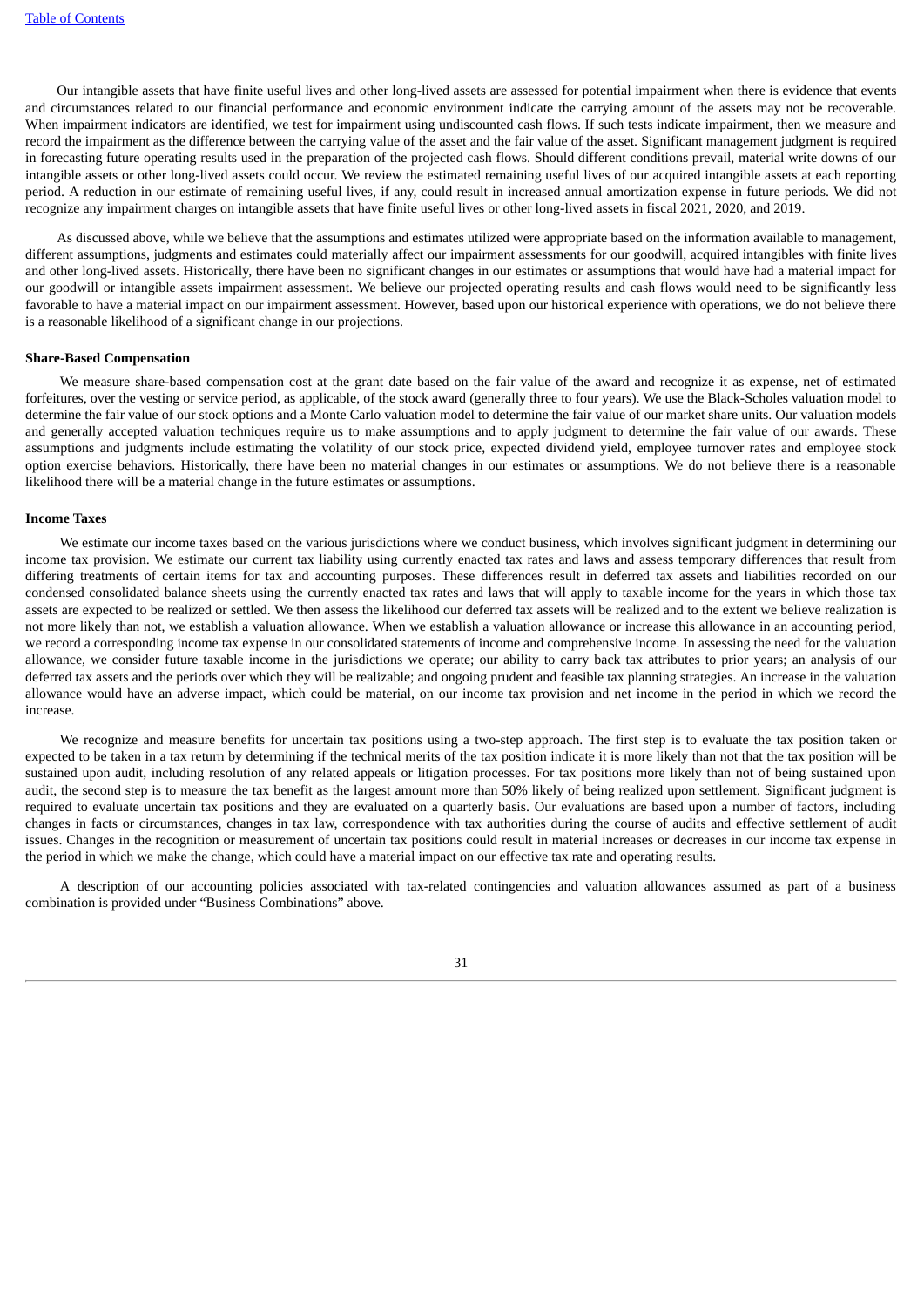## **Contingencies and Litigation**

We are subject to various proceedings, lawsuits and claims relating to products and services, technology, labor, stockholder and other matters. We are required to assess the likelihood of any adverse outcomes and the potential range of probable losses in these matters. If the potential loss is considered probable and the amount can be reasonably estimated, we accrue a liability for the estimated loss. If the potential loss is considered less than probable or the amount cannot be reasonably estimated, disclosure of the matter is considered. The amount of loss accrual or disclosure, if any, is determined after analysis of each matter, and is subject to adjustment if warranted by new developments or revised strategies. Due to uncertainties related to these matters, accruals or disclosures are based on the best information available at the time. Significant judgment is required in both the assessment of likelihood and in the determination of a range of potential losses. Revisions in the estimates of the potential liabilities could have a material impact on our consolidated financial position or consolidated results of operations. Historically, there have been no material changes in our estimates or assumptions. We do not believe there is a reasonable likelihood there will be a material change in the future estimates.

#### **New Accounting Pronouncements**

#### *Recent Accounting Pronouncements Not Yet Adopted*

In October 2021, the Financial Accounting Standards Board ("FASB") issued Accounting Standards Update ("ASU") No. 2021-08, "*Business* Combinations (Topic 805): Accounting for Contract Assets and Contract Liabilities from Contracts with Customers" ("ASU 2021-08"). ASU 2021-08 requires an acquirer in a business combination to recognize and measure contract assets and contract liabilities from acquired contracts using the revenue recognition guidance under Accounting Standards Codification Topic 606 in order to align the recognition of a contract liability with the definition of a performance obligation. The standard is effective for fiscal years beginning after December 15, 2022, including interim periods within those fiscal years, which means that it will be effective for our fiscal year beginning October 1, 2023. Early adoption is permitted. We do not believe that adoption of ASU 2021-08 will have a significant impact on our consolidated financial statements.

We do not expect that any other recently issued accounting pronouncements will have a significant effect on our financial statements.

#### <span id="page-34-0"></span>**Item 3.** *Quantitative and Qualitative Disclosures About Market Risk*

#### **Market Risk Disclosures**

We are exposed to market risk related to changes in interest rates and foreign exchange rates. We do not use derivative financial instruments for speculative or trading purposes.

#### *Interest Rate*

We maintain an investment portfolio consisting of bank deposits and money market funds. The funds provide daily liquidity and may be subject to interest rate risk and fall in value if market interest rates increase. We do not expect our operating results or cash flows to be affected to any significant degree by a sudden change in market interest rates. The following table presents the principal amounts and related weighted-average yields for our investments with interest rate risk at December 31, 2021 and September 30, 2021:

|                           |                      | <b>December 31, 2021</b>               |         |                        | <b>September 30, 2021</b> |                      |  |                    |                  |  |
|---------------------------|----------------------|----------------------------------------|---------|------------------------|---------------------------|----------------------|--|--------------------|------------------|--|
|                           | Cost<br><b>Basis</b> | Carrving<br>Average<br>Yield<br>Amount |         |                        |                           | Cost<br><b>Basis</b> |  | Carrving<br>Amount | Average<br>Yield |  |
|                           |                      |                                        |         | (Dollars in thousands) |                           |                      |  |                    |                  |  |
| Cash and cash equivalents | 162,157              |                                        | 162,157 | $0.09\%$               |                           | 195,354              |  | 195,354            | $0.04\%$         |  |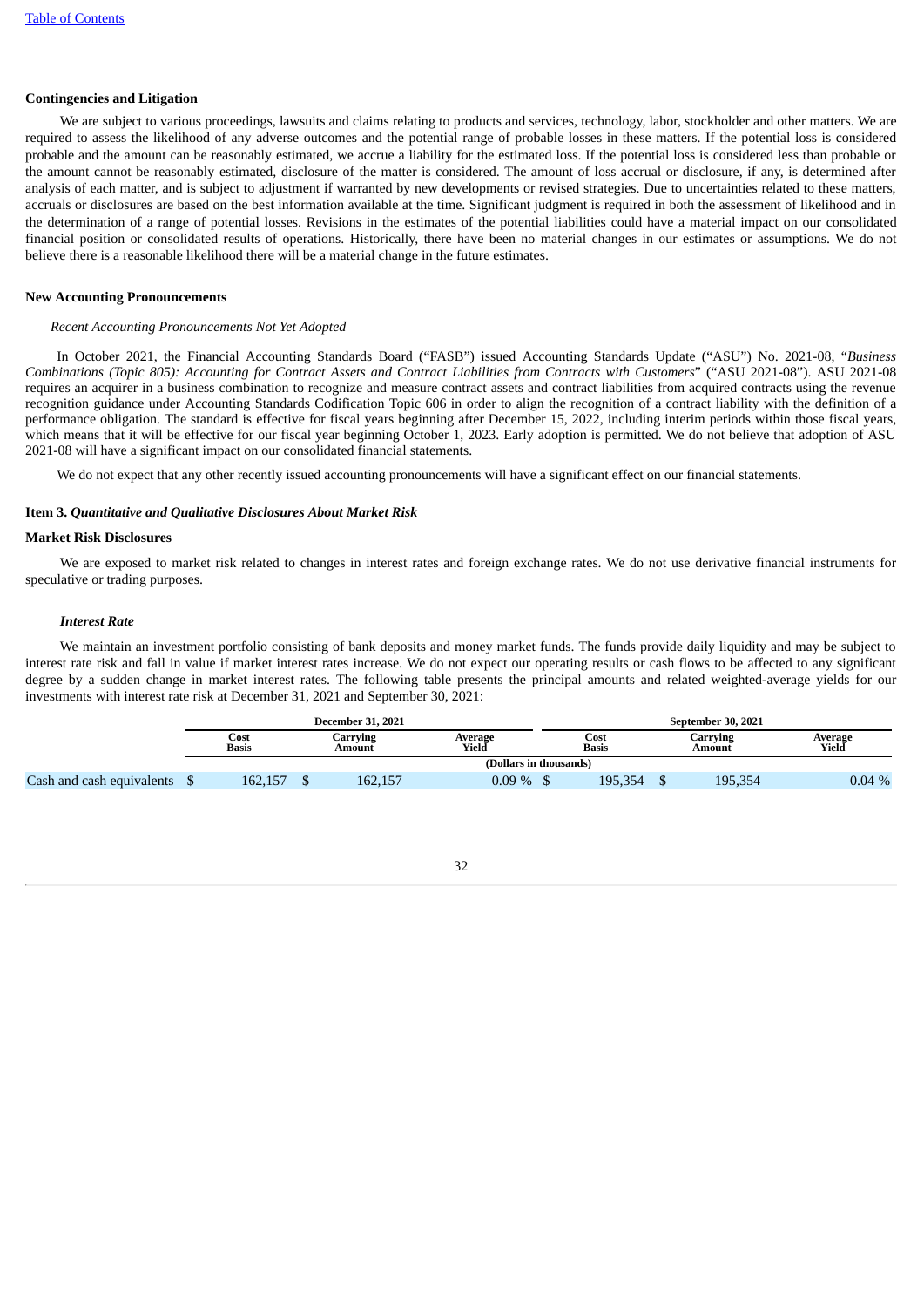On May 8, 2018, we issued \$400 million of senior notes in a private placement to qualified institutional investors (the "2018 Senior Notes"). On December 6, 2019, we issued \$350 million of senior notes in a private offering to qualified institutional investors (the "2019 Senior Notes"). On December 17, 2021, we issued \$550 million of additional senior notes of the same class as the 2019 Senior Notes in a private placement to qualified institutional investors (the "2021 Senior Notes" and collectively with the 2018 Senior Notes and 2019 Senior Notes, the "Senior Notes"). The fair value of the Senior Notes may increase or decrease due to various factors, including fluctuations in market interest rates and fluctuations in general economic conditions. See "Management's Discussion and Analysis of Financial Condition and Results of Operations – Capital Resources and Liquidity" for additional information on the Senior Notes. The following table presents the face values and fair values for the Senior Notes at December 31, 2021 and September 30, 2021:

|                                                 | <b>December 31, 2021</b>            |           |                | September 30, 2021 |                |         |                   |         |
|-------------------------------------------------|-------------------------------------|-----------|----------------|--------------------|----------------|---------|-------------------|---------|
|                                                 | <b>Fair Value</b><br>Face Value (*) |           |                |                    | Face Value (*) |         | <b>Fair Value</b> |         |
|                                                 |                                     |           | (In thousands) |                    |                |         |                   |         |
| The 2018 Senior Notes                           |                                     | 400,000   |                | 437,000            |                | 400,000 |                   | 453,000 |
| The 2019 Senior Notes and the 2021 Senior Notes |                                     | 900,000   |                | 920.250            |                | 350,000 |                   | 357,000 |
| Total                                           |                                     | 1.300.000 |                | 1,357,250          |                | 750,000 |                   | 810,000 |

(\*) The carrying value of the Senior Notes was the face value reduced by the net debt issuance costs of \$15.8 million and \$9.0 million at December 31, 2021 and September 30, 2021, respectively.

We have a \$600 million unsecured revolving line of credit with a syndicate of banks that expires on August 19, 2026. Proceeds from the credit facility can be used for working capital and general corporate purposes and may also be used for the refinancing of existing debt, acquisitions and the repurchase of our common stock. Interest on amounts borrowed under the credit facility is based on (i) a base rate, which is the greater of (a) the prime rate, (b) the Federal Funds rate plus 0.500% and (c) the one-month LIBOR rate plus 1.000%, plus, in each case, an applicable margin, or (ii) an adjusted LIBOR rate plus an applicable margin. The applicable margin for base rate borrowings ranges from 0% to 0.750% and for LIBOR borrowings ranges from 1.000% to 1.750%, and is determined based on our consolidated leverage ratio. In addition, we must pay credit facility fees. The credit facility contains certain restrictive covenants including maintaining a maximum consolidated leverage ratio of 3.50, subject to a step up to 4.00 following certain permitted acquisitions; and a minimum interest coverage ratio of 3.00. The credit agreement also contains other covenants typical of unsecured facilities. On October 20, 2021, we amended our credit agreement to provide for the issuance of a \$300 million term loan, increasing the total capacity of the agreement to \$900 million. The term loan is subject to the same pricing and covenants as the revolving line of credit and mature at the expiration of the facility on August 19, 2026. As of December 31, 2021, we had \$50.0 million in borrowings outstanding under the revolving credit facility at a weighted-average interest rate of 1.352% and \$300.0 million in outstanding balance of the term loan at an interest rate of 1.354%, of which \$285.0 million was classified as a long-term liability and recorded in long-term debt within the accompanying condensed consolidated balance sheets.

#### *Foreign Currency Forward Contracts*

We maintain a program to manage our foreign exchange rate risk on existing foreign-currency-denominated receivable and cash balances by entering into forward contracts to sell or buy foreign currencies. At period end, foreign-currency-denominated receivable and cash balances held by our various reporting entities are remeasured into their respective functional currencies at current market rates. The change in value from this remeasurement is then reported as a foreign exchange gain or loss for that period in our accompanying condensed consolidated statements of income and comprehensive income and the resulting gain or loss on the forward contract mitigates the foreign exchange rate risk of the associated assets. All of our foreign currency forward contracts have maturity periods of less than three months. Such derivative financial instruments are subject to market risk.

The following tables summarize our outstanding foreign currency forward contracts, by currency, at December 31, 2021 and September 30, 2021: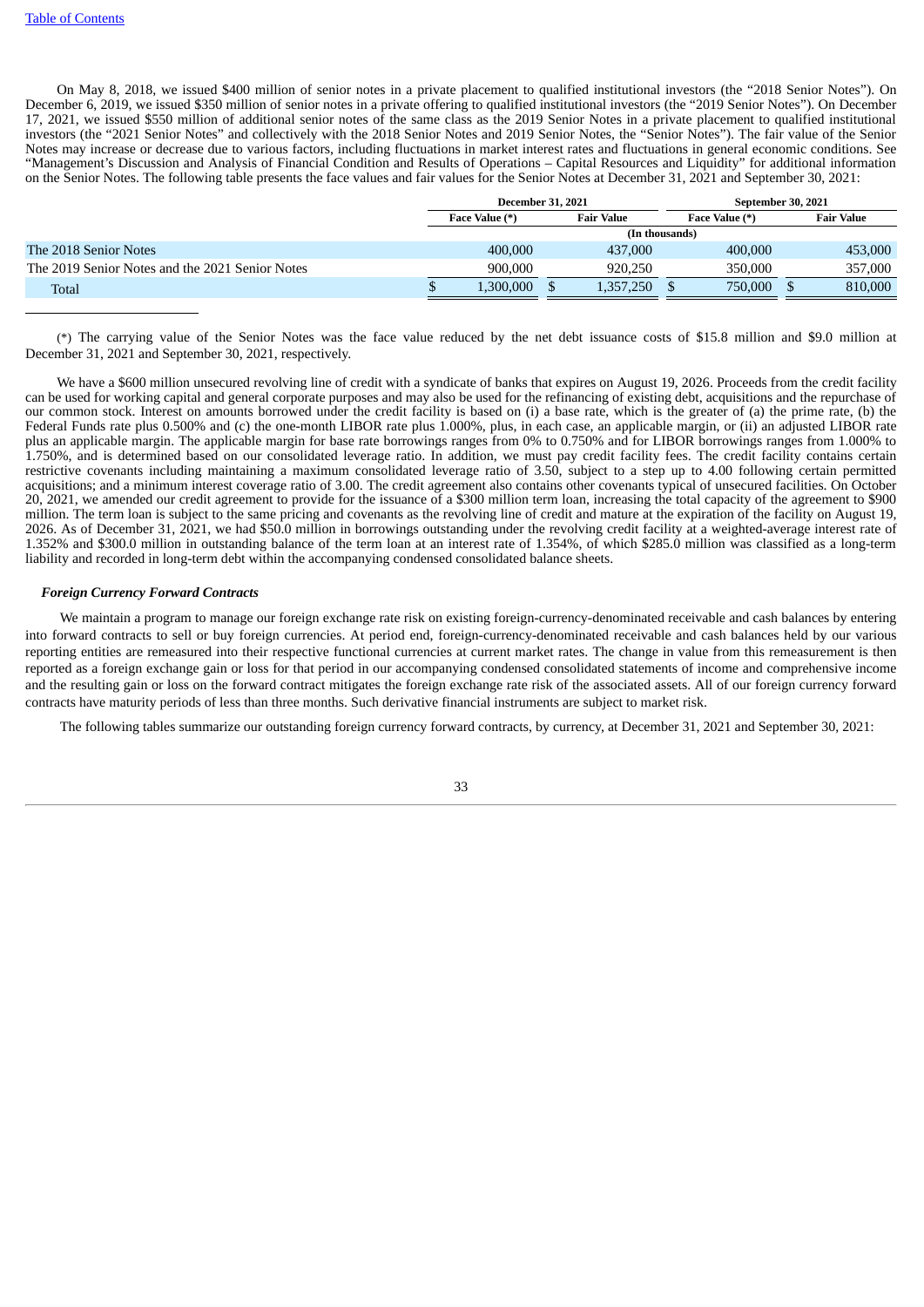|                        |                            | <b>December 31, 2021</b>                    |                         |                   |  |  |
|------------------------|----------------------------|---------------------------------------------|-------------------------|-------------------|--|--|
|                        |                            | <b>Contract Amount</b>                      |                         | <b>Fair Value</b> |  |  |
|                        | Foreign<br><b>Currency</b> |                                             | <b>USD</b>              | <b>USD</b>        |  |  |
|                        |                            | (In thousands)                              |                         |                   |  |  |
| Sell foreign currency: |                            |                                             |                         |                   |  |  |
| Euro (EUR)             | <b>EUR</b>                 | \$<br>15,900                                | - \$<br>18,044          |                   |  |  |
| Buy foreign currency:  |                            |                                             |                         |                   |  |  |
| British pound (GBP)    | GBP                        | 10,983<br>-\$                               | 14,800<br>- \$          |                   |  |  |
| Singapore dollar (SGD) | <b>SGD</b>                 | 7,405<br>-\$                                | 5,500<br>-\$            |                   |  |  |
|                        |                            |                                             |                         |                   |  |  |
|                        |                            | September 30, 2021                          |                         |                   |  |  |
|                        |                            | <b>Contract Amount</b><br><b>Fair Value</b> |                         |                   |  |  |
|                        |                            | Foreign<br><b>USD</b><br><b>Currency</b>    |                         |                   |  |  |
|                        |                            | (In thousands)                              |                         |                   |  |  |
| Sell foreign currency: |                            |                                             |                         |                   |  |  |
| Euro (EUR)             | <b>EUR</b>                 | - \$<br>17,100                              | - \$<br>19,829          |                   |  |  |
| Buy foreign currency:  |                            |                                             |                         |                   |  |  |
| British pound (GBP)    | GBP                        | \$<br>11,467                                | <sup>\$</sup><br>15,400 |                   |  |  |

The foreign currency forward contracts were entered into on December 31, 2021 and September 30, 2021, respectively; therefore, their fair value was \$0 on each of these dates.

Singapore dollar (SGD) SGD 6,650 \$ 4,900 \$

#### <span id="page-36-0"></span>**Item 4.** *Controls and Procedures*

#### *Evaluation of Disclosure Controls and Procedures*

An evaluation was carried out under the supervision and with the participation of FICO's management, including the Chief Executive Officer ("CEO") and Chief Financial Officer ("CFO"), of the effectiveness of the design and operation of FICO's disclosure controls and procedures (as defined in Rules 13a-15(e) or 15d-15(e) under the Securities Exchange Act of 1934, as amended (the "Exchange Act")) as of the end of the period covered by this quarterly report. Based on that evaluation, the CEO and CFO have concluded that FICO's disclosure controls and procedures were effective as of December 31, 2021 to ensure that information required to be disclosed by FICO in reports that it files or submits under the Exchange Act is recorded, processed, summarized and reported within the time periods specified in SEC rules and forms. In addition, the disclosure controls and procedures are designed to ensure that information required to be disclosed is accumulated and communicated to management, including the CEO and CFO, allowing timely decisions regarding required disclosure.

#### *Changes in Internal Control over Financial Reporting*

<span id="page-36-1"></span>No change in FICO's internal control over financial reporting was identified in connection with the evaluation required by Rules 13a-15 or 15d-15 of the Exchange Act that occurred during the period covered by this quarterly report and that has materially affected, or is reasonably likely to materially affect, our internal control over financial reporting.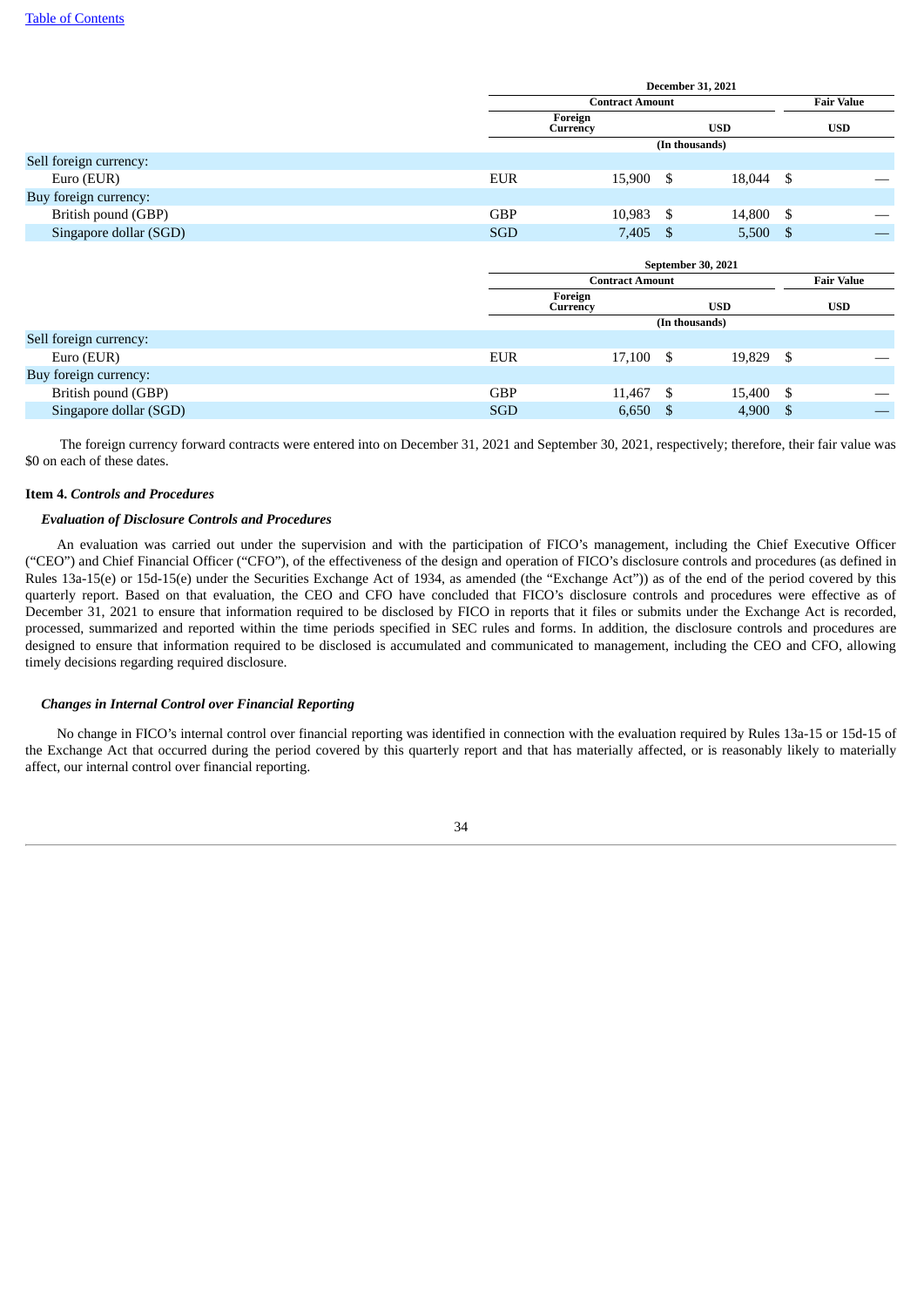## **PART II – OTHER INFORMATION**

<span id="page-37-0"></span>**Item 1.** *Legal Proceedings*

Not applicable.

<span id="page-37-1"></span>**Item 1A.** *Risk Factors*

## **Business, Market and Strategy Risks**

#### The effects of the COVID-19 pandemic have negatively affected how we and our customers are operating our businesses. The duration of these effects, and the extent to which they will impact our future revenues, results of operations and overall financial performance, remain uncertain.

The COVID-19 pandemic has resulted in a widespread health crisis that has adversely affected the global economy, leading to reduced consumer spending and lending activities and disruptions and volatility in the global capital markets. COVID-19 has caused shutdowns to businesses and cities worldwide and has disrupted supply chains, business operations, travel, and consumer confidence.

As a result of the COVID-19 pandemic, we temporarily closed the majority of our offices (including our corporate headquarters in the United States), but are in the process of re-opening them while extending our company-wide voluntary work from home policy until March 31, 2022 and allowing the majority of our workforce the flexibility to work remotely on an ongoing basis. In addition, we continue to impose certain travel restrictions where applicable. Both of these actions have disrupted how we operate our business. Due in part to anticipated post-pandemic workforce patterns, in late fiscal 2020 and early fiscal 2021, we permanently closed certain non-core offices, reduced certain other office space and reduced our global workforce. Our operations may be further negatively affected by a range of external factors related to the COVID-19 pandemic that are not within our control. For example, many cities, counties, states, and countries may impose or continue to impose requirements and restrictions related to COVID-19 that affect us, including a wide range of restrictions on our employees', partners' and customers' physical movement to limit the spread of COVID-19. We postponed, canceled or shifted certain of our customer, employee or industry events to virtual-only experiences and may decide to do so in the future. If the COVID-19 pandemic has a substantial impact on our employees', partners' or customers' productivity or ability to collaborate, our results of operations and overall financial performance may be harmed.

The situation surrounding the COVID-19 pandemic is constantly evolving and both the short-term and long-term effects remain unknown. Our customers, and therefore our business and revenues, are sensitive to negative changes in general economic conditions and lending activities. The COVID-19 pandemic may affect the rate of spending on our solutions and could adversely affect our customers' ability or willingness to purchase our products and services, cause prospective customers to change product selections or term commitments, delay or cancel their purchasing decisions, extend sales cycles, and potentially increase payment defaults, all of which could adversely affect our future revenues, results of operations and overall financial performance. COVID-19 has adversely affected certain segments and originations volume, which may impact future revenue. We are unable to accurately predict the complete impact that COVID-19 will have on our future results of operations, financial condition, liquidity and cash flows due to numerous uncertainties, including the severity and transmission rate of the virus and its variants, the duration and any resurgence of the outbreak, the extent and effectiveness of containment actions, the effectiveness and acceptance of any medical treatment and prevention options, and the impact of these and other factors on us, our employees, customers, partners and vendors, and on worldwide and U.S. economic conditions. If we are not able to respond to and manage these impacts effectively, our business may be harmed to a material extent.

## We may not be successful in executing our business strategy, which could cause our growth prospects and results of operations to suffer.

We have increasingly focused our business strategy on investing significant development resources to enable substantially all of our software to run on FICO® Platform, our modular software offering designed to enable advanced analytics and decisioning use cases. Our business strategy is designed to enable us to increase our business by selling multiple connectable and extensible products to clients, as well as to enable the development of custom client solutions and to allow our clients to more easily expand their usage and the use cases they enable over time. The market may be unreceptive to our general business approach, including being unreceptive to our cloud-based offerings, unreceptive to purchasing multiple products from us, or unreceptive to our customized solutions. As we continue to pursue our business strategy, we may experience volatility in our revenues and operating results caused by various factors, including differences in revenue recognition treatment between our cloud-based offerings and on-premises software licenses, the timing of investments and other expenditures necessary to develop and operate our cloud-based offerings, and the adoption of new sales and delivery methods. If our business strategy is not successful, we may not be able to grow our business, growth may occur more slowly than we anticipate, or our revenues and profits may decline.

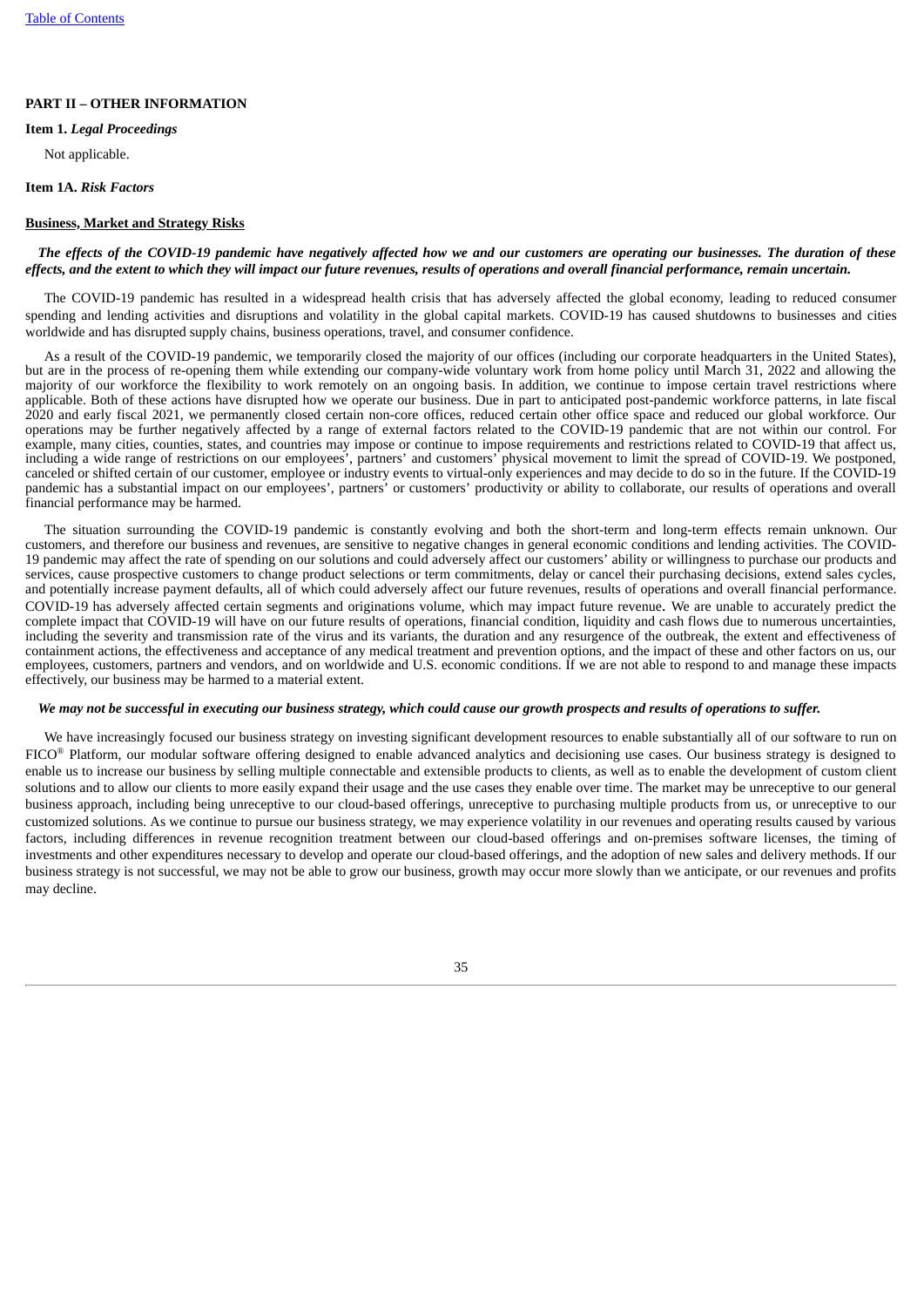#### We derive a substantial portion of our revenues from a small number of products and services, and if the market does not continue to accept these *products and services, our revenues will decline.*

We expect that revenues derived from our scoring solutions, fraud solutions, customer communication services, customer management solutions and decision management software will continue to account for a substantial portion of our total revenues for the foreseeable future. Our revenues will decline if the market does not continue to accept these products and services. Factors that might affect the market acceptance of these products and services include the following:

- changes in the business analytics industry;
- changes in technology;
- our inability to obtain or use key data for our products;
- saturation or contraction of market demand:
- loss of key customers;
- industry consolidation;
- failure to successfully adopt cloud-based technologies;
- our inability to obtain regulatory approvals for our products and services, including credit score models;
- the increasing availability of free or relatively inexpensive consumer credit, credit score and other information from public or commercial sources;
- failure to execute our selling approach; and
- inability to successfully sell our products in new vertical markets.

#### Our revenues depend, to a great extent, upon conditions in the banking (including consumer credit) industry. If our clients' industry experiences *uncertainty, it will likely harm our business, financial condition or results of operations.*

During fiscal 2021, 89% of our revenues were derived from sales of products and services to the banking industry. Periods of global economic uncertainty experienced in the past have produced substantial stress, volatility, illiquidity and disruption of global credit and other financial markets, resulting in the bankruptcy or acquisition of, or government assistance to, several major domestic and international financial institutions. The potential for future stress and disruptions, including in connection with the COVID-19 pandemic, presents considerable risks to our businesses and operations. These risks include potential bankruptcies or credit deterioration of financial institutions, many of which are our customers. Such disruption would result in a decline in the revenue we receive from financial and other institutions. In addition, if consumer demand for financial services and products and the number of credit applications decrease, the demand for our products and services could also be materially reduced. These types of disruptions could lead to a decline in the volumes of services we provide our customers and could negatively impact our revenue and results of operations.

While the rate of account growth in the U.S. bankcard industry has been slow and many of our large institutional customers have consolidated in recent years, we have generated most of our revenue growth from our bankcard-related scoring and account management businesses by selling and cross-selling our products and services to large banks and other credit issuers. As the banking industry continues to experience contraction in the number of participating institutions, we may have fewer opportunities for revenue growth due to reduced or changing demand for our products and services that support customer acquisition programs of our customers. In addition, industry contraction could affect the base of recurring revenues derived from contracts in which we are paid on a per-transaction basis as formerly separate customers combine their operations under one contract. There can be no assurance that we will be able to prevent future revenue contraction or effectively promote future revenue growth in our businesses.

While we are attempting to expand our sales of consumer credit and banking products and services into international markets, the risks are greater as these markets are also experiencing substantial disruption and we are less well-known in them.

We rely on relatively few customers, as well as our contracts with the three major consumer reporting agencies, for a significant portion of our revenues and profits. Many of our customers are significantly larger than we are and may have greater bargaining power. The businesses of our largest customers depend, in large part, on favorable macroeconomic conditions. If these customers are negatively impacted by weak global economic conditions, global economic volatility or the terms of these relationships otherwise change, our revenues and operating results could decline.

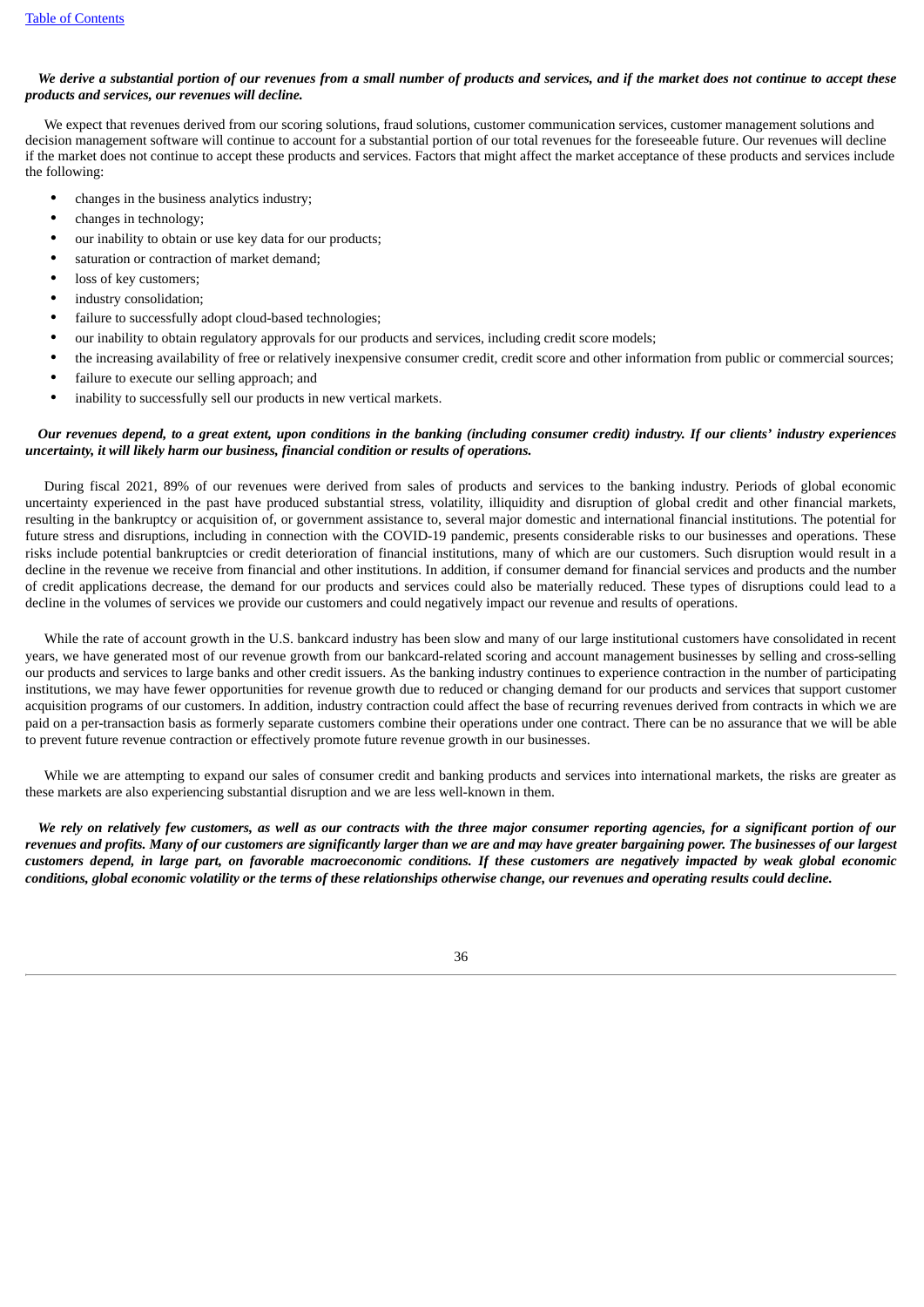Most of our customers are relatively large enterprises, such as banks, credit card issuers, insurers, retailers, telecommunications providers, automotive companies, public agencies, and organizations in other industries. As a result, many of our customers and potential customers are significantly larger than we are and may have sufficient bargaining power to demand reduced prices and favorable nonstandard terms.

In addition, the U.S. and other key international economies are experiencing and have experienced in the past a downturn in which economic activity was impacted by falling demand for a variety of goods and services, restricted credit, poor liquidity, reduced corporate profitability, volatility in credit, equity and foreign exchange markets, bankruptcies and overall uncertainty with respect to the economy. The potential for economic disruption presents considerable risks to our business, including potential bankruptcies or credit deterioration of financial institutions with which we have substantial relationships. Such disruption, whether arising in connection with the current COVID-19 pandemic or otherwise, could result in a decline in the volume of transactions that we execute for our customers.

We also derive a substantial portion of our revenues and operating income from our contracts with the three major consumer reporting agencies in the U.S., Experian, TransUnion and Equifax, and other parties that distribute our products to certain markets. The loss of or a significant change in a relationship with one of the three consumer reporting agencies with respect to their distribution of our products or with respect to our myFICO® offerings, the loss of or a significant change in a relationship with a major customer, the loss of or a significant change in a relationship with a significant third-party distributor (including payment card processors), or the loss of or delay of significant revenues from these sources, could have a material adverse effect on our revenues and results of operations.

#### If use of the FICO® Score by Fannie Mae and Freddie Mac were to cease or decline, it could have a material adverse effect on our revenues, results *of operations and stock price.*

A significant portion of our revenues in our Scores segment is attributable to the U.S. mortgage market, which includes, for conforming mortgages in that market, a requirement of The Federal National Mortgage Association ("Fannie Mae") and The Federal Home Loan Mortgage Corporation ("Freddie Mac") that U.S. lenders provide FICO® Scores for each mortgage delivered to them. However, their continued use of the FICO Score is currently subject to validation and approval by those enterprises and the Federal Housing Finance Agency. If Fannie Mae and Freddie Mac approve other credit score models for use by them, or do not approve the FICO Score for continued use by them, it could have a material adverse effect on our revenues, results of operations and stock price.

#### If we are unable to access new markets or develop new distribution channels, our business and arowth prospects could suffer.

We expect that part of the growth that we seek to achieve through our business strategy will be derived from the sale of products and service solutions in industries and markets we do not currently serve. We also expect to grow our business by delivering our solutions through additional distribution channels. If we fail to penetrate these industries and markets to the degree we anticipate utilizing our business strategy, or if we fail to develop additional distribution channels, we may not be able to grow our business, growth may occur more slowly than we anticipate, or our revenues and profits may decline.

#### If we are unable to develop successful new products or if we experience defects, failures and delays associated with the introduction of new products, *our business could suffer serious harm.*

Our growth and the success of our business strategy depend upon our ability to develop and sell new products or suites of products, including the development and sale of our cloud-based product offerings. If we are unable to develop new products, or if we are not successful in introducing new products, we may not be able to grow our business or growth may occur more slowly than we anticipate. In addition, significant undetected errors or delays in new products or new versions of products may affect market acceptance of our products and could harm our business, financial condition or results of operations. In the past, we have experienced delays while developing and introducing new products and product enhancements, primarily due to difficulties developing models, acquiring data, and adapting to particular operating environments or certain client or other systems. We have also experienced errors or "bugs" in our software products, despite testing prior to release of the products. Software errors in our products could affect the ability of our products to work with other hardware or software products, could delay the development or release of new products or new versions of products, and could adversely affect market acceptance of our products. Errors or defects in our products that are significant, or are perceived to be significant, could result in rejection of our products, damage to our reputation, loss of revenues, diversion of development resources, an increase in product liability claims, and increases in service and support costs and warranty claims.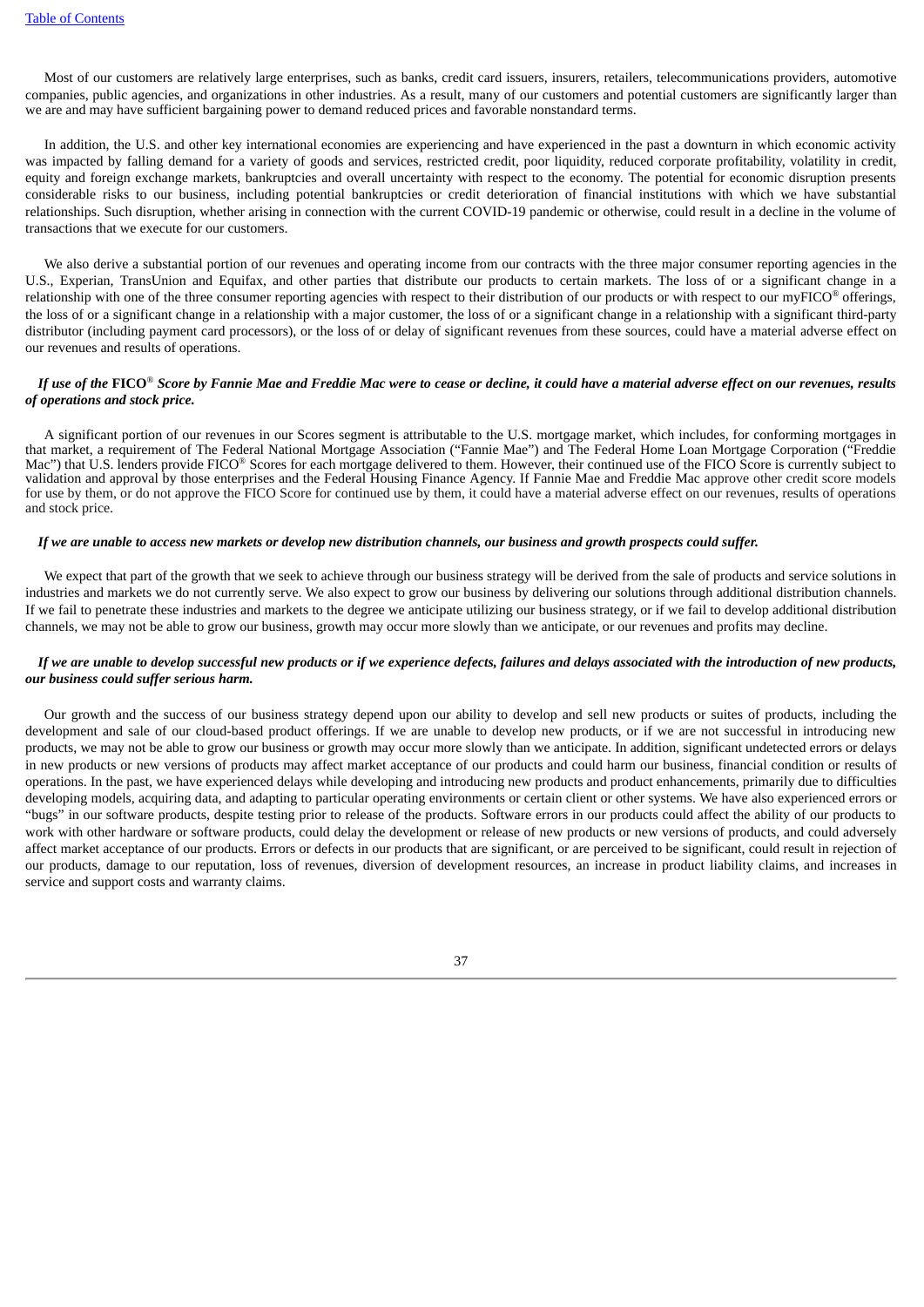### Our ability to increase our revenues will depend to some extent upon introducing new products and services. If the marketplace does not accept these *new products and services, our revenues may decline.*

To increase our revenues, we must enhance and improve existing products and continue to introduce new products and new versions of existing products that keep pace with technological developments, satisfy increasingly sophisticated customer requirements and achieve market acceptance. We believe much of the future growth of our business and the success of our business strategy will rest on our ability to continue to expand into newer markets for our products and services. Such areas are relatively new to our product development and sales and marketing personnel. Products that we plan to market in the future are in various stages of development. We cannot assure you that the marketplace will accept these products. If our current or potential customers are not willing to switch to or adopt our new products and services, either as a result of the quality of these products and services or due to other factors, such as economic conditions, our revenues will decrease.

#### If we fail to keep up with rapidly changing technologies, our products could become less competitive or obsolete.

In our markets, technology changes rapidly, and there are continuous improvements in computer hardware, network operating systems, programming tools, programming languages, operating systems, database technologies, cloud-based technologies and the use of the Internet. If we fail to enhance our current products and develop new products in response to changes in technology or industry standards, or if we fail to bring product enhancements or new product developments to market quickly enough, our products could rapidly become less competitive or obsolete. Our future success will depend, in part, upon our ability to:

- innovate by internally developing new and competitive technologies;
- use leading third-party technologies effectively;
- continue to develop our technical expertise;
- anticipate and effectively respond to changing customer needs;
- initiate new product introductions in a way that minimizes the impact of customers delaying purchases of existing products in anticipation of new product releases; and
- influence and respond to emerging industry standards and other technological changes.

#### Our product and pricing strategies may not be successful. If our competitors introduce new products and pricing strategies, it could decrease our product sales and market share, or could pressure us to reduce our product prices in a manner that reduces our margins.

Demand for our products and services may be sensitive to product and pricing changes we implement, and our product and pricing strategies may not be accepted by the market. If our customers fail to accept our product and pricing strategies, our revenues, results of operations and business may suffer. In addition, we may not be able to compete successfully against our competitors, and this inability could impair our capacity to sell our products. The market for our solutions is intensely competitive and is constantly changing, and we expect competition to persist and intensify. Our regional and global competitors vary in size and in the scope of the products and services they offer, and include:

- in-house analytic and systems developers;
- neural network developers and artificial intelligence system builders;
- fraud and compliance solutions providers;
- scoring model builders;
- providers of credit reports and credit scores;
- software companies supplying predictive analytic modeling, rules, or analytic development tools;
- entity resolution and social network analysis solutions providers;
- providers of customer engagement and risk management solutions;
- providers of account/workflow management software;
- business process management and decision rules management providers;
- enterprise resource planning and customer relationship management solutions providers;
- business intelligence solutions providers;
- providers of automated application processing services; and

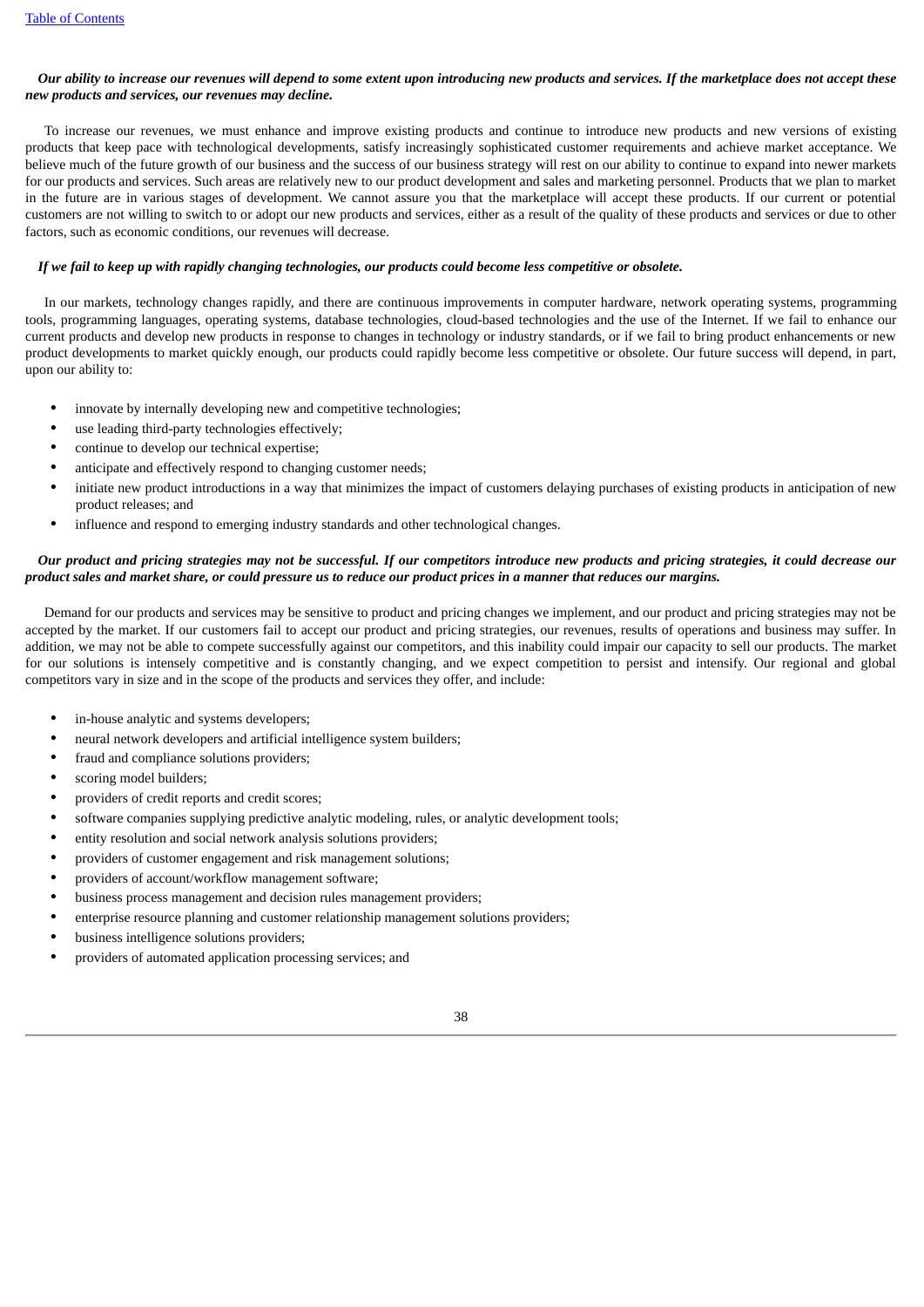• third-party professional services and consulting organizations.

We expect to experience additional competition from other established and emerging companies. This could include customers of ours that develop their own scoring models or other products, and as a result no longer purchase or reduce their purchases from us. We also expect to experience competition from other technologies. For example, certain of our fraud solutions products compete against other methods of preventing payment card fraud, such as payment cards that contain the cardholder's photograph; smart cards; cardholder verification and authentication solutions; biometric measures on devices including fingerprint and face matching; and other card authorization techniques and user verification techniques.

Many of our existing and anticipated competitors have greater financial, technical, marketing, professional services and other resources than we do, and industry consolidation is creating even larger competitors in many of our markets. As a result, our competitors may be able to respond more quickly to new or emerging technologies and changes in customer requirements. They may also be able to devote greater resources than we can to develop, promote and sell their products. Many of these companies have extensive customer relationships, including relationships with many of our current and potential customers. Furthermore, new competitors or alliances among competitors may emerge and rapidly gain significant market share. For example, Experian, TransUnion and Equifax have formed an alliance that has developed a credit scoring product competitive with our products. If we are unable to respond as quickly or effectively to changes in customer requirements as our competition, our ability to expand our business and sell our products will be negatively affected.

Our competitors may be able to sell products competitive to ours at lower prices individually or as part of integrated suites of several related products. This ability may cause our customers to purchase products that directly compete with our products from our competitors. Price reductions by our competitors could negatively impact our margins and could also harm our ability to obtain new long-term contracts and renewals of existing long-term contracts on favorable terms.

#### We rely on relationships with third parties for marketing, distribution and certain services. If we experience difficulties in these relationships, *including competition from these third parties, our future revenues may be adversely affected.*

Many of our products rely on distributors, and we intend to continue to market and distribute our products through existing and future distributor relationships. Our Scores segment relies on, among others, Experian, TransUnion and Equifax. Failure of our existing and future distributors to generate significant revenues or otherwise perform their expected services or functions, demands by such distributors to change the terms on which they offer our products, or our failure to establish additional distribution or sales and marketing alliances, could have a material adverse effect on our business, operating results and financial condition. In addition, certain of our distributors presently compete with us and may compete with us in the future, either by developing competitive products themselves or by distributing competitive offerings. For example, Experian, TransUnion and Equifax have developed a credit scoring product to compete directly with our products and are collectively selling the product. Competition from distributors or other sales and marketing partners could significantly harm sales of our products and services.

#### *Our reengineering efforts may cause our growth prospects and profitability to suffer.*

As part of our management approach, we pursue ongoing reengineering efforts designed to grow revenues through strategic resource allocation and improve profitability through cost reductions. For example, in September 2020, we implemented a course of action designed to reduce our operating costs in lower value, less strategic areas of our business in order to facilitate incremental investment in higher value, more strategic areas while also reducing our facilities footprint in light of anticipated post-pandemic workforce patterns. In September 2021, we further reduced our operating costs primarily through a reduction of headcount. In addition, we have implemented a Remote Work Policy which allows a portion of our workforce to partially or fully work from home. These and other reengineering efforts may not be successful over the long term should we fail to reduce expenses at the anticipated level, should we fail to increase revenues to anticipated levels or at all, or should productivity decline or employees' ability to collaborate fall as a result of the Remote Work Policy. If our reengineering efforts are not successful over the long term, our revenues, results of operations and business may suffer.

#### *There can be no assurance that strategic divestitures will provide business benefits.*

As part of our strategy, we continuously evaluate our portfolio of businesses. We have previously and may in the future make other changes to our portfolio as well, which may be material. Divestitures involve risks, including:

disruption of our operations or businesses;

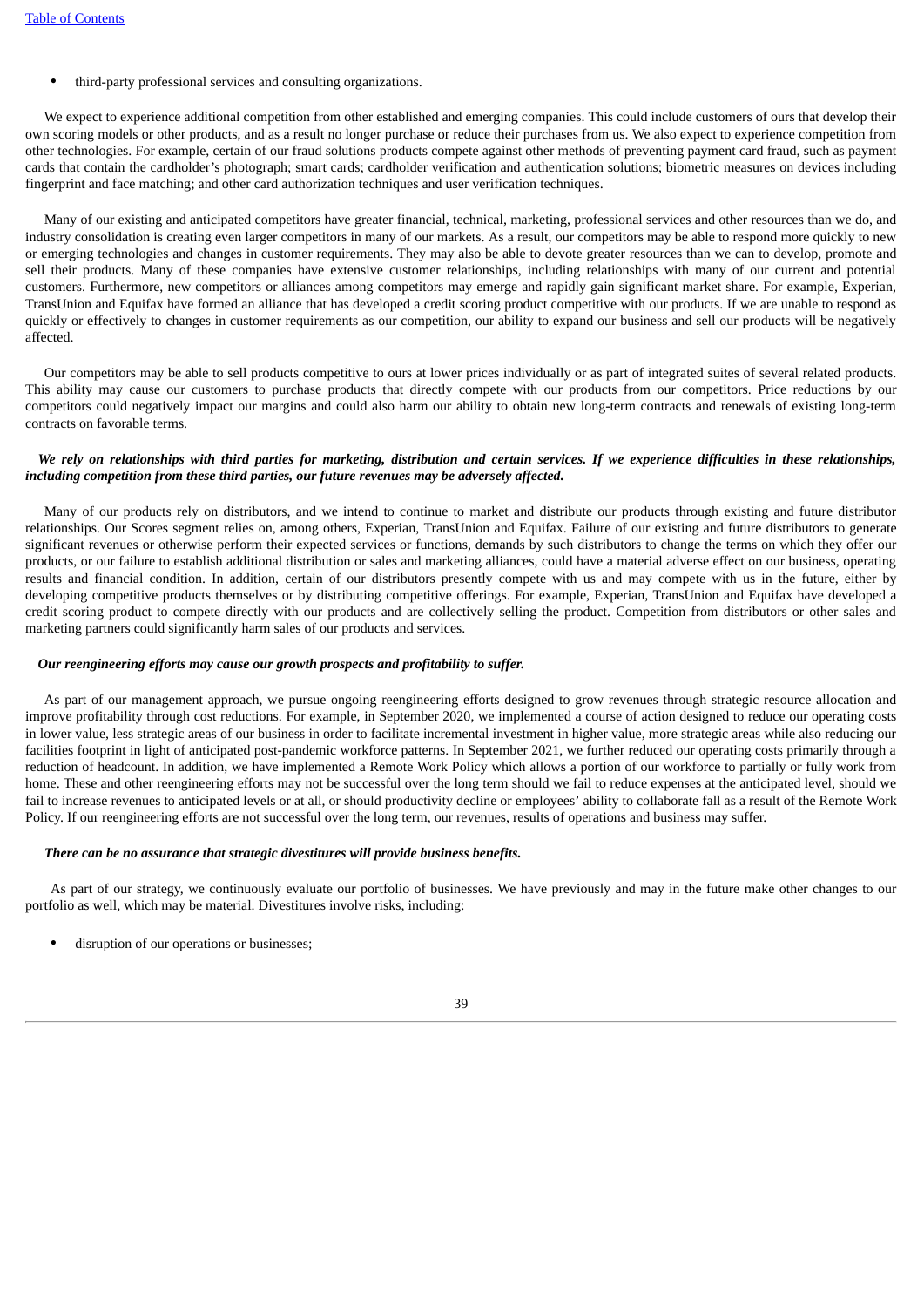- reductions of our revenues or earnings per share;
- difficulties in the separation of operations, services, products and personnel;
- finding a suitable purchaser;
- disposing of businesses or assets at a price or on terms that are less favorable than we had anticipated, or with purchase price adjustments or the exclusion of assets or liabilities that must be divested, managed or run off separately;
- diversion of management's attention from our other businesses;
- the potential loss of key personnel;
- adverse effects on relationships with our customers, suppliers or their businesses;
- the erosion of employee morale or customer confidence; and
- the retention of contingent liabilities related to the divested business.

If we do not successfully manage the risks associated with divestitures, our business, financial condition, and results of operations could be adversely affected as the potential strategic benefits may not be realized or may take longer to realize than expected.

#### Our acquisition activities may disrupt our ongoing business and may involve increased expenses, and we may not realize the financial and strategic *goals contemplated at the time of a transaction.*

We have acquired and expect to continue to acquire companies, businesses, products, services and technologies. Acquisitions involve significant risks and uncertainties, including:

- our ongoing business may be disrupted and our management's attention may be diverted by acquisition, transition or integration activities;
- an acquisition may not further our business strategy as we expected, we may not integrate acquired operations or technology as successfully as we expected or we may overpay for our investments, or otherwise not realize the expected return, which could adversely affect our business or operating results;
- we may be unable to retain the key employees, customers and other business partners of the acquired operation;
- we may have difficulties entering new markets where we have no or limited direct prior experience or where competitors may have stronger market positions;
- our operating results or financial condition may be adversely impacted by known or unknown claims or liabilities we assume in an acquisition or that are imposed on us as a result of an acquisition, including claims by government agencies or authorities, terminated employees, current or former customers, former stockholders or other third parties;
- we could incur material charges in connection with the impairment of goodwill or other assets that we acquire;
- a company that we acquire may have experienced a security incident that it has yet to discover, investigate and remediate which we might not be identify in a timely manner and which could spread more broadly to other parts of our company during the integration effort;
- we may incur material charges as a result of acquisition costs, costs incurred in combining and/or operating the acquired business, or liabilities assumed in the acquisition that are greater than anticipated;
- we may not realize the anticipated increase in our revenues from an acquisition for a number of reasons, including if a larger than predicted number of customers decline to renew their contracts, if we are unable to incorporate the acquired technologies or products with our existing product lines in a uniform manner, if we are unable to sell the acquired products to our customer base or if contract models of an acquired company or changes in accounting treatment do not allow us to recognize revenues on a timely basis;
- our use of cash to pay for acquisitions may limit other potential uses of our cash, including stock repurchases, dividend payments and retirement of outstanding indebtedness; and
- to the extent we issue a significant amount of equity securities in connection with future acquisitions, existing stockholders may be diluted and earnings per share may decrease.

Because acquisitions are inherently risky, our transactions may not be successful and may have a material adverse effect on our business, results of operations, financial condition or cash flows. Acquisitions of businesses having a significant presence outside the U.S. will increase our exposure to the risks of conducting operations in international markets.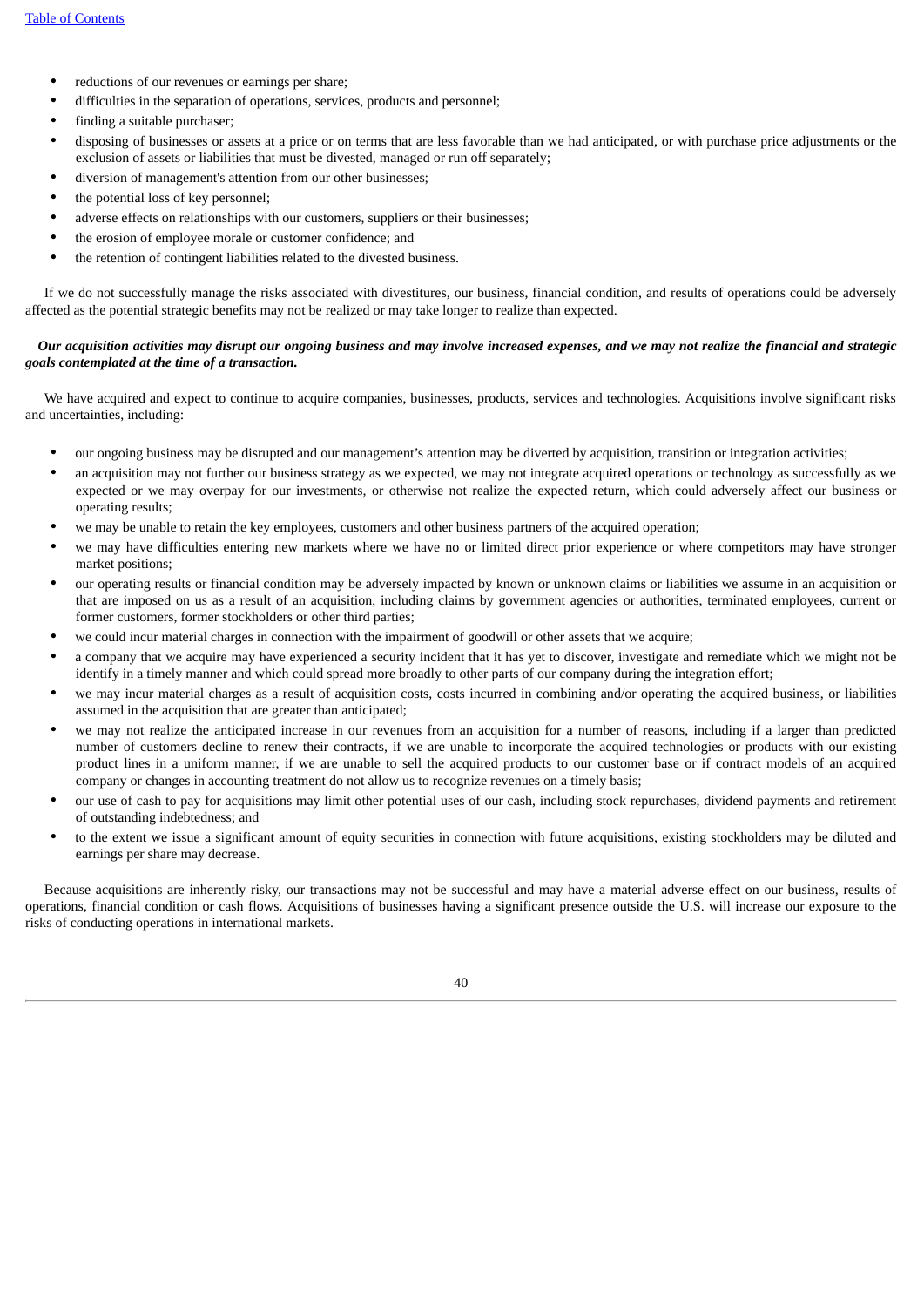#### We will continue to rely upon proprietary technology rights, and if we are unable to protect them, our business could be harmed.

Our success depends, in part, upon our proprietary technology and other intellectual property rights. To date, we have relied primarily on a combination of copyright, patent, trade secret, and trademark laws, and nondisclosure and other contractual restrictions on copying and distribution, to protect our proprietary technology. This protection of our proprietary technology is limited, and our proprietary technology could be used by others without our consent. In addition, patents may not be issued with respect to our pending or future patent applications, and our patents may not be upheld as valid or may not prevent the development of competitive products. Any disclosure, loss, invalidity of, or failure to protect our intellectual property could negatively impact our competitive position, and ultimately, our business. There can be no assurance that our protection of our intellectual property rights in the U.S. or abroad will be adequate or that others, including our competitors, will not use our proprietary technology without our consent. Furthermore, litigation may be necessary to enforce our intellectual property rights, to protect our trade secrets, or to determine the validity and scope of the proprietary rights of others. Such litigation could result in substantial costs and diversion of resources and could harm our business, financial condition or results of operations.

Some of our technologies were developed under research projects conducted under agreements with various U.S. government agencies or subcontractors. Although we have commercial rights to these technologies, the U.S. government typically retains ownership of intellectual property rights and licenses in the technologies developed by us under these contracts, and in some cases can terminate our rights in these technologies if we fail to commercialize them on a timely basis. Under these contracts with the U.S. government, the results of research may be made public by the government, limiting our competitive advantage with respect to future products based on our research.

#### **Operational Risks**

#### If our cybersecurity measures are compromised or unauthorized access to customer or consumer data is otherwise obtained, our products and services may be perceived as not being secure, customers may curtail or cease their use of our products and services, our reputation may be damaged and we *could incur significant liabilities.*

Because our business requires the storage, transmission and utilization of sensitive consumer and customer information, we will continue to routinely be the target of attempted cybersecurity and other security threats by outside third parties, including technically sophisticated and well-resourced bad actors attempting to access or steal the data we store. Many of our products are provided by us through the Internet. We may be exposed to additional cybersecurity threats as we migrate our data from our legacy systems to cloud-based solutions. We operate in an environment of significant risk of cybersecurity incidents resulting from unintentional events or deliberate attacks by third parties or insiders, which may involve exploiting highly obscure security vulnerabilities or sophisticated attack methods. These threats include phishing attacks on our email systems and other cyber-attacks, including state-sponsored cyber-attacks, industrial espionage, insider threats, denial-of-service attacks, computer viruses, ransomware and other malware, payment fraud or other cyber incidents. As a software and technology vendor, we may incorporate or distribute software or other materials from third parties. Attacks or other threats to our supply chain for such software and materials may render us unable to provide assurances of the origin of such software and materials, and could put us at risk of distributing software or other materials that may cause harm to ourselves, our customers or other third parties.

Cybersecurity breaches could expose us to a risk of loss, the unauthorized disclosure of consumer or customer information, significant litigation, regulatory fines, penalties, loss of customers or reputational damage, indemnity obligations and other liability. If our cybersecurity measures are breached as a result of third-party action, employee error, malfeasance or otherwise, and as a result, someone obtains unauthorized access to our systems or to consumer or customer information, sensitive data may be accessed, stolen, disclosed or lost, our reputation may be damaged, our business may suffer and we could incur significant liability. Because the techniques used to obtain unauthorized access, disable or degrade service or to sabotage systems change frequently and generally are not recognized until launched against a target, or even for some time after, we may be unable to anticipate these techniques, implement adequate preventative measures or remediate any intrusion on a timely or effective basis. Because a successful breach of our computer systems, software, networks or other technology asset could occur and persist for an extended period of time before being detected, we may not be able to immediately address the consequences of a cybersecurity incident.

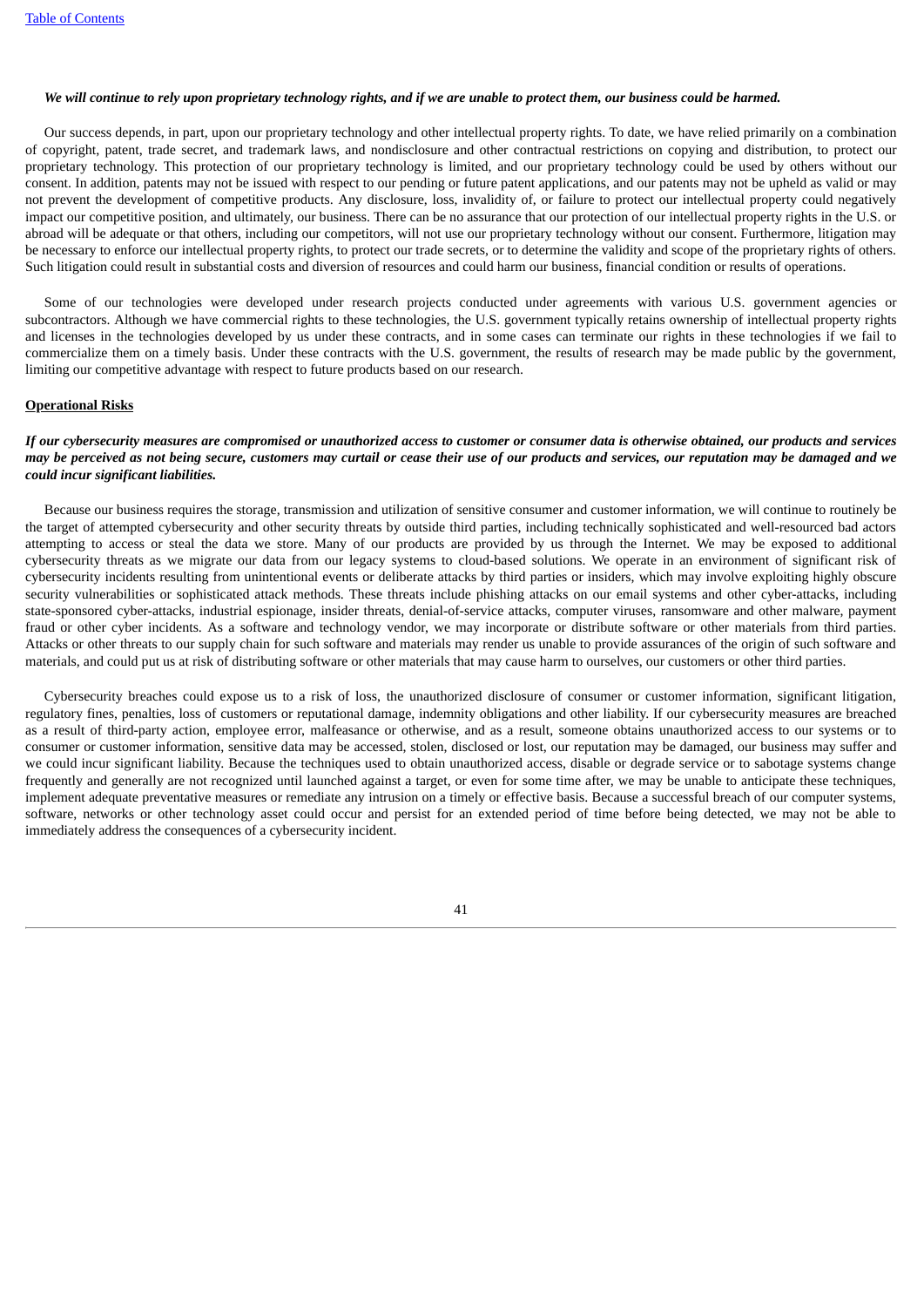Malicious third parties may also conduct attacks designed to temporarily deny customers, distributors and vendors access to our systems and services. Cybersecurity breaches experienced by our vendors, by our distributors, by our customers, by companies that we acquire, or by us may trigger governmental notice requirements and public disclosures, which may lead to widespread negative publicity. Any such cybersecurity breach, whether actual or perceived, could harm our reputation, erode customer confidence in the effectiveness of our security measures, negatively impact our ability to attract new customers, cause existing customers to curtail or cease their use of our products and services, cause regulatory or industry changes that impact our products and services, or subject us to third-party lawsuits, regulatory fines or other action or liability, all of which could materially and adversely affect our business and operating results. In addition, the COVID-19 pandemic may cause increased cybersecurity risk, as cybercriminals attempt to capitalize from the disruption, including remote working arrangements.

#### If we experience business interruptions or failure of our information technology and communication systems, the availability of our products and *services could be interrupted which could adversely affect our reputation, business and financial condition.*

Our ability to provide reliable service in our businesses depends on the efficient and uninterrupted operation of our data centers, information technology and communication systems, and increasingly those of our external service providers, including Amazon Web Services. As we continue to grow our SaaS business, our dependency on the continuing operation and availability of these systems increases. Our systems and data centers, and those of our external service providers, could be exposed to damage or interruption. These interruptions can include software or hardware malfunctions, communication failures, outages or other failures of third-party environments or service providers, fires, floods, earthquakes, pandemics (including the COVID-19 pandemic), war, terrorist acts or civil unrest, power losses, equipment failures, computer viruses, denial-of-service or other cybersecurity attacks, employee or insider malfeasance, human error and other events beyond our control. Although we have taken steps to prevent system failures and we have installed back-up systems and procedures to prevent or reduce disruption, such steps may not be sufficient to prevent an interruption of services and our disaster recovery planning may not account for all eventualities.

An operational failure or outage in any of these systems, or damage to or destruction of these systems, which causes disruptions in our services, could result in loss of customers, damage to customer relationships, reduced revenues and profits, refunds of customer charges and damage to our brand and reputation and may require us to incur substantial additional expense to repair or replace damaged equipment and recover data loss caused by the interruption. Any one or more of the foregoing occurrences could have a material adverse effect on our reputation, business, financial condition, cash flows and results of operations.

#### The failure to recruit and retain additional qualified personnel could hinder our ability to successfully manage our business.

Our business strategy and our future success will depend in large part on our ability to attract and retain experienced sales, consulting, research and development, marketing, technical support and management personnel. The complexity of our products requires highly trained personnel for research and development and to assist customers with product installation, deployment, maintenance and support. The labor market for these individuals is very competitive due to the limited number of people available with the necessary technical skills and understanding and may become more competitive with general market and economic improvement. We cannot be certain that our compensation strategies will be perceived as competitive by current or prospective employees. This could impair our ability to recruit and retain personnel. We have experienced difficulty in recruiting qualified personnel, especially technical, sales and consulting personnel, and we may need additional staff to support new customers and/or increased customer needs. We may also recruit skilled technical professionals from other countries to work in the U.S., and from the U.S. and other countries to work abroad. Limitations imposed by immigration laws in the U.S. and abroad and the availability of visas in the countries where we do business could hinder our ability to attract necessary qualified personnel and harm our business and future operating results. There is a risk that even if we invest significant resources in attempting to attract, train and retain qualified personnel, we will not succeed in our efforts, and our business could be harmed. The failure of the value of our stock to appreciate may adversely affect our ability to use equity and equity-based incentive plans to attract and retain personnel, and may require us to use alternative and more expensive forms of compensation for this purpose.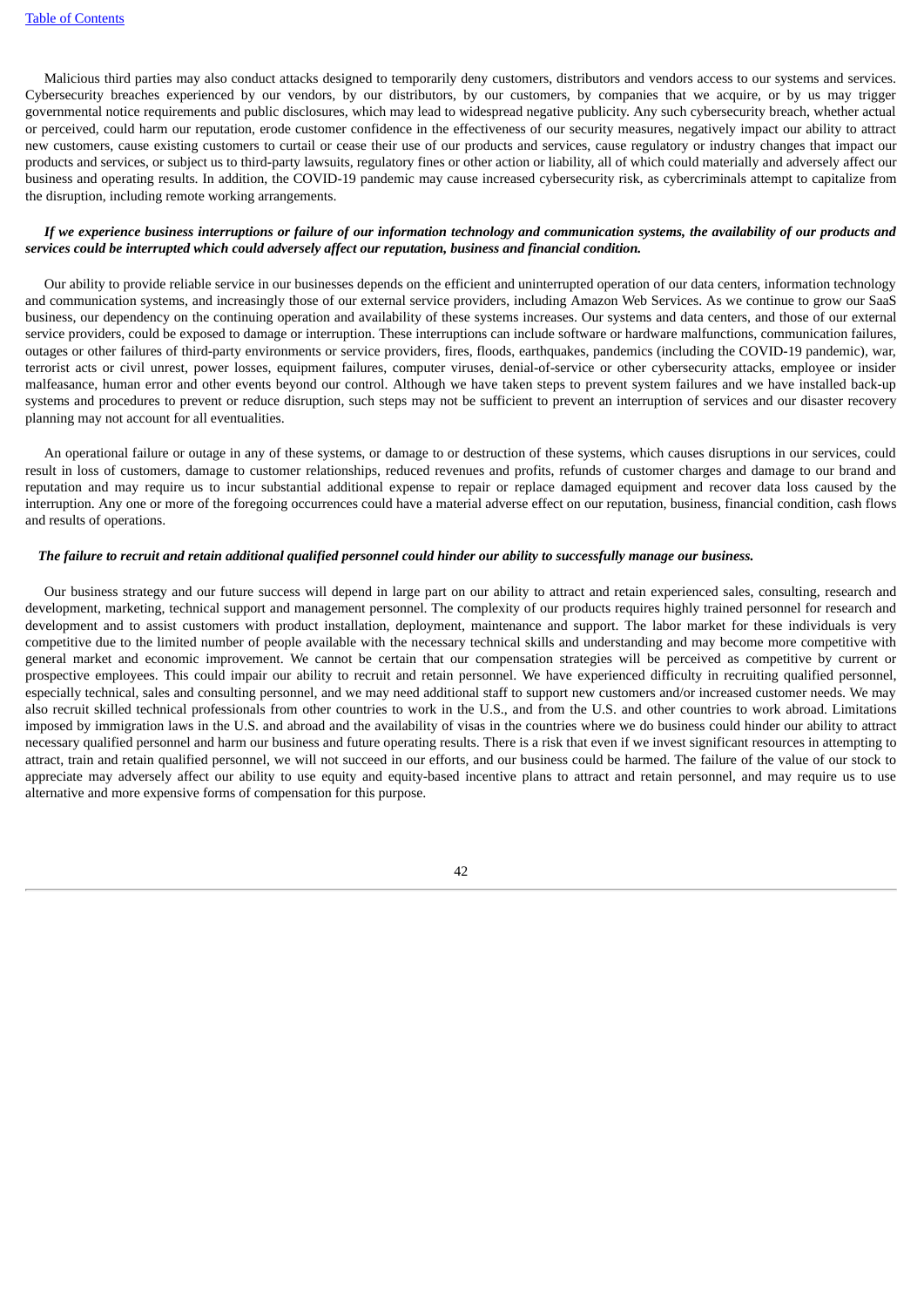#### The failure to obtain certain forms of model construction data from our customers or others could harm our business.

Our business requires that we develop or obtain a reliable source of sufficient amounts of current and statistically relevant data to analyze transactions and update our products. In most cases, these data must be periodically updated and refreshed to enable our products to continue to work effectively in a changing environment. We do not own or control much of the data that we require, most of which is collected privately and maintained in proprietary databases. Customers and key business partners provide us with the data we require to analyze transactions, report results and build new models. Our business strategy depends in part upon our ability to access new forms of data to develop custom and proprietary analytic tools. If we fail to maintain sufficient data sourcing relationships with our customers and business partners, or if they decline to provide such data due to privacy, security, competition or regulatory concerns, prohibitions or a lack of permission from their customers or partners, we could lose access to required data and our products, and the development of new products, might become less effective. We could also become subject to increased legislative, regulatory or judicial restrictions or mandates on the collection, disclosure, transfer or use of such data, in particular if such data is not collected by our providers in a way that allows us to legally use the data. Third parties have asserted copyright and other intellectual property interests in these data, and these assertions, if successful, could prevent us from using these data. We may not be successful in maintaining our relationships with these external data source providers or in continuing to obtain data from them on acceptable terms or at all. Any interruption of our supply of data could seriously harm our business, financial condition or results of operations.

#### **Global Operational Risks**

#### Material adverse developments in global economic conditions, or the occurrence of certain other world events, could affect demand for our products *and services and harm our business.*

Purchases of technology products and services and decisioning solutions are subject to adverse economic conditions. When an economy is struggling, companies in many industries delay or reduce technology purchases, and we experience softened demand for our decisioning solutions and other products and services. Global economic uncertainty in the past, and currently as a result of the COVID-19 pandemic, has produced substantial stress, volatility, illiquidity and disruption of global credit and other financial markets. The COVID-19 pandemic has adversely affected the global economy, leading to reduced consumer spending and lending activities and disruptions and volatility in the global capital markets. The pandemic has also caused shutdowns to businesses and cities worldwide and has disrupted supply chains, business operations, travel, and consumer confidence.

Economic uncertainty has and could continue to negatively affect the businesses and purchasing decisions of companies in the industries we serve. Such disruptions present considerable risks to our businesses and operations. As global economic conditions experience stress and negative volatility, or if there is an escalation in regional or global conflicts or terrorism, we will likely experience reductions in the number of available customers and in capital expenditures by our remaining customers, longer sales cycles, deferral or delay of purchase commitments for our products and increased price competition, which may adversely affect our business, results of operations and liquidity.

We are subject to risks and uncertainties associated with the United Kingdom's withdrawal from the European Union ("E.U."), commonly referred to as "Brexit," including implications for the free flow of labor and goods in the United Kingdom ("U.K.") and the E.U. and other economic, financial, legal, tax and trade implications. The post-Brexit relationship between the U.K. and the E.U. continues to evolve, which could cause disruptions to and create uncertainty surrounding our business in the U.K., including affecting our relationships with our existing and future customers, suppliers and employees, and could contribute to long-term instability in financial, stock and currency exchange markets, any of which could have an adverse effect on our business, financial results and operations. Further, any continuing legal or economic disruptions resulting from Brexit may negatively impact our clients with operations in the U.K., which may cause them to reduce their spending budget on our products and services.

As a result of these conditions, risks and uncertainties, we may need to modify our strategies, businesses or operations, and we may incur additional costs in order to compete in a changed business environment. Given the volatile nature of the global economic environment and the uncertainties underlying efforts to stabilize it, we may not timely anticipate or manage existing, new or additional risks, as well as contingencies or developments, which may include regulatory developments and trends in new products and services. Our failure to do so could materially and adversely affect our business, financial condition, results of operations and prospects.

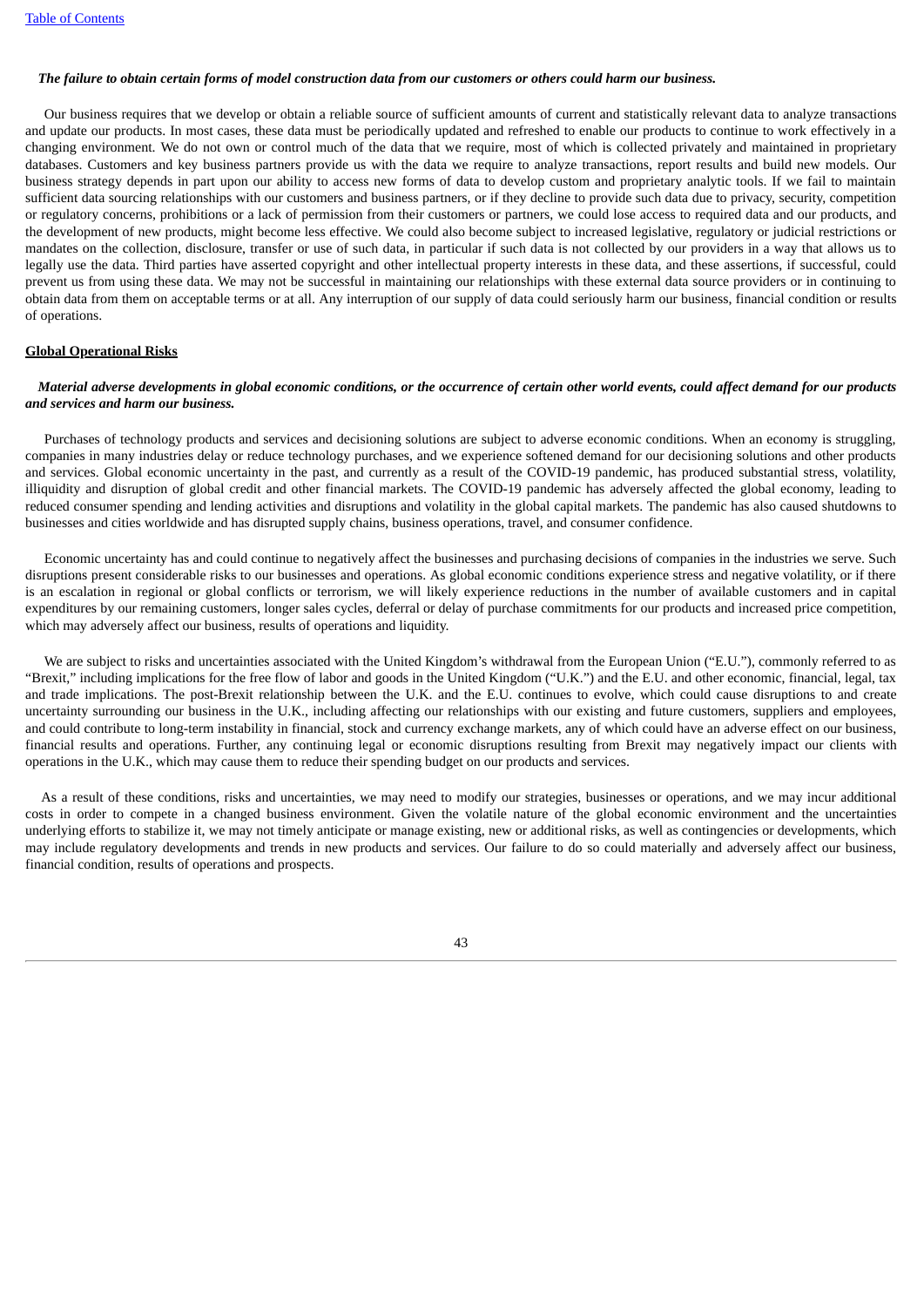#### In operations outside the U.S., we are subject to additional risks that may harm our business, financial condition or results of operations.

A large portion of our revenues is derived from international sales. During fiscal 2021, 28% of our revenues were derived from business outside the U.S. As part of our growth strategy, we plan to continue to pursue opportunities outside the U.S., including opportunities in countries with economic systems that are in early stages of development and that may not mature sufficiently to result in growth for our business. Accordingly, our future operating results could be negatively affected by a variety of factors arising out of international commerce, some of which are beyond our control. These factors include:

- general economic and political conditions in countries where we sell our products and services;
- difficulty in staffing and efficiently managing our operations in multiple geographic locations and in various countries;
- effects of a variety of foreign laws and regulations, including restrictions on access to personal information;
- data privacy and consumer protection laws and regulations;
- import and export licensing requirements;
- longer payment cycles;
- difficulties in enforcing contracts and collecting accounts receivable;
- reduced protection for intellectual property rights;
- currency fluctuations:
- unfavorable tax rules or changes in tariffs and other trade barriers;
- the presence and acceptance of varying levels of business corruption in international markets;
- terrorism, war, natural disasters and pandemics, including the COVID-19 pandemic; and
- difficulties and delays in translating products and related documentation into foreign languages.

There can be no assurance that we will be able to successfully address each of these challenges. Additionally, some of our business will be conducted in currencies other than the U.S. dollar. Foreign currency transaction gains and losses are not currently material to our cash flows, financial position or results of operations. However, an increase in our foreign revenues could subject us to increased foreign currency transaction risks in the future.

In addition to the risk of depending on international sales, we have risks incurred in having research and development personnel located in various international locations. We currently have a substantial portion of our product development staff in international locations, some of which have political and developmental risks. If such risks materialize, our business could be damaged.

#### **Legal, Regulatory and Compliance Risks**

Laws and regulations in the U.S. and abroad that apply to us or to our customers may expose us to liability, cause us to incur significant expense, affect our ability to compete in certain markets, limit the profitability of or demand for our products, or render our products obsolete. If these laws and regulations require us to change our products and services, it could adversely affect our business and results of operations. New legislation or regulations, or changes to existing laws and regulations, may also negatively impact our business and increase our costs of doing business.

Laws and governmental regulation affect how our business is conducted and, in some cases, subject us to the possibility of government supervision and future lawsuits arising from our products and services. Laws and governmental regulations also influence our current and prospective customers' activities, as well as their expectations and needs in relation to our products and services. Laws and regulations that may affect our business and our current and prospective customers' activities include, but are not limited to, those in the following significant regulatory areas:

• Privacy and security laws and regulations that limit the use and disclosure of personally identifiable information, require security procedures, or otherwise apply to the collection, processing, storage, use and transfer of protected data (e.g., the U.S. Financial Services Modernization Act of 1999, also known as the Gramm Leach Bliley Act; the General Data Protection Regulation (the "GDPR") and country-specific data protection laws enacted to supplement the GDPR; and identity theft, file freezing, security breach notification and similar state privacy laws);

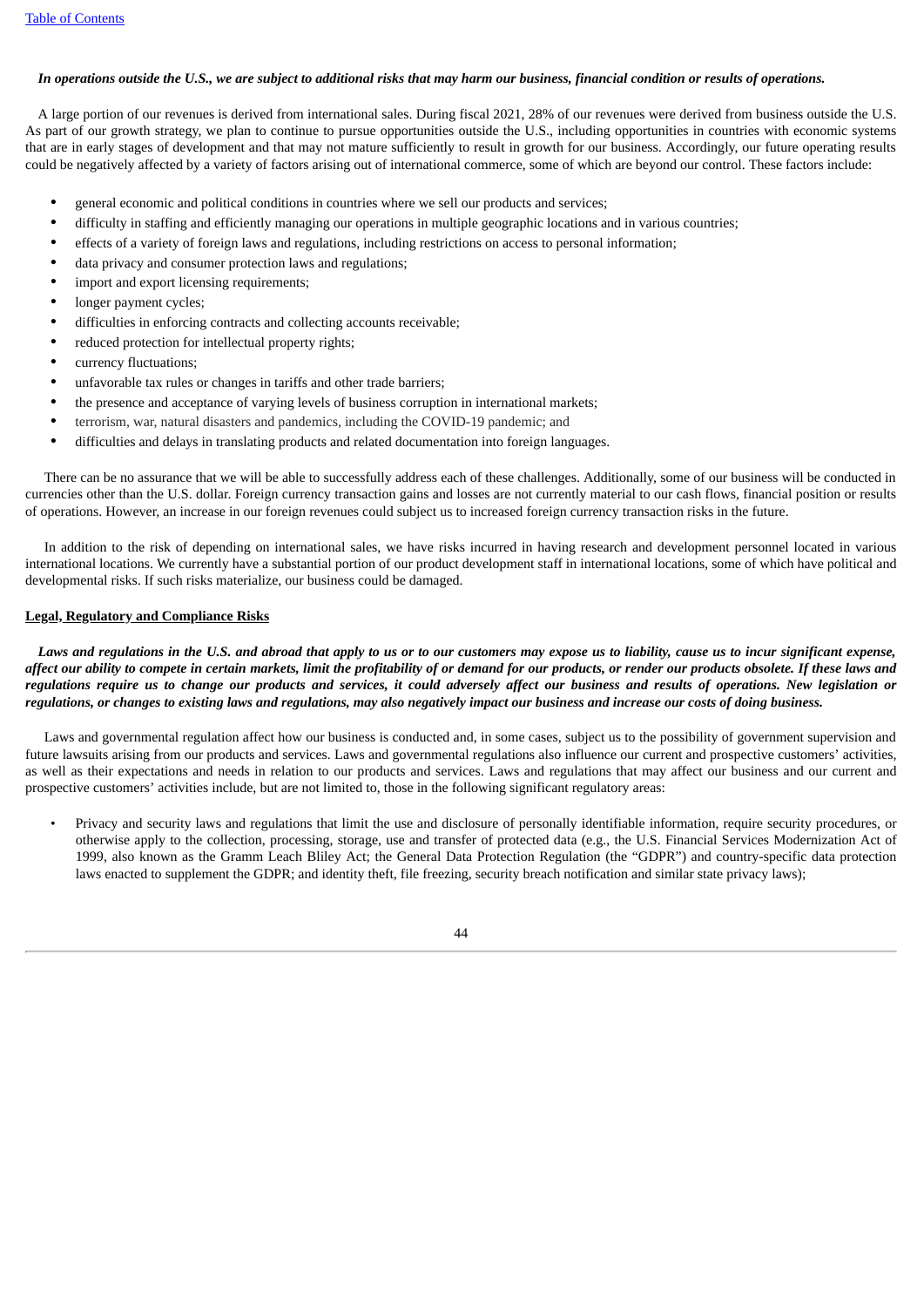- Laws and regulations relating to the privacy, security and transmission of individually identifiable health information, including the Health Insurance Portability and Accountability Act of 1996, as amended by the American Recovery and Reinvestment Act of 2009 ("HIPAA") and the Health Information Technology for Economic and Clinical Health Act ("HITECH") and their respective implementing regulations;
- Financial regulatory reform stemming from the Dodd-Frank Wall Street Reform and Consumer Protection Act and the many regulations mandated by that Act, including regulations issued by, and the supervisory and investigative authority of, the Consumer Financial Protection Bureau;
- The application or extension of consumer protection laws, including implementing regulations (e.g., the Consumer Financial Protection Act, the Federal Trade Commission Act, the Truth In Lending Act and Regulation Z, the Fair Debt Collection Practices Act, the Servicemembers Civil Relief Act, the Military Lending Act, and the Credit Repair Organizations Act);
- Use of data by creditors and consumer reporting agencies (e.g., the U.S. Fair Credit Reporting Act and similar state laws);
- Special requirements that may apply when we provide services directly or indirectly to U.S. federal, state and local government agencies (e.g., the Privacy Act of 1974, the Internal Revenue Service's Publication 4812 and the Federal Acquisition Regulation);
- Laws and regulations that limit the use of credit scoring models (e.g., state "mortgage trigger" or "inquiries" laws, state insurance restrictions on the use of credit-based insurance scores, and the E.U. Consumer Credit Directive);
- Fair lending laws (e.g., the Equal Credit Opportunity Act and Regulation B, and the Fair Housing Act);
- The Cybersecurity Act of 2015; the U.S. Department of Commerce's National Institute of Standards and Technology's Cybersecurity Framework; the Clarifying Lawful Overseas Use of Data Act; and identity theft, file freezing, and similar state privacy laws;
- Laws and regulations related to extension of credit to consumers through the Electronic Fund Transfers Act and Regulation E, as well as non‑governmental VISA and MasterCard electronic payment standards;
- Laws and regulations applicable to secondary market participants (e.g., Fannie Mae and Freddie Mac) that could have an impact on our scoring products and revenues, including 12 CFR Part 1254 (Validation and Approval of Credit Score Models) issued by the Federal Housing Finance Agency in accordance with Section 310 of the Economic Growth, Regulatory Relief, and Consumer Protection Act (Public Law 115-174), and any regulations, standards or criteria established pursuant to such laws or regulations;
- Laws and regulations applicable to our customer communication clients and their use of our products and services (e.g., the Telemarketing Sales Rule, Telephone Consumer Protection Act, the CAN-SPAM Act, the Fair Debt Collection Practices Act, and regulations promulgated thereunder);
- Laws and regulations applicable to our insurance clients and their use of our insurance products and services;
- Laws and regulations governing the use of the Internet and social media, telemarketing, advertising, endorsements and testimonials;
- Anti-money laundering laws and regulations (e.g., the Bank Secrecy Act and the USA PATRIOT Act);
- Laws and regulations restricting transactions with sanctioned parties and regarding export controls as they apply to FICO products delivered in non-U.S. countries (e.g., Office of Foreign Asset Control sanctions and Export Administration Regulations);
- Anti-bribery and corruption laws and regulations (e.g., the Foreign Corrupt Practices Act and the UK Bribery Act 2010);
- Financial regulatory standards (e.g., Sarbanes-Oxley Act requirements to maintain and verify internal process controls, including controls for material event awareness and notification); and
- Regulatory requirements for managing third parties (e.g., vendors, contractors, suppliers and distributors).

In addition, many U.S. and foreign jurisdictions have passed, or are currently contemplating, a variety of consumer protection, privacy, and data security laws and regulations that may relate to our business or affect the demand for our products and services. For example, the U.K and E.U. GDPR impose, among other things, strict obligations and restrictions on the ability to collect, analyze and transfer U.K. and E.U. personal data, a requirement for prompt notice of data breaches in certain circumstances, and possible substantial fines for any violations (including possible fines for certain violations of up to the greater of 20 million Euros or 4% of total worldwide annual revenue under the E.U. GDPR and up to the greater of 17.5 million Pounds or 4% of annual global turnover under the U.K. GDPR). A decision in July 2020 by the Court of Justice of the European Union (*i.e.*, Schrems II), called into question certain data transfer mechanisms between the E.U. and the U.S. In June 2021, the European Commission issued new standard contractual clauses ("SCCs") governing cross-border data transfers and data exchanges among controllers and processors, which reflect more recent data protection laws, such as the GDPR, and account for the analysis in the Schrems II decision. Our transition to the new SCCs, which may involve interpretive issues and may have an adverse impact on cross-border transfers of personal data, may subject us to additional scrutiny from E.U. regulators or may increase our costs of compliance.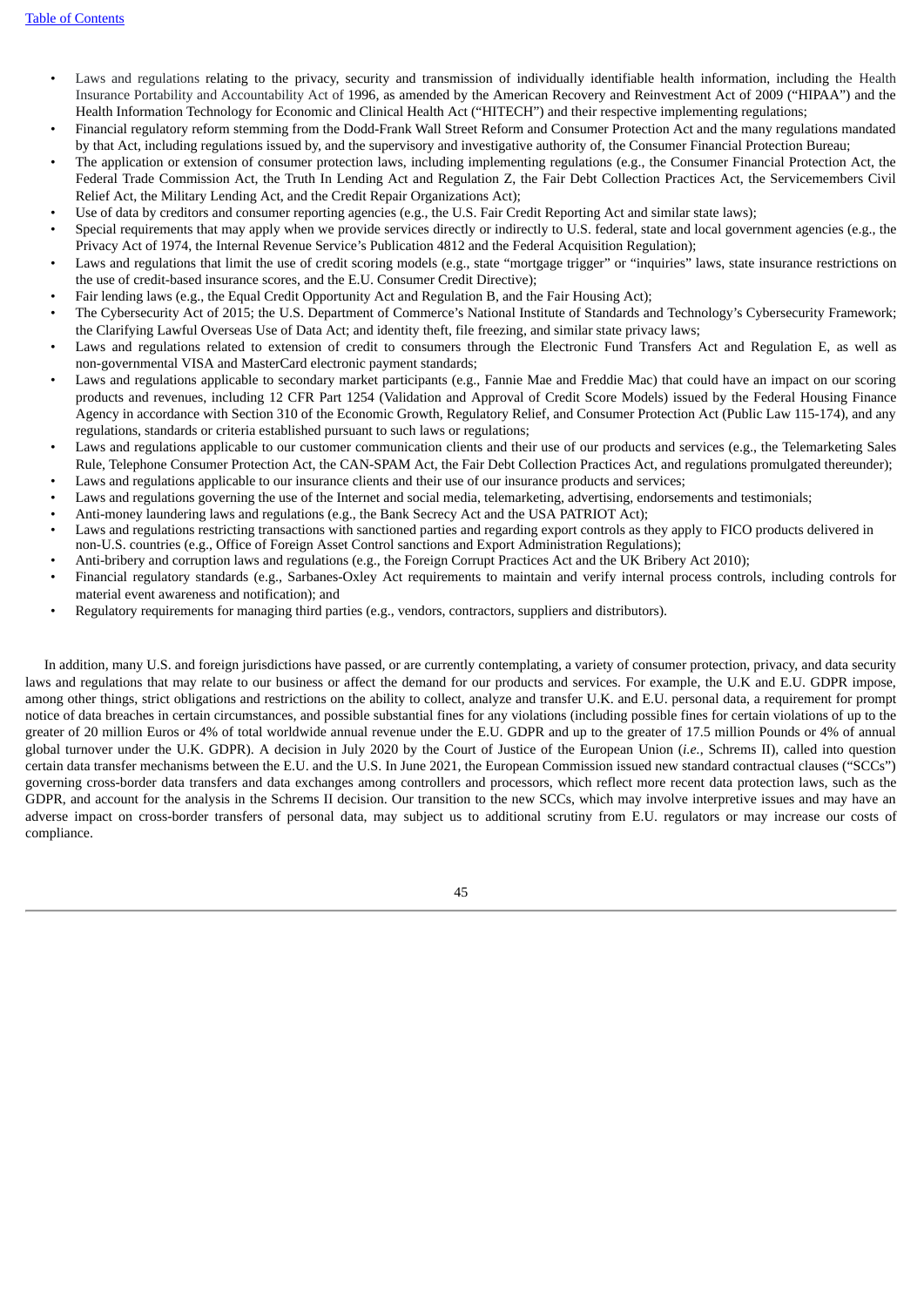Brazil, India, South Africa, Japan, China, Israel, Canada, and several other countries have introduced and, in some cases, enacted, similar privacy and data security laws.

The California Consumer Privacy Act of 2018 ("CCPA") gives California residents certain privacy rights in the collection and disclosure of their personal information and requires businesses to make certain disclosures and take certain other acts in furtherance of those rights. Additionally, effective starting January 1, 2023, the California Privacy Rights Act (the "CPRA") will revise and significantly expand the scope of the CCPA. The CPRA also creates a new California data protection agency authorized to implement and enforce the CCPA and the CPRA, which could result in increased privacy and information security enforcement. Other U.S. states have considered and/or enacted similar privacy laws, including Virginia and Colorado, which passed new consumer privacy laws in 2021.

The costs and other burdens of compliance with privacy and data security laws and regulations could negatively impact the use and adoption of our solutions and reduce overall demand for them. Additionally, concerns regarding data privacy may cause our customers, or their customers and potential customers, to resist providing the data necessary to allow us to deliver our solutions effectively. Even the perception that the privacy of personal information is not satisfactorily protected or does not meet regulatory requirements could inhibit sales of our solutions and any failure to comply with such laws and regulations could lead to significant fines, penalties or other liabilities. Any such decrease in demand or incurred fines, penalties or other liabilities could have a material adverse effect on our business, results of operations, and financial condition.

In addition to existing laws and regulations, changes in the U.S. or foreign legislative, judicial, regulatory or consumer environments could harm our business, financial condition or results of operations. The laws and regulations above, and changes to them or their interpretation by the courts, could affect the demand for or profitability of our products, including scoring and consumer products. New laws and regulations pertaining to our customers could cause them to pursue new strategies, reducing the demand for our products.

#### *If we are subject to infringement claims, it could harm our business.*

We expect that products in the industry segments in which we compete, including software products, will increasingly be subject to claims of patent and other intellectual property infringement as the number of products and competitors in our industry segments grow. We may need to defend claims that our products infringe intellectual property rights, and as a result we may:

- incur significant defense costs or substantial damages:
- be required to cease the use or sale of infringing products:
- expend significant resources to develop or license a substitute non-infringing technology;
- discontinue the use of some technology; or
- be required to obtain a license under the intellectual property rights of the third-party claiming infringement, which license may not be available or might require substantial royalties or license fees that would reduce our margins.

Moreover, in recent years, individuals and groups that are non-practicing entities, commonly referred to as "patent trolls," have purchased patents and other intellectual property assets for the purpose of making claims of infringement in order to extract settlements. From time to time, we may receive threatening letters or notices or may be the subject of claims that our solutions and underlying technology infringe or violate the intellectual property rights of others. Responding to such claims, regardless of their merit, can be time consuming, costly to defend in litigation, divert management's attention and resources, damage our reputation and brand, and cause us to incur significant expenses.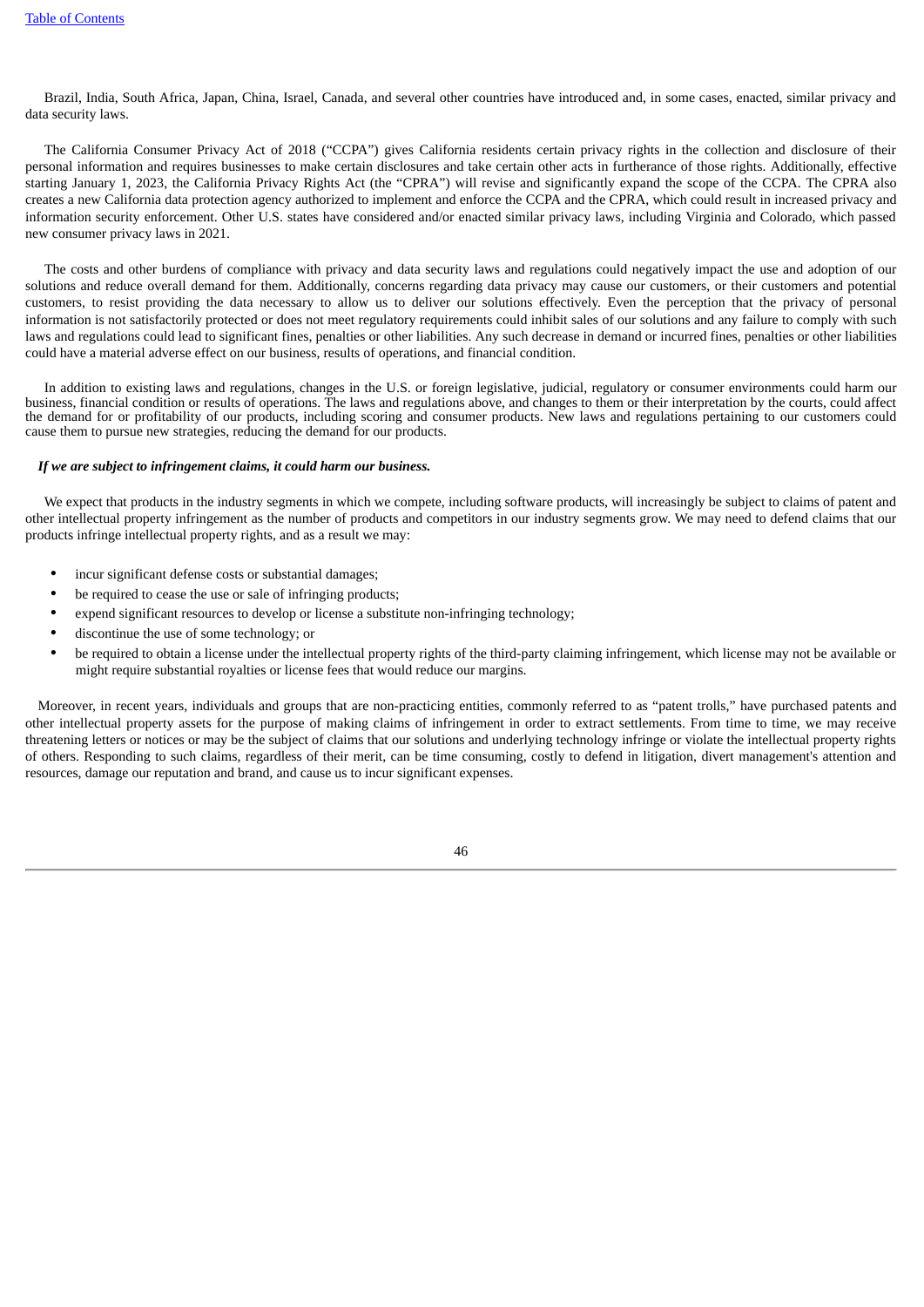#### **Financial Risks**

#### Our products have long and variable sales cycles. If we do not accurately predict these cycles, we may not forecast our financial results accurately, *and our stock price could be adversely affected.*

We experience difficulty in forecasting our revenues accurately because the length of our sales cycles makes it difficult for us to predict the quarter in which sales will occur. In addition, our selling approach is complex as we look to sell multiple products and services across our customers' organizations. This makes forecasting of revenues in any given period more difficult. For example, the sales cycle of our products can extend to greater than a year and as a result, revenues and operating results may vary significantly from period to period. Customers are often cautious in making decisions to acquire our products because purchasing our products typically involves a significant commitment of capital and may involve shifts by the customer to a new software and/or hardware platform or changes in the customer's operational procedures. This may cause customers, particularly those experiencing financial stress, to make purchasing decisions more cautiously. Delays in completing sales can arise while customers complete their internal procedures to approve large capital expenditures and test and accept our applications. Consequently, we face difficulty predicting the quarter in which sales to expected customers will occur and experience fluctuations in our revenues and operating results. If we are unable to accurately forecast our revenues, our stock price could be adversely affected.

#### We typically have revenue-generating transactions concentrated in the final weeks of a quarter, which may prevent accurate forecasting of our *financial results and cause our stock price to decline.*

Large portions of our customer agreements are consummated in the weeks immediately preceding quarter end. Before these agreements are consummated, we create and rely on forecasted revenues for planning, modeling and earnings guidance. Forecasts, however, are only estimates and actual results may vary for a particular quarter or longer periods of time. Consequently, significant discrepancies between actual and forecasted results could limit our ability to plan, budget or provide accurate guidance, which could adversely affect our stock price. Any publicly-stated revenue or earnings projections are subject to this risk.

## Our financial results and key metrics fluctuate within each quarter and from quarter to quarter, making our future revenue, annual recurring revenue ("ARR"), and financial results difficult to predict, which may cause us to miss analyst expectations and may cause the price of our common *stock to decline.*

Our quarterly financial results and key metrics have fluctuated in the past and will continue to do so in the future, and therefore period-to-period comparisons should not be relied upon as an indication of future performance. These fluctuations could cause our stock price to change significantly or experience declines. We also may provide investors with quarterly and annual financial forward-looking guidance that could prove to be inaccurate as a result of these fluctuations and other factors. In addition to the other risks described in these risk factors, some of the factors that could cause our financial results and key metrics to fluctuate include:

- variability in demand from our existing customers;
- failure to meet the expectations of market analysts:
- changes in recommendations by market analysts;
- the lengthy and variable sales cycle of many products, combined with the relatively large size of orders for our products, increases the likelihood of short-term fluctuation in revenues;
- consumer or customer dissatisfaction with, or problems caused by, the performance of our products;
- the timing of new product announcements and introductions in comparison with our competitors;
- the level of our operating expenses;
- changes in demand and competitive and other conditions in the consumer credit, banking and insurance industries;
- fluctuations in domestic and international economic conditions, such as those which have occurred as a result of the COVID-19 pandemic;
- our ability to complete large installations, and to adopt and configure cloud-based deployments, on schedule and within budget;
- announcements relating to litigation or regulatory matters;
- changes in senior management or key personnel;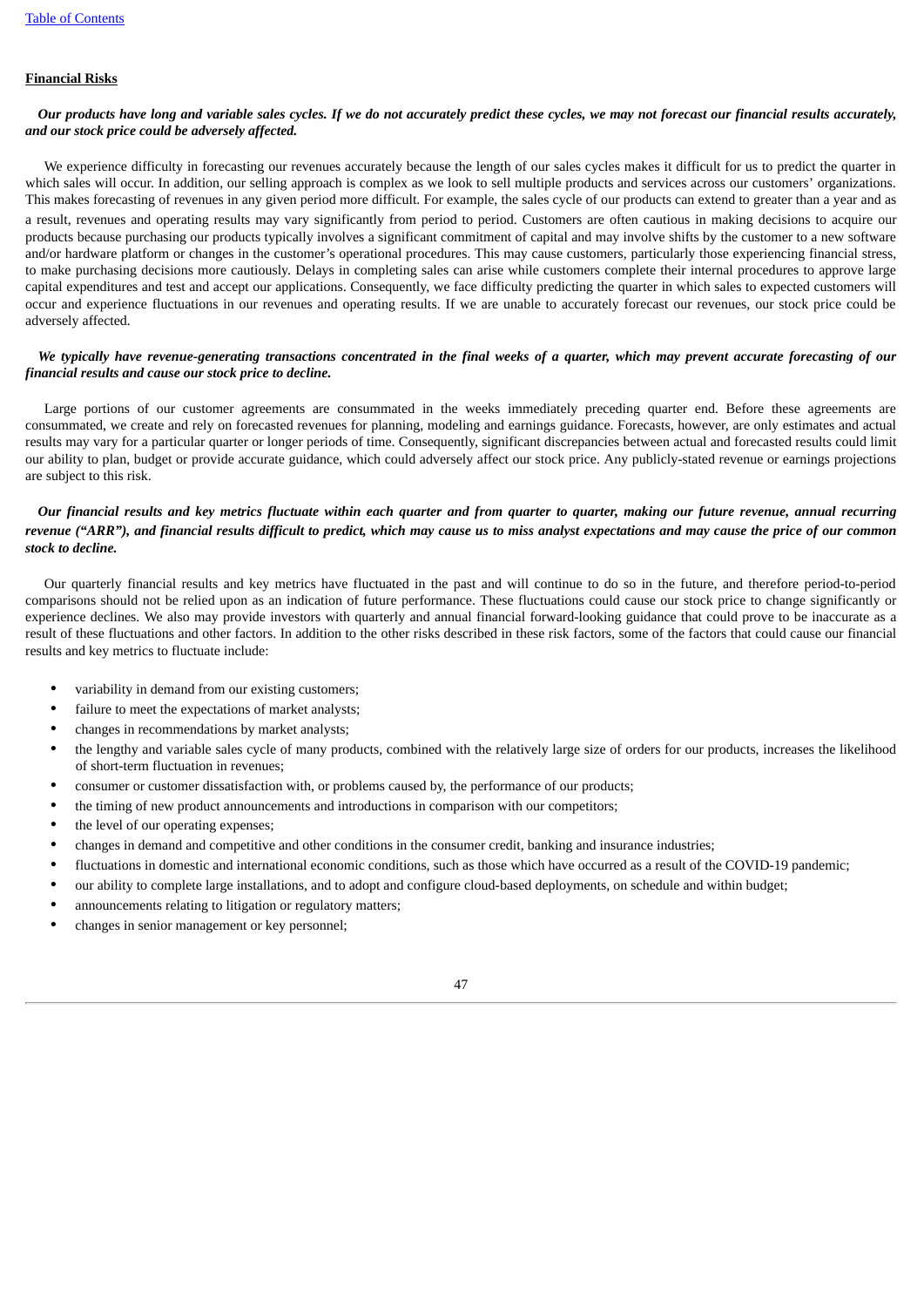- acquisition-related expenses and charges; and
- timing of orders for and deliveries of software systems.

Our operating expenses are based in part on our expectations for future revenue and many are fixed and cannot be quickly adjusted as revenue changes. Accordingly, any revenue shortfall below expectations has had, and in the future could have, an immediate and significant adverse effect on our operating results and profitability. Greater than anticipated expenses or a failure to maintain rigorous cost controls would also negatively affect profitability.

#### **General Risk Factors**

#### Our stock price has been subject to fluctuations, and will likely continue to be subject to fluctuations, or may decline, regardless of our operating *performance.*

Our stock price has been subject to fluctuations due to a number of factors, including variations in our revenues and operating results. The financial markets have at various times experienced significant price and volume fluctuations that have particularly affected the stock prices of many technology companies and financial services companies, and these fluctuations sometimes have been unrelated to the operating performance of these companies. Broad market fluctuations, as well as industry-specific and general economic conditions, may negatively affect our business and require us to record an impairment charge related to goodwill, which could adversely affect our results of operations, stock price and business.

#### Our anti-takeover defenses could make it difficult for another company to acquire control of FICO, thereby limiting the demand for our securities by *certain types of purchasers or the price investors are willing to pay for our stock.*

Certain provisions of our Restated Certificate of Incorporation, as amended, could make a merger, tender offer or proxy contest involving us difficult, even if such events would be beneficial to the interests of our stockholders. These provisions include giving our board the ability to issue preferred stock and determine the rights and designations of the preferred stock at any time without stockholder approval. The rights of the holders of our common stock will be subject to, and may be adversely affected by, the rights of the holders of any preferred stock that may be issued in the future. The issuance of preferred stock, while providing flexibility in connection with possible acquisitions and other corporate purposes, could have the effect of making it more difficult for a third-party to acquire, or discouraging a third-party from acquiring, a majority of our outstanding voting stock. These factors and certain provisions of the Delaware General Corporation Law may have the effect of deterring hostile takeovers or otherwise delaying or preventing changes in control or changes in our management, including transactions in which our stockholders might otherwise receive a premium over the fair market value of our common stock.

#### If we experience changes in tax laws or adverse outcomes resulting from examination of our income tax returns, it could adversely affect our results *of operations.*

<span id="page-50-0"></span>We are subject to federal and state income taxes in the U.S. and in certain foreign jurisdictions. Significant judgment is required in determining our worldwide provision for income taxes. Our future effective tax rates could be adversely affected by changes in tax laws (including any changes that result from the comprehensive corporate tax reform proposed by the current administration), by our ability to generate taxable income in foreign jurisdictions in order to utilize foreign tax losses, and by the valuation of our deferred tax assets. In addition, we are subject to the examination of our income tax returns by the Internal Revenue Service and other tax authorities. We regularly assess the likelihood of adverse outcomes resulting from such examinations to determine the adequacy of our provision for income taxes. There can be no assurance that the outcomes from such examinations will not have an adverse effect on our operating results and financial condition.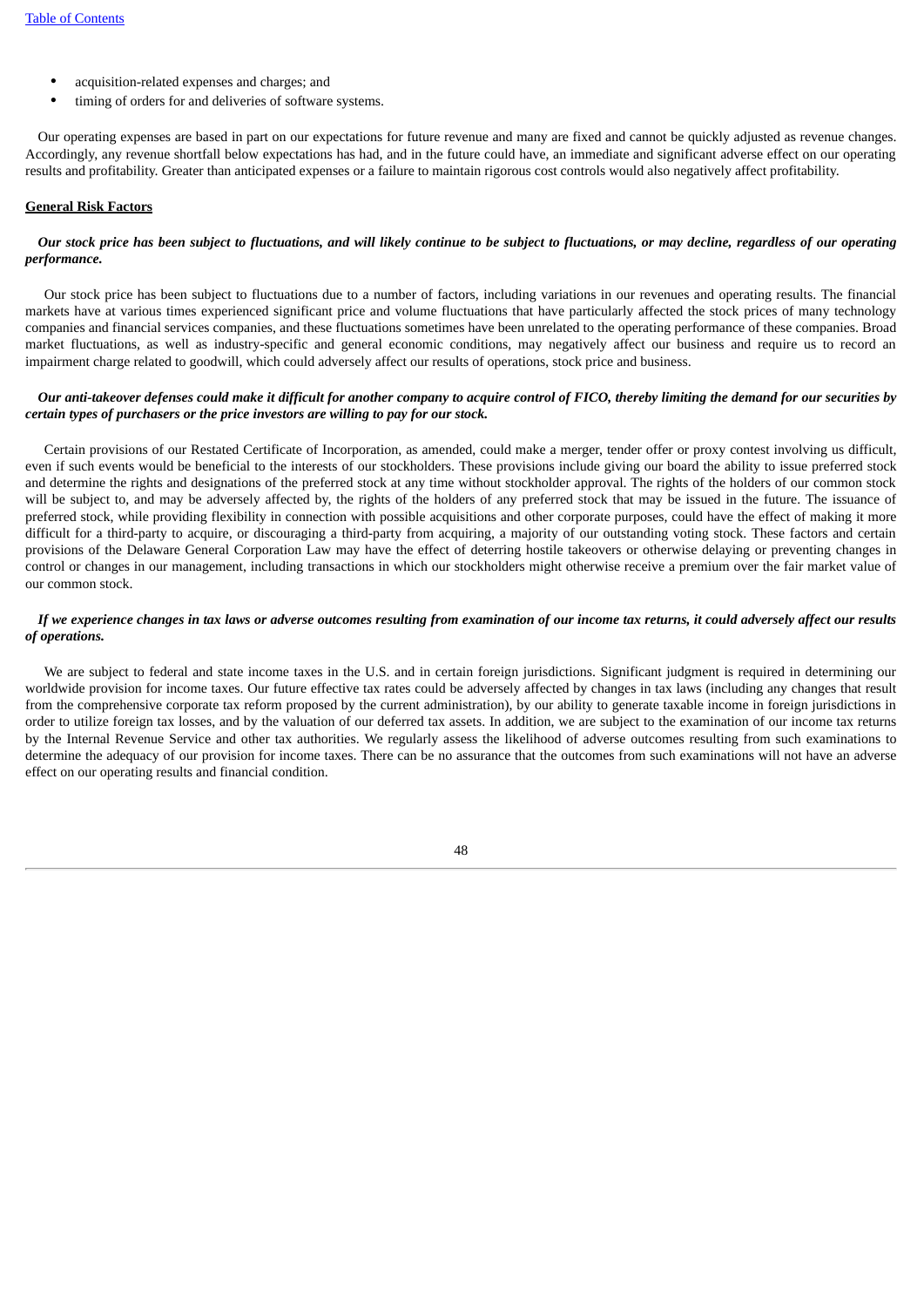## **Item 2.** *Unregistered Sales of Equity Securities and Use of Proceeds*

## **Issuer Purchases of Equity Securities**

| Period                                     | Total<br>Number of<br><b>Shares</b><br>Purchased <sup>(1)</sup> | <b>Total Number of</b><br><b>Shares Purchased</b><br>as Part of Publicly<br>Average<br>Price Paid<br><b>Announced Plans</b><br>or Programs $(2)$<br>per Share |        | <b>Maximum Dollar</b><br><b>Value of Shares</b><br>that May Yet Be<br><b>Purchased Under</b><br>the Plans or<br>Programs $(2)$ |  |             |
|--------------------------------------------|-----------------------------------------------------------------|---------------------------------------------------------------------------------------------------------------------------------------------------------------|--------|--------------------------------------------------------------------------------------------------------------------------------|--|-------------|
| October 1, 2021 through October 31, 2021   | 210,794                                                         |                                                                                                                                                               | 405.42 | 210,000                                                                                                                        |  | 88,033,503  |
| November 1, 2021 through November 30, 2021 | 260,000                                                         |                                                                                                                                                               | 359.94 | 260,000                                                                                                                        |  | 482,355,290 |
| December 1, 2021 through December 31, 2021 | 888,420                                                         |                                                                                                                                                               | 406.97 | 773,619                                                                                                                        |  | 167,499,512 |
|                                            | 1,359,214                                                       |                                                                                                                                                               | 397.73 | 1,243,619                                                                                                                      |  | 167,499,512 |

<sup>(1)</sup> Includes 115,595 shares delivered in satisfaction of the tax withholding obligations resulting from the vesting of restricted stock units held by employees during the quarter ended December 31, 2021.

## <span id="page-51-0"></span>**Item 3.** *Defaults Upon Senior Securities*

Not applicable.

## <span id="page-51-1"></span>**Item 4.** *Mine Safety Disclosures*

Not applicable.

#### <span id="page-51-2"></span>**Item 5.** *Other Information*

<span id="page-51-3"></span>Not applicable.

<sup>(2)</sup> In August 2021, our Board of Directors approved a stock repurchase program following the completion of our previous program. This program was open-ended and authorized repurchases of shares of our common stock up to an aggregate cost of \$500.0 million in the open market or in negotiated transactions. In November 2021, our Board of Directors approved a new stock repurchase program following the completion of the August 2021 program. This program is open-ended and authorizes repurchases of shares of our common stock up to an aggregate cost of \$500.0 million in the open market or in negotiated transactions.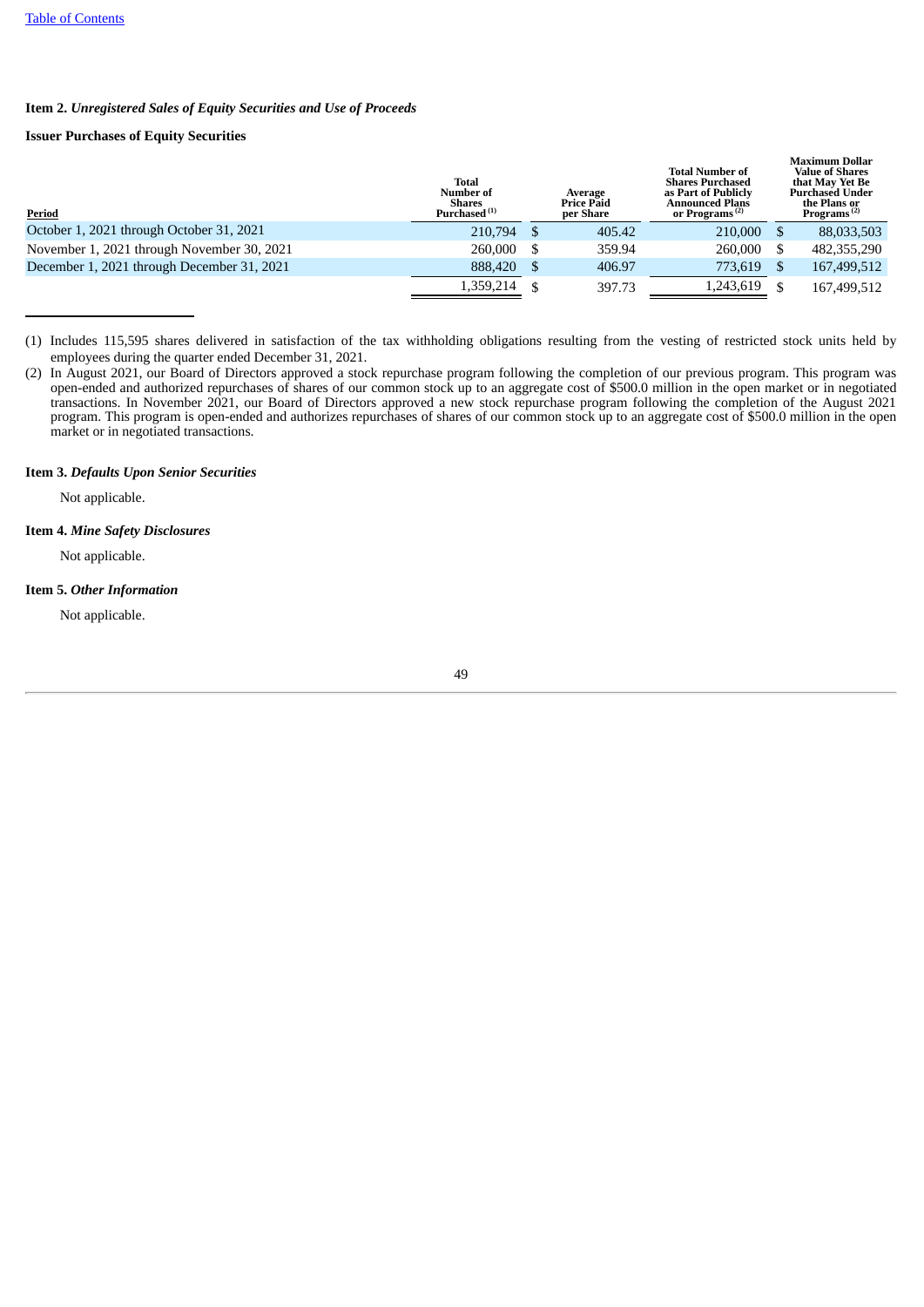## **Item 6.** *Exhibits*

| <b>Exhibit</b><br>Number | <b>Description</b>                                                                                                                                                                                                                                                                                                                                                                 |
|--------------------------|------------------------------------------------------------------------------------------------------------------------------------------------------------------------------------------------------------------------------------------------------------------------------------------------------------------------------------------------------------------------------------|
| 3.1                      | Composite Restated Certificate of Incorporation of Fair Isaac Corporation. (Incorporated by reference to Exhibit 3.2 to the<br>Company's Form 10-Q for the quarter ended December 31, 2009).                                                                                                                                                                                       |
| 3.2                      | By-laws of Fair Isaac Corporation. (Incorporated by reference to Exhibit 3.1 to the Company's Form 10-Q for the quarter ended<br>December 31, 2009).                                                                                                                                                                                                                               |
| 4.1                      | Supplemental Indenture dated as of December 17, 2021 by and between the Company and U.S. Bank National Association, as<br>trustee. (Incorporated by reference to Exhibit 4.2 to the Company's Form 8-K filed on December 17, 2021).                                                                                                                                                |
| 4.2                      | Form of the Company's 4.00% Senior Notes due 2028 (included in Exhibit 4.1 hereto).                                                                                                                                                                                                                                                                                                |
| 10.1                     | First Amendment to Second Amended and Restated Credit Agreement among the Company, the several banks and other financial<br>institutions from time to time parties thereto, and Wells Fargo Bank, National Association, as administrative agent, dated as of<br>October 20, 2021. (Incorporated by reference to Exhibit 10.1 to the Company's Form 8-K filed on October 21, 2021). |
| $31.1*$                  | Rule 13a-14(a)/15d-14(a) Certifications of CEO.                                                                                                                                                                                                                                                                                                                                    |
| $31.2*$                  | Rule 13a-14(a)/15d-14(a) Certifications of CFO.                                                                                                                                                                                                                                                                                                                                    |
| $32.1*$                  | Section 1350 Certification of CEO.                                                                                                                                                                                                                                                                                                                                                 |
| $32.2*$                  | Section 1350 Certification of CFO.                                                                                                                                                                                                                                                                                                                                                 |
| $101$ . INS $*$          | Inline XBRL Instance Document.                                                                                                                                                                                                                                                                                                                                                     |
| 101.SCH *                | Inline XBRL Taxonomy Extension Schema Document.                                                                                                                                                                                                                                                                                                                                    |
| 101.CAL *                | Inline XBRL Taxonomy Extension Calculation Linkbase Document.                                                                                                                                                                                                                                                                                                                      |
| 101.DEF *                | Inline XBRL Taxonomy Extension Definition Linkbase Document.                                                                                                                                                                                                                                                                                                                       |
| $101.LAB*$               | Inline XBRL Taxonomy Extension Label Linkbase Document.                                                                                                                                                                                                                                                                                                                            |
| 101.PRE *                | Inline XBRL Taxonomy Extension Presentation Linkbase Document.                                                                                                                                                                                                                                                                                                                     |
| $104*$                   | Cover Page Interactive Data File (formatted as inline XBRL and contained in Exhibit 101).                                                                                                                                                                                                                                                                                          |
|                          |                                                                                                                                                                                                                                                                                                                                                                                    |

<span id="page-52-0"></span>\* Filed herewith.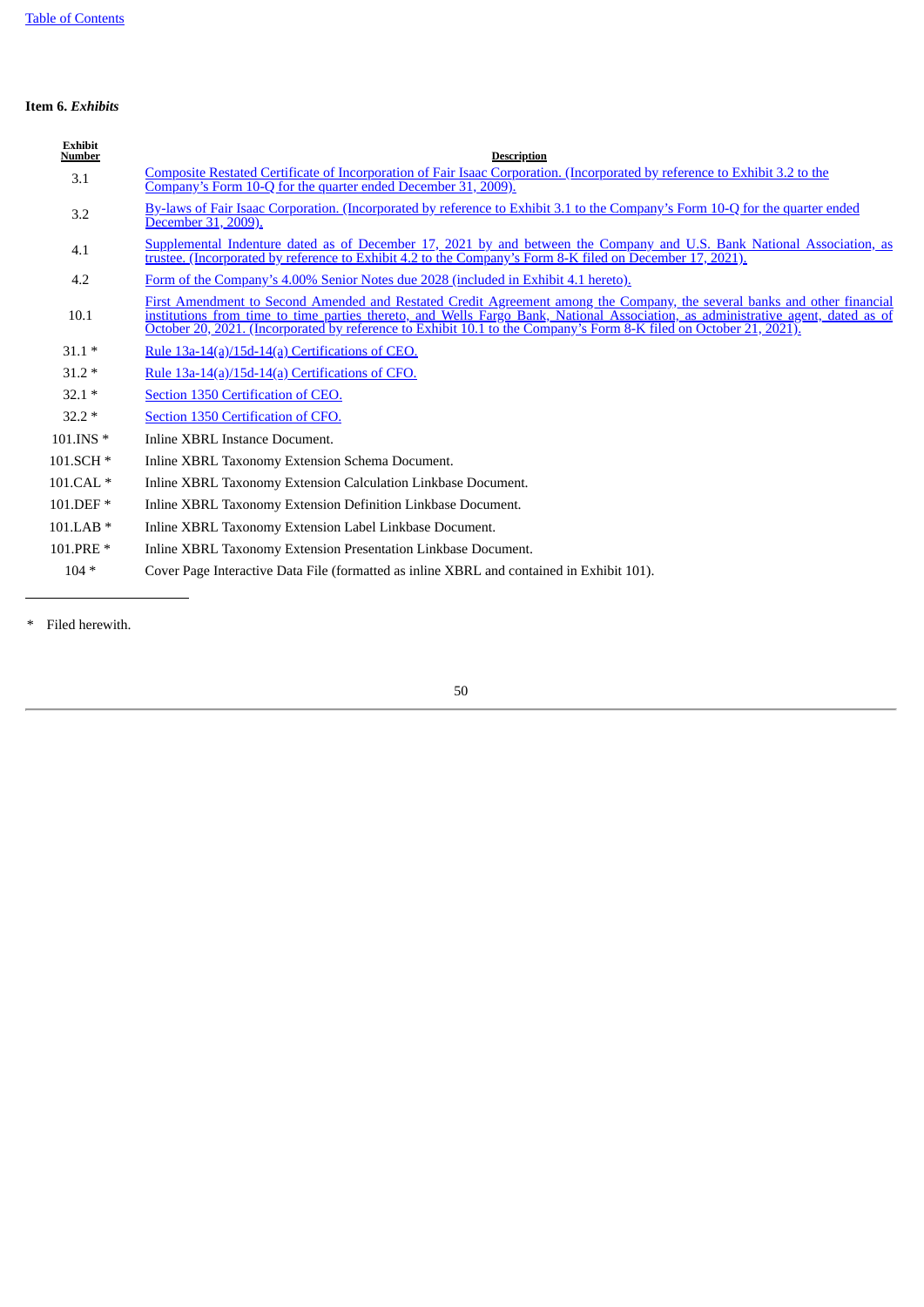## **SIGNATURES**

Pursuant to the requirements of the Securities Exchange Act of 1934, as amended, the Registrant has duly caused this report to be signed on its behalf by the undersigned, thereunto duly authorized.

#### FAIR ISAAC CORPORATION

DATE: January 27, 2022

By /s/ MICHAEL I. MCLAUGHLIN

Michael I. McLaughlin *Executive Vice President and Chief Financial Officer (for Registrant as duly authorized officer and as Principal Financial Officer)*

DATE: January 27, 2022

By /s/ MICHAEL S. LEONARD

Michael S. Leonard *Vice President and Chief Accounting Officer (Principal Accounting Officer)*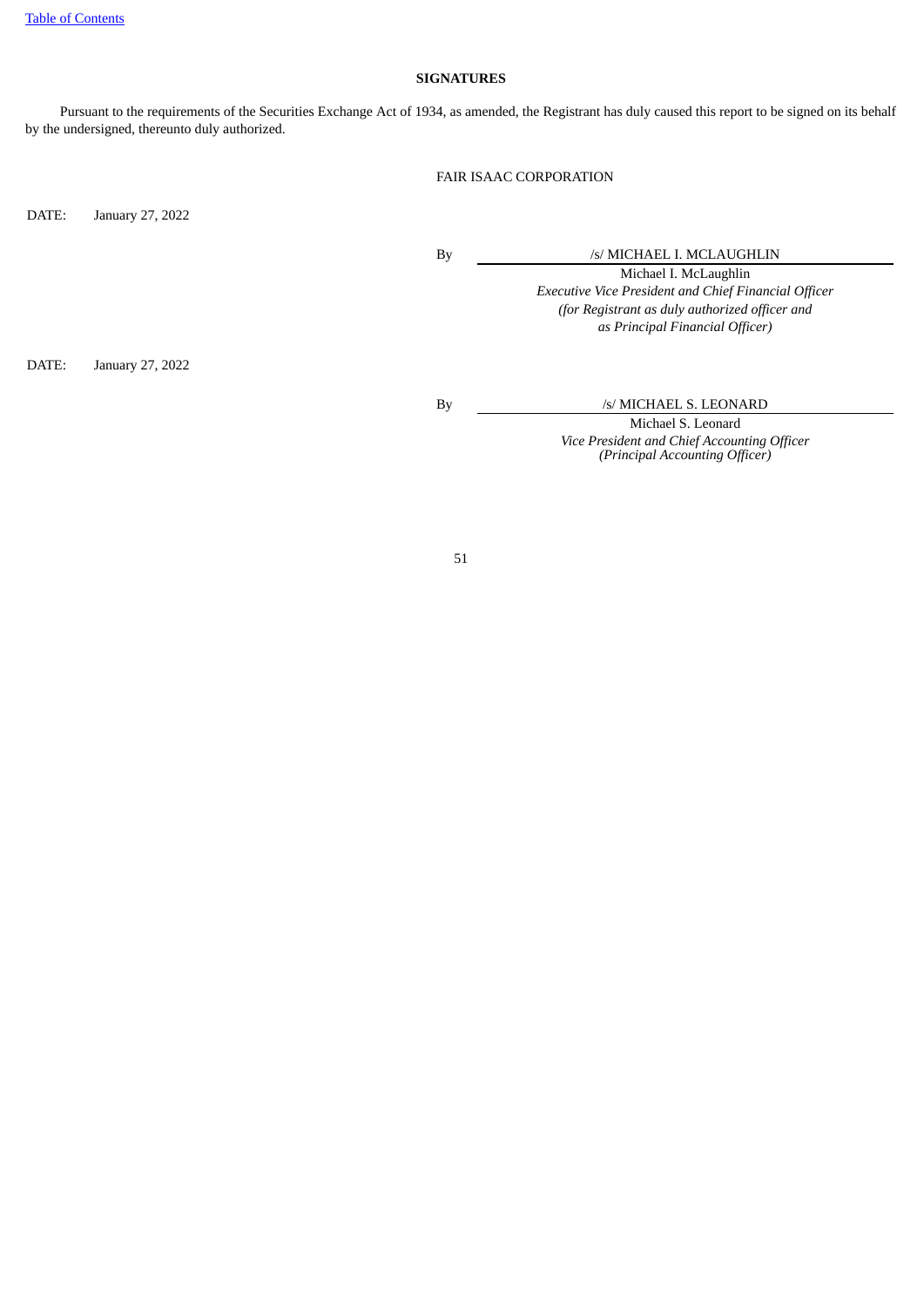#### **CERTIFICATIONS**

<span id="page-54-0"></span>I, William J. Lansing, certify that:

- 1. I have reviewed this quarterly report on Form 10-Q of Fair Isaac Corporation;
- 2. Based on my knowledge, this report does not contain any untrue statement of a material fact or omit to state a material fact necessary to make the statements made, in light of the circumstances under which such statements were made, not misleading with respect to the period covered by this report;
- 3. Based on my knowledge, the financial statements, and other financial information included in this report, fairly present in all material respects the financial condition, results of operations and cash flows of the registrant as of, and for, the periods presented in this report;
- 4. The registrant's other certifying officer and I are responsible for establishing and maintaining disclosure controls and procedures (as defined in Exchange Act Rules 13a-15(e) and 15d-15(e)) and internal control over financial reporting (as defined in Exchange Act Rules 13a-15(f) and 15d-15(f)) for the registrant and have:
	- a) designed such disclosure controls and procedures, or caused such disclosure controls and procedures to be designed under our supervision, to ensure that material information relating to the registrant, including its consolidated subsidiaries, is made known to us by others within those entities, particularly during the period in which this report is being prepared;
	- b) designed such internal control over financial reporting, or caused such internal control over financial reporting to be designed under our supervision, to provide reasonable assurance regarding the reliability of financial reporting and the preparation of financial statements for external purposes in accordance with generally accepted accounting principles;
	- c) evaluated the effectiveness of the registrant's disclosure controls and procedures and presented in this report our conclusions about the effectiveness of the disclosure controls and procedures, as of the end of the period covered by this report based on such evaluation; and
	- d) disclosed in this report any change in the registrant's internal control over financial reporting that occurred during the registrant's most recent fiscal quarter (the registrant's fourth fiscal quarter in the case of an annual report) that has materially affected, or is reasonably likely to materially affect, the registrant's internal control over financial reporting; and
- 5. The registrant's other certifying officer and I have disclosed, based on our most recent evaluation of internal control over financial reporting, to the registrant's auditors and the audit committee of the registrant's board of directors (or persons performing the equivalent functions):
	- a) all significant deficiencies and material weaknesses in the design or operation of internal control over financial reporting which are reasonably likely to adversely affect the registrant's ability to record, process, summarize and report financial information; and
	- b) any fraud, whether or not material, that involves management or other employees who have a significant role in the registrant's internal control over financial reporting.

Date: January 27, 2022

/s/ WILLIAM J. LANSING

William J. Lansing *Chief Executive Officer*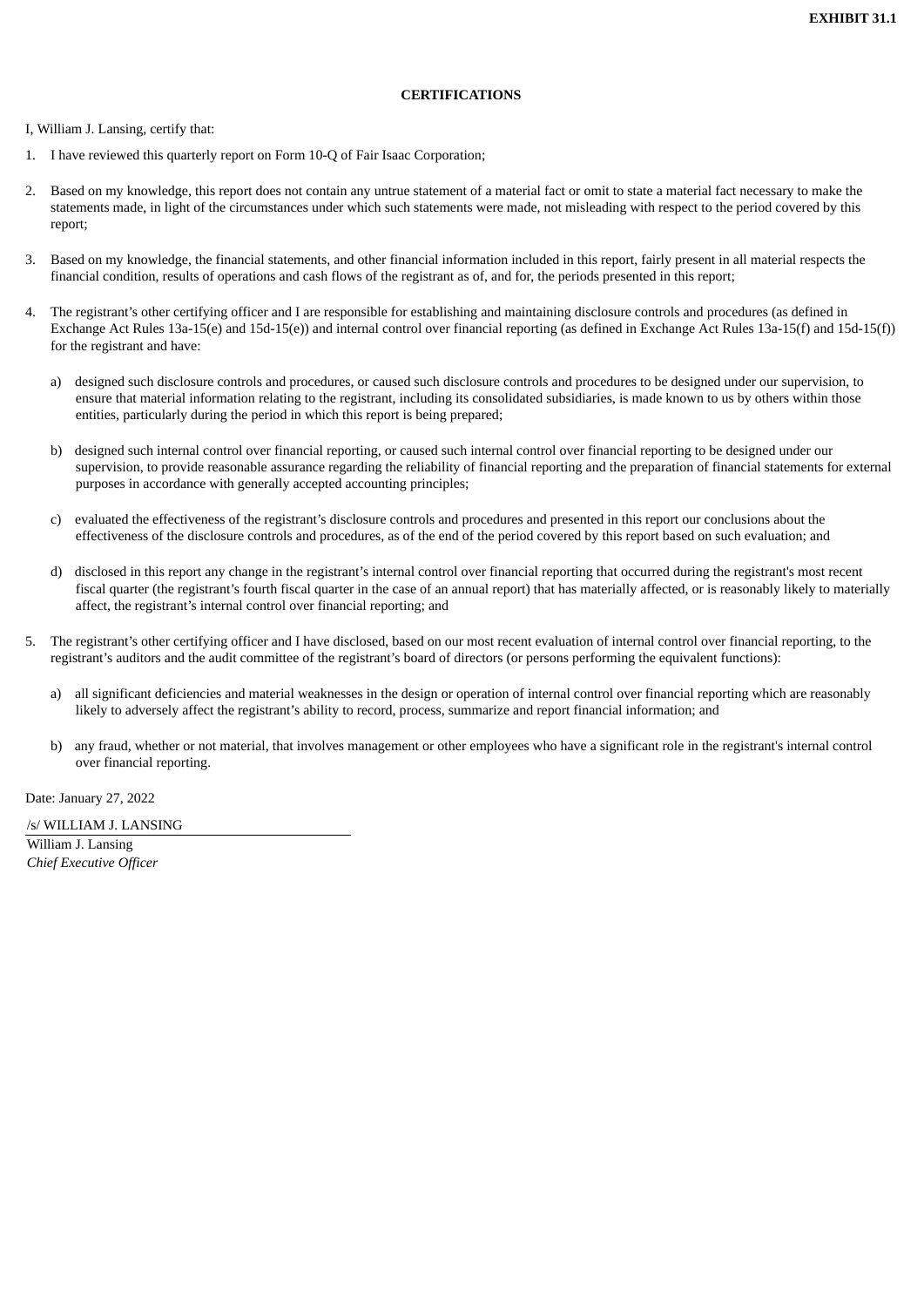#### **CERTIFICATIONS**

<span id="page-55-0"></span>I, Michael I. McLaughlin, certify that:

- 1. I have reviewed this quarterly report on Form 10-Q of Fair Isaac Corporation;
- 2. Based on my knowledge, this report does not contain any untrue statement of a material fact or omit to state a material fact necessary to make the statements made, in light of the circumstances under which such statements were made, not misleading with respect to the period covered by this report;
- 3. Based on my knowledge, the financial statements, and other financial information included in this report, fairly present in all material respects the financial condition, results of operations and cash flows of the registrant as of, and for, the periods presented in this report;
- 4. The registrant's other certifying officer and I are responsible for establishing and maintaining disclosure controls and procedures (as defined in Exchange Act Rules 13a-15(e) and 15d-15(e)) and internal control over financial reporting (as defined in Exchange Act Rules 13a-15(f) and 15d-15(f)) for the registrant and have:
	- a) designed such disclosure controls and procedures, or caused such disclosure controls and procedures to be designed under our supervision, to ensure that material information relating to the registrant, including its consolidated subsidiaries, is made known to us by others within those entities, particularly during the period in which this report is being prepared;
	- b) designed such internal control over financial reporting, or caused such internal control over financial reporting to be designed under our supervision, to provide reasonable assurance regarding the reliability of financial reporting and the preparation of financial statements for external purposes in accordance with generally accepted accounting principles;
	- c) evaluated the effectiveness of the registrant's disclosure controls and procedures and presented in this report our conclusions about the effectiveness of the disclosure controls and procedures, as of the end of the period covered by this report based on such evaluation; and
	- d) disclosed in this report any change in the registrant's internal control over financial reporting that occurred during the registrant's most recent fiscal quarter (the registrant's fourth fiscal quarter in the case of an annual report) that has materially affected, or is reasonably likely to materially affect, the registrant's internal control over financial reporting; and
- 5. The registrant's other certifying officer and I have disclosed, based on our most recent evaluation of internal control over financial reporting, to the registrant's auditors and the audit committee of the registrant's board of directors (or persons performing the equivalent functions):
	- a) all significant deficiencies and material weaknesses in the design or operation of internal control over financial reporting which are reasonably likely to adversely affect the registrant's ability to record, process, summarize and report financial information; and
	- b) any fraud, whether or not material, that involves management or other employees who have a significant role in the registrant's internal control over financial reporting.

Date: January 27, 2022

/s/ MICHAEL I. MCLAUGHLIN

Michael I. McLaughlin *Chief Financial Officer*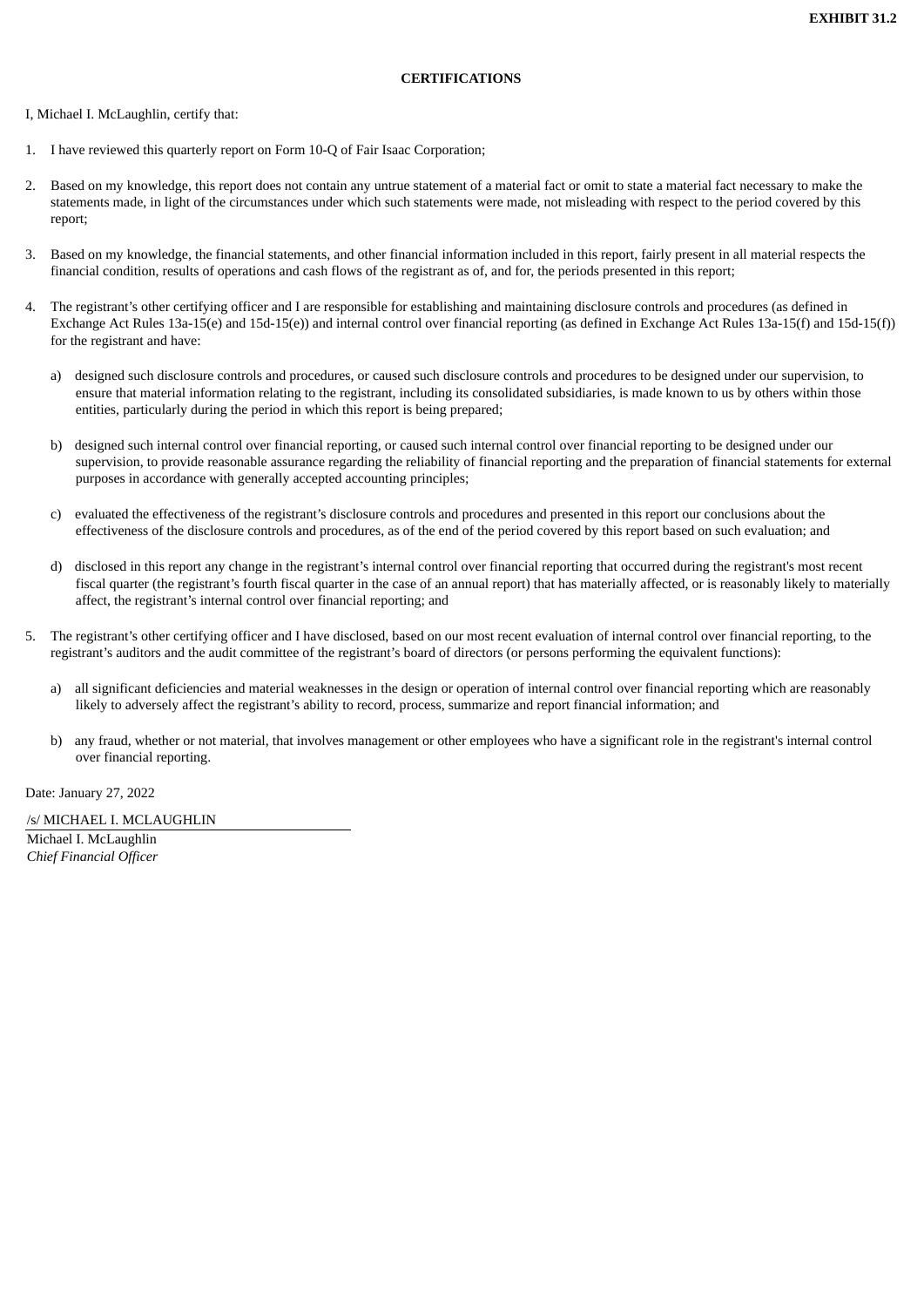## **CERTIFICATION UNDER SECTION 906 OF THE SARBANES-OXLEY ACT OF 2002**

<span id="page-56-0"></span>Pursuant to Section 906 of the Sarbanes-Oxley Act of 2002, the undersigned certifies that this periodic report fully complies with the requirements of Section 13(a) or 15(d) of the Securities Exchange Act of 1934 and that information contained in this periodic report fairly presents, in all material respects, the financial condition and results of operations of Fair Isaac Corporation.

Date: January 27, 2022 /s/ WILLIAM J. LANSING

William J. Lansing Chief Executive Officer